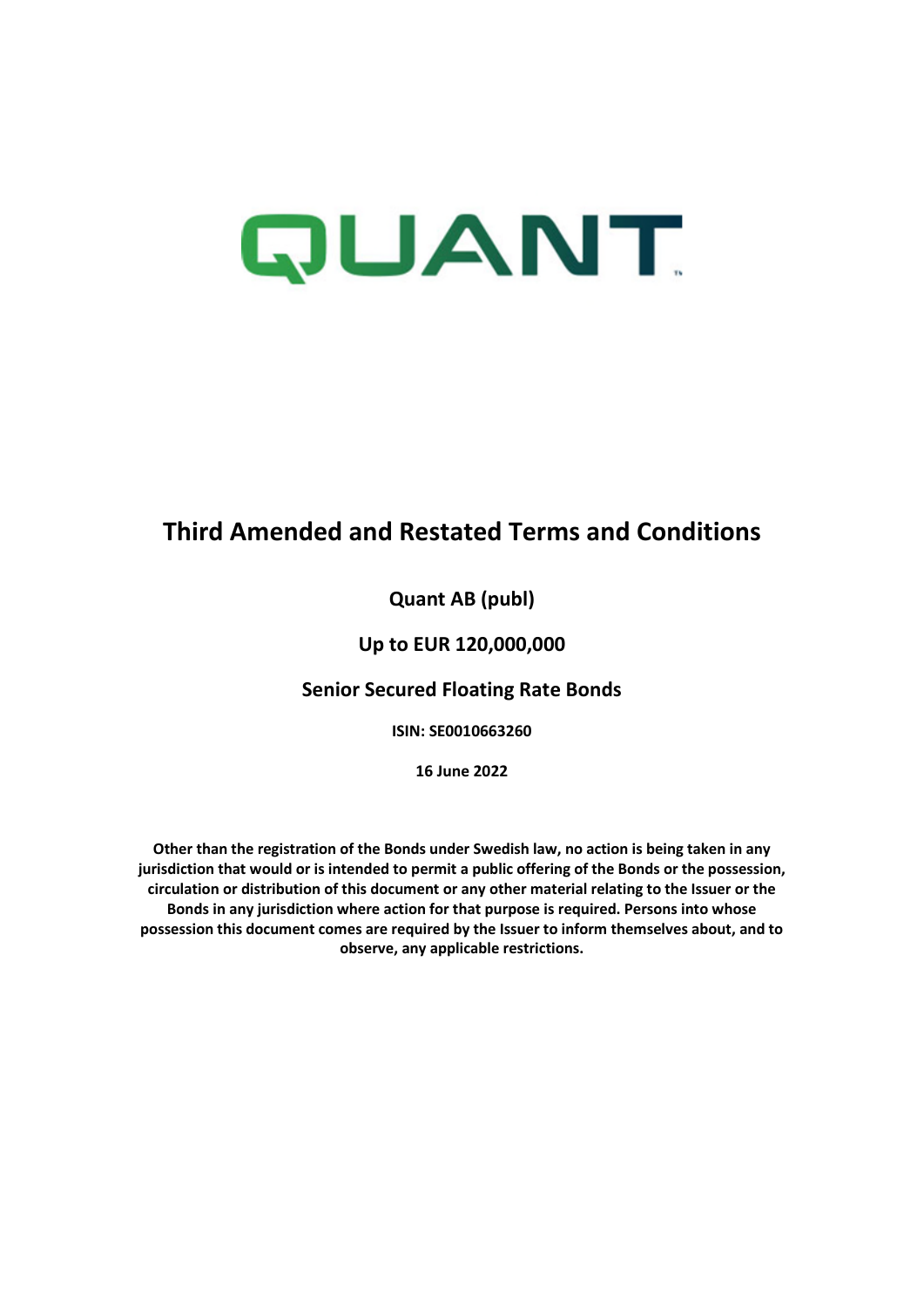With the effect from (and including) 16 June 2022 these Terms and Conditions replace and supersede in every respect the Terms and Conditions dated 13 February 2018 (as previously amended and restated on 29 June 2018 and 21 April 2022).

## **Table of Contents**

| 1.  |  |
|-----|--|
| 2.  |  |
| З.  |  |
| 4.  |  |
| 5.  |  |
| 6.  |  |
| 7.  |  |
| 8.  |  |
| 9.  |  |
| 10. |  |
| 11. |  |
| 12. |  |
| 13. |  |
| 14. |  |
| 15. |  |
| 16. |  |
|     |  |
| 17. |  |
| 18. |  |
| 19. |  |
| 20. |  |
| 21. |  |
| 22. |  |
| 23. |  |
| 24. |  |
| 25. |  |
| 26. |  |
| 27. |  |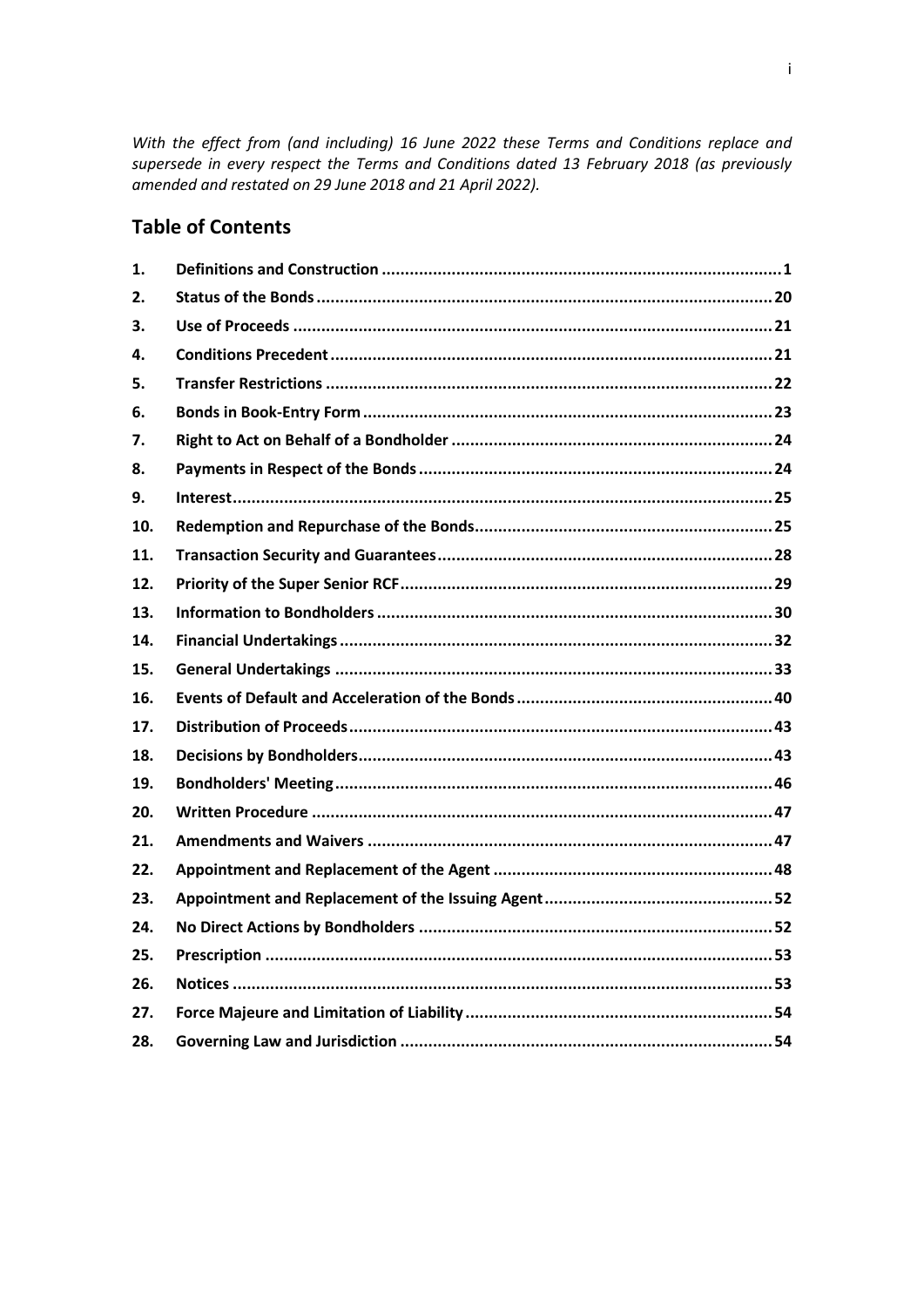#### <span id="page-2-0"></span>**1. Definitions and Construction**

#### **1.1 Definitions**

In these terms and conditions (the "**Terms and Conditions**"):

"**Account Operator**" means a bank or other party duly authorised to operate as an account operator pursuant to the Central Securities Depositories and Financial Instruments Accounts Act and through which a Bondholder has opened a Securities Account in respect of its Bonds.

"**Accounting Principles**" means IFRS within the meaning of Regulation 1606/2002/EC (or as otherwise adopted or amended from time to time.

"**Adjusted Nominal Amount**" means the total aggregate Nominal Amount of the Bonds less the Outstanding Nominal Amount of all Bonds owned by a Group Company or an Affiliate thereof, irrespective of whether such person is directly registered as owner of such Bonds.

"**Affiliate**" means any other Person, directly or indirectly, controlling or controlled by or under direct or indirect common control with such specified Person. For the purpose of this definition, "**control**" when used with respect to any Person means the power to direct the management and policies of such Person, directly or indirectly, whether through the ownership of voting securities, by contract or otherwise; and the terms "**controlling**" and "**controlled**" have meanings correlative to the foregoing.

"**Agency Agreement**" means the agency agreement entered into on or before the First Issue Date, between the Issuer and the Agent regarding, inter alia, the remuneration payable to the Agent, or any replacement agency agreement entered into after the First Issue Date between the Issuer and an agent.

"**Agent**" means Nordic Trustee & Agency AB (publ), Swedish Reg. No. 556882-1879, or another party replacing it, as Agent, in accordance with these Terms and Conditions.

"**Bond**" means a debt instrument (Sw. *skuldförbindelse*) for the Nominal Amount and of the type set forth in Chapter 1 Section 3 of the Central Securities Depositories and Financial Instruments Accounts Act and which are governed by and issued under these Terms and Conditions.

"**Bond Issue**" means the Initial Bond Issue and any Subsequent Bond Issue.

"**Bondholder**" means the person who is registered on a Securities Account as direct registered owner (Sw. *direktregistrerade ägare*) or nominee (Sw. *förvaltare*) with respect to a Bond.

"**Bondholders' Meeting**" means a meeting among the Bondholders held in accordance with Claus[e 19](#page-47-0) (*[Bondholders' Meeting](#page-47-0)*).

"**Book-Entry Securities System**" means the VPC system being part of the book-entry register maintained by the CSD or any other replacing book-entry securities system.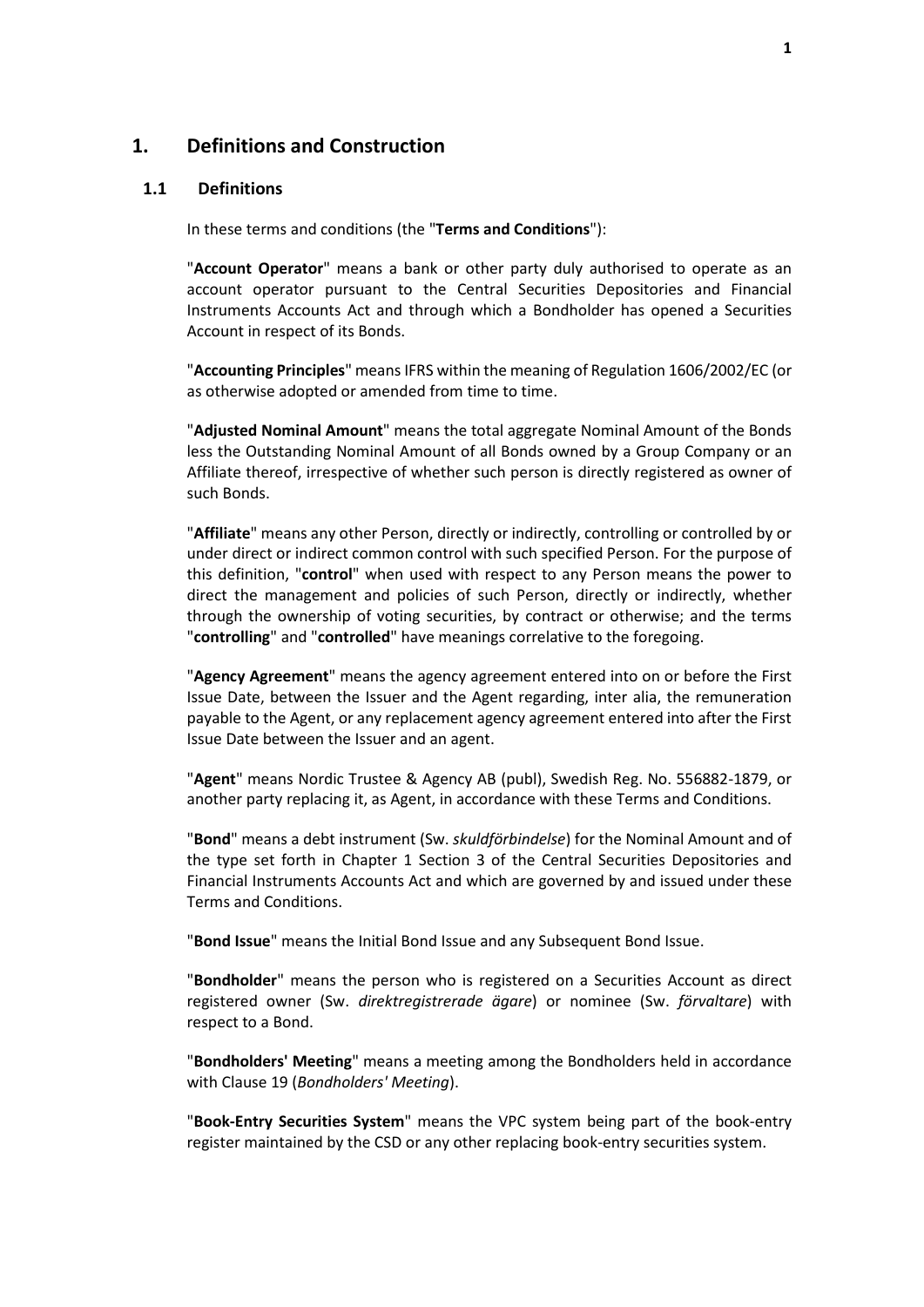"**Bookrunner**" means Pareto Securities AS.

"**Business Day**" means a day (other than a Saturday or Sunday) on which deposit banks are open for general business, other than over the Internet only, in Stockholm, Sweden.

"**Business Day Convention**" means the first following day that is a Business Day or a CSD Business Day (as applicable) unless that day falls in the next calendar month, in which case that date will be the first preceding day that is a Business Day or a CSD Business Day (as applicable).

"**Central Securities Depositories and Financial Instruments Accounts Act**" means the Swedish Central Securities Depositories and Financial Instruments Accounts Act (Sw. *lag (1998:1479) om värdepapperscentraler och kontoföring av finansiella instrument*).

"**Change of Control Event**" means:

- (a) at any time prior to an Equity Listing Event, that the Existing Shareholders or Permitted Shareholders together cease to have Decisive Influence over the Issuer; and
- (b) upon and at any time following a successful Equity Listing Event, that any Person or group of Persons acting in concert (other than the Existing Shareholders and the Permitted Shareholders) acquire control, directly or indirectly, over more than fifty (50) per cent. of the voting shares of the Issuer or the Decisive Influence over the Issuer.

"**Company**" means Cidron Full Service Holding AB, a private limited liability company incorporated in Sweden (with reg. no. 556968-8905) or any other entity being the direct owner of all the shares and votes in the Issuer from time to time.

"**Compliance Certificate**" means a certificate, in the agreed form between the Agent and the Issuer, signed by the Issuer certifying (i) satisfaction of the Incurrence Test (if relevant) and (ii) that so far as it is aware no Event of Default is continuing or, if it is aware that such event is continuing, specifying the event and steps, if any, being taken to remedy it and include the identity of each Material Group Company. If the Compliance Certificate is provided in connection with an Incurrence Test, the certificate shall include calculations and figures in respect of the Incurrence Test.

"**CSD**" means the Issuer's central securities depository and registrar in respect of the Bonds, from time to time, initially Euroclear Sweden AB, Swedish Reg. No. 556112-8074, P.O. Box 191, 101 23 Stockholm, Sweden.

"**CSD Business Day**" means a day on which the Book-Entry Securities System is open in accordance with the regulations of the CSD.

"**Decisive Influence**" means a Person having, as a result of an agreement or through the ownership of shares or ownership interests in another Person (directly or indirectly):

(a) a majority of the voting rights in that other Person; or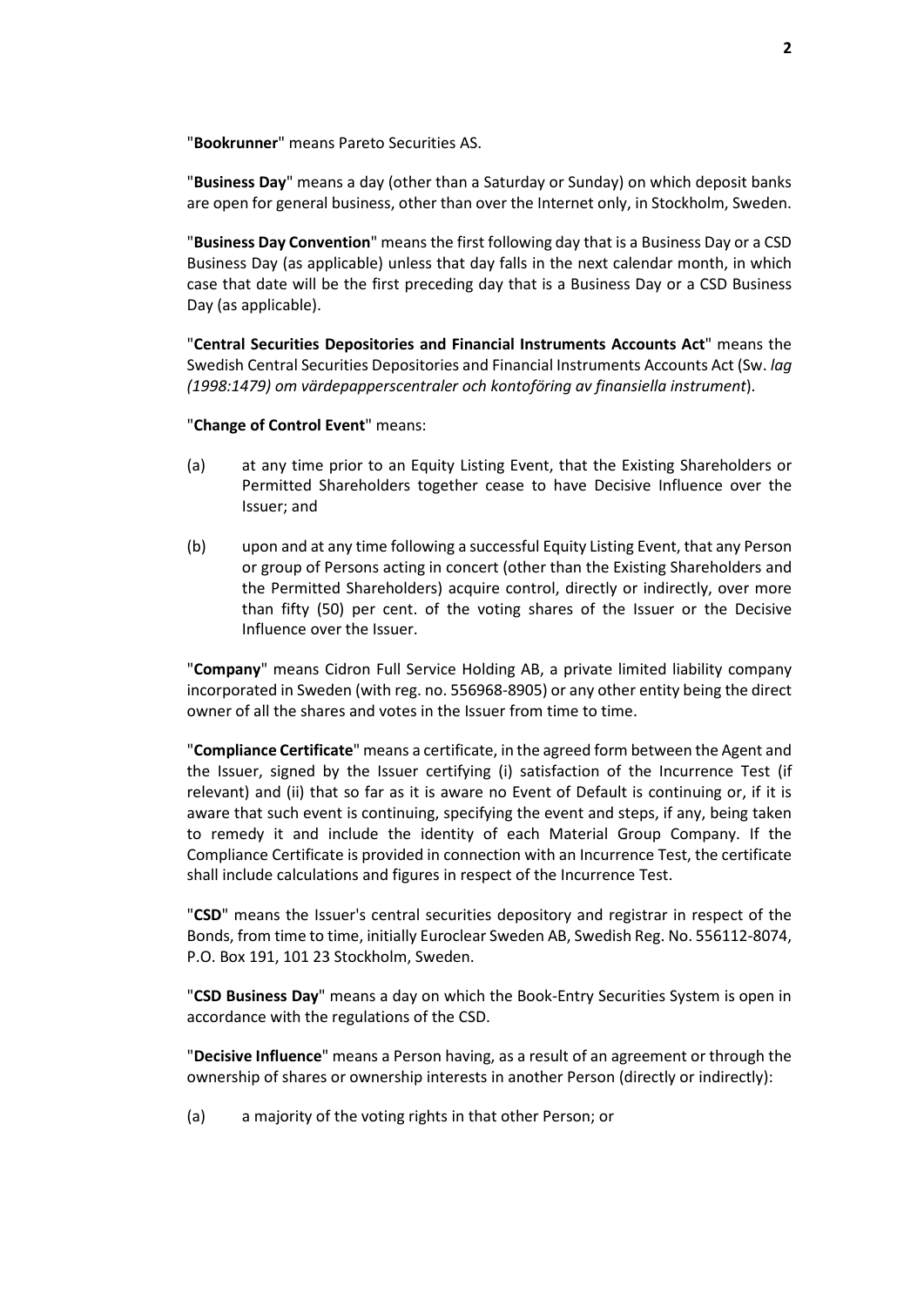(b) a right to elect or remove a majority of the members of the board of directors of that other Person.

"**EBITDA**" means, in respect of the Relevant Period, the consolidated profit of the Group from ordinary activities according to the latest Financial Report(s), without double counting and in each case, if and only to the extent these items arise during the Relevant Period:

- (a) before deducting any amount of tax on profits, gains or income paid or payable by any Group Company;
- (b) before deducting any Net Finance Charges;
- (c) excluding any items (positive or negative) of a one off, non-recurring, nonoperational, extraordinary, unusual or exceptional nature (including, without limitation, restructuring expenditures), provided that such items in no event shall exceed:
	- (i) during any Relevant Period ending in 2018, an aggregate amount of fifteen (15) per cent. of EBITDA in respect of the Relevant Period; and
	- (ii) at any other time, an aggregate amount of the higher of (A) EUR 1,300,000 and (B) ten (10) per cent. of EBITDA in respect of the Relevant Period;
- (d) excluding any costs or expenses relating to the arbitration between Oji Fiber Solutions (NZ) Limited and Quant New Zealand Limited not exceeding EUR 7,000,000;
- (e) excluding any Transaction Costs;
- (f) before taking into account any unrealised gains or losses in relation to any currency exchange or on any derivative instrument (other than any derivative instruments which are accounted for on a hedge account basis);
- (g) before deducting any costs in relation to future divestments or acquisitions or any costs relating to aborted divestments or acquisitions;
- (h) after adding back the amount of acquisition costs relating to any stock based compensation made to departing management and costs or provisions relating to share incentive schemes of the Group to the extent deducted;
- (i) after adding back or deducting, as the case may be, the amount of any loss or gain against book value arising on a disposal of any asset (other than in the ordinary course of trading) and any loss or gain arising from an upward or downward revaluation of any asset;
- (j) after deducting the amount of any profit (or adding back the amount of any loss) of any Group Company which is attributable to minority interests;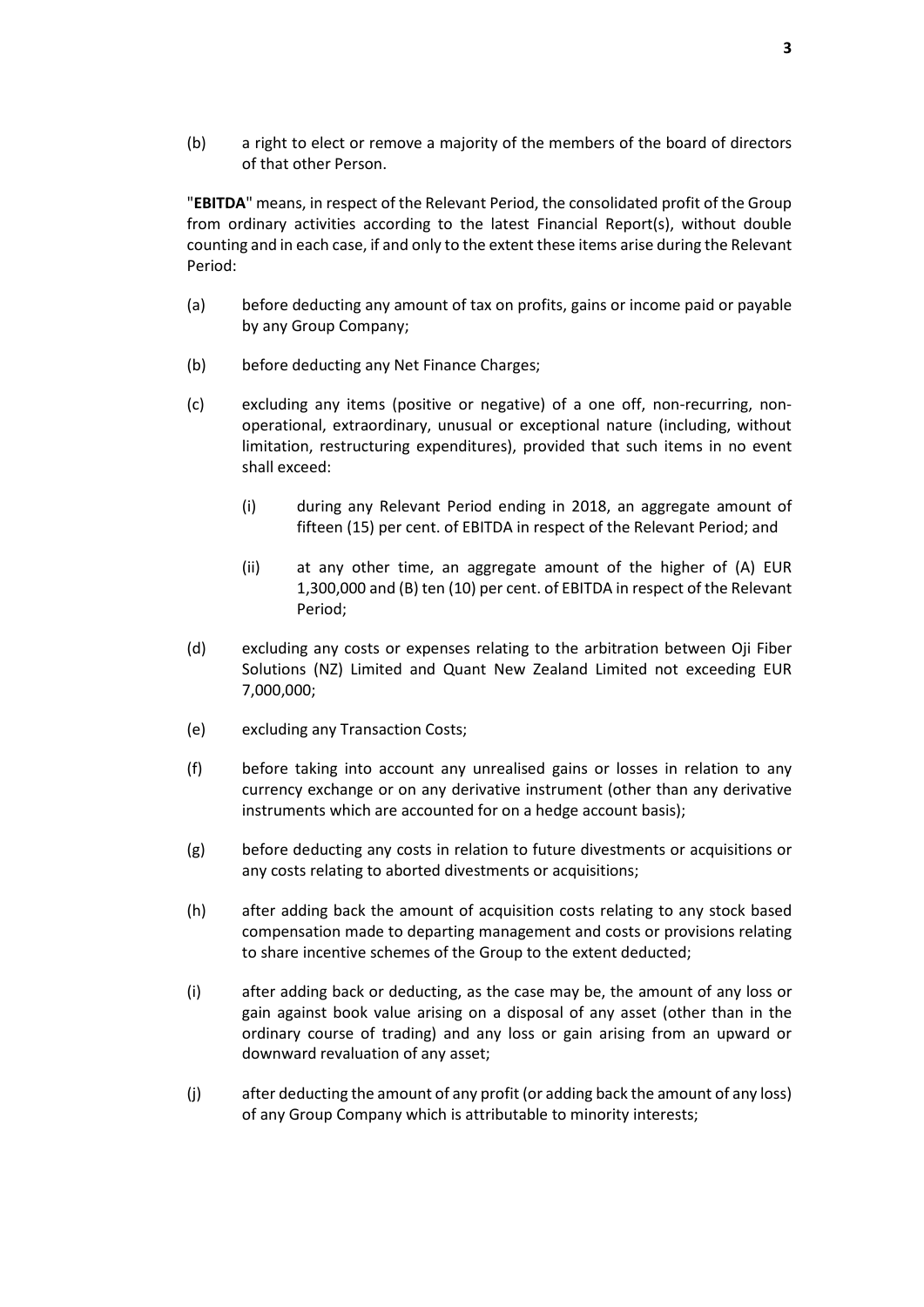- (k) after adding back or deducting, as the case may be, the Group's share of the profits or losses of entities which are not part of the Group;
- (l) after adding back any losses to the extent covered by any insurance and in respect of which insurance proceeds have been recovered by the Group; and
- (m) after adding back any amount attributable to the amortisation, depreciation, impairment or depletion of assets of the Group Companies, (including goodwill or other tangible assets) and taking no account of the reversal of any previous impairment charge made in that Relevant Period.

"**Enforcement Proceeds**" means the proceeds from (i) any enforcement of the Transaction Security and/or the Guarantees, (ii) a Distressed Disposal (as defined in the Intercreditor Agreement) and (iii) any other Enforcement Action (as defined in the Intercreditor Agreement), in accordance with the Intercreditor Agreement.

"**Equity Listing Event**" means an initial public offering of shares in the Issuer, the Company or the Parent, after which such shares shall be quoted, listed, traded or otherwise admitted to trading on a Regulated Market.

"**Escrow Account**" means a bank account of the Issuer, into which the Net Proceeds of the Initial Bond Issue will be transferred and which has been pledged in favour of the Agent and the Bondholders (represented by the Agent) under the Escrow Account Pledge Agreement.

"**Escrow Account Pledge Agreement**" means the pledge agreement entered into between the Issuer and the Agent on or prior to the First Issue Date in respect of a first priority pledge over the Escrow Account and all funds held on the Escrow Account from time to time, granted in favour of the Agent and the Bondholders (represented by the Agent).

"**Euro**" and "**EUR**" means the single currency of the participating member states in accordance with the legislation of the European Community relating to Economic and Monetary Union.

"**EURIBOR**" means:

- (a) the applicable percentage rate per annum displayed on Reuters screen EURIBOR01 (or through another system or website replacing it) as of or around 11.00 a.m. (Brussels time) on the Quotation Day for the offering of deposits in Euro and for a period comparable to the relevant Interest Period; or
- (b) if no screen rate is available for the relevant Interest Period, the arithmetic mean of the rates (rounded upwards to four decimal places), as supplied to the Issuing Agent at its request quoted by the Reference Banks, for deposits of EUR 10,000,000 for the relevant period; or
- (c) if no quotation is available pursuant to paragraph (b), the interest rate which according to the reasonable assessment of the Issuing Agent best reflects the interest rate for deposits in Euro offered for the relevant period; and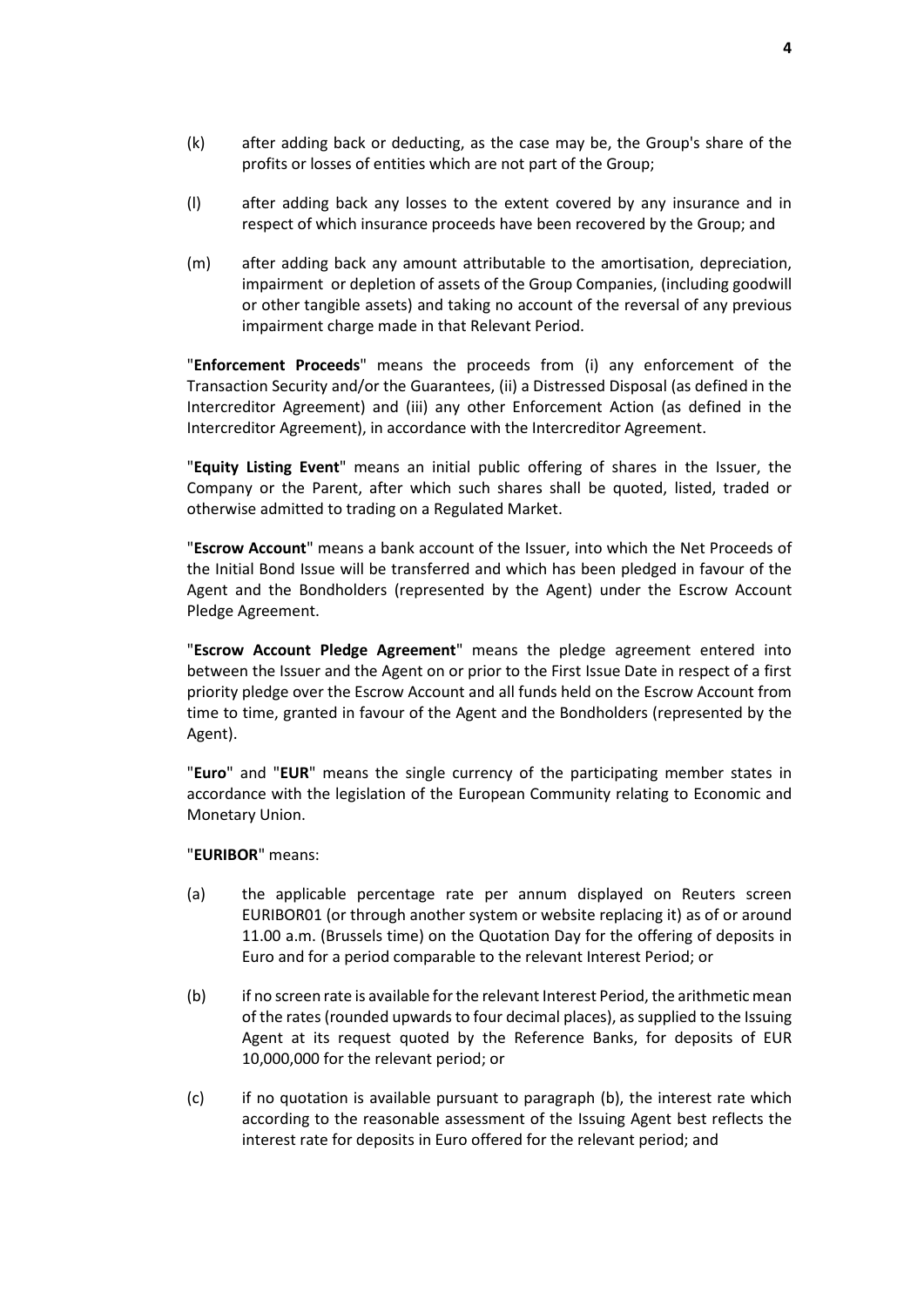if any such rate is below zero, EURIBOR will be deemed to be zero.

"**Event of Default**" means an event or circumstance specified in any of the Clauses [16.1](#page-41-1) (*[Non-Payment](#page-41-1)*) to and including Clause [16.11](#page-43-0) (*[Continuation of the Business](#page-43-0)*).

"**Excluded Jurisdiction**" means each of Namibia, Oman, Malaysia, India, United Arab Emirates, Algeria, Egypt, Indonesia and Brazil.

"**Excluded Subsidiary**" means the Group Companies incorporated in Australia, Belgium, Brazil, Canada, France, Malaysia, Namibia, Netherlands, New Zealand and South Africa being Quant Australia Pty Ltd, Quant (Belgium) NV, Quant Brasil Manutencao Industrial, LTDA, Quant Services Canada Ltd., Quant France SAS, Quant Malaysia SDN.BHD, Quant Namibia (PTY) LTD, Quant Netherlands B.V., Quant New Zealand Ltd, Quant Service New Zealand Ltd and Quant South Africa Pty Ltd.

"**Existing Debt**" means the existing debt under:

- (a) the Existing Senior Debt;
- (b) any Shareholder Loans (which immediately following disbursement of the Net Proceeds from the Initial Bond Issue from the Escrow Account will be subject to first ranking Security in favour of the Secured Parties); and
- (c) any Intercompany Loans.

"**Existing Senior Debt**" means the existing debt under the USD 125,000,000 (and uncommitted facility of up to USD 50,000,000) facilities agreement originally dated 19 December 2014 between, inter alia, the Issuer as borrower and guarantor and Nordea Bank AB (publ) as mandated lead arranger, original lender and agent (as amended and/or amended and restated from time to time).

"**Existing Shareholders**" means (i) Fund VIII, (ii) any of its Affiliates and/or (iii) any other funds launched as a "Nordic Capital Fund" from time to time.

"**Expected 2017 EBITDA**" means the expected consolidated EBITDA of the Issuer as determined by the Issuer (at its sole discretion) on 31 December 2017.

"**Final Redemption Date**" means the Maturity Date or such earlier date on which the Bonds are redeemed in full in accordance with the these Terms and Conditions.

"**Finance Charges**" means, for the Relevant Period, the aggregate amount of the accrued interest, commission, fees, discounts, payment fees, premiums or charges and other finance payments in respect of Financial Indebtedness whether paid, payable or capitalised by any Group Company according to the latest Financial Reports (calculated on a consolidated basis), or any unrealised gains or losses on any derivative instruments other than any derivative instruments which are accounted for on a hedge accounting basis.

"**Finance Documents**" means these Terms and Conditions, the Transaction Security Documents, the Guarantee and Adherence Agreement, the Intercreditor Agreement,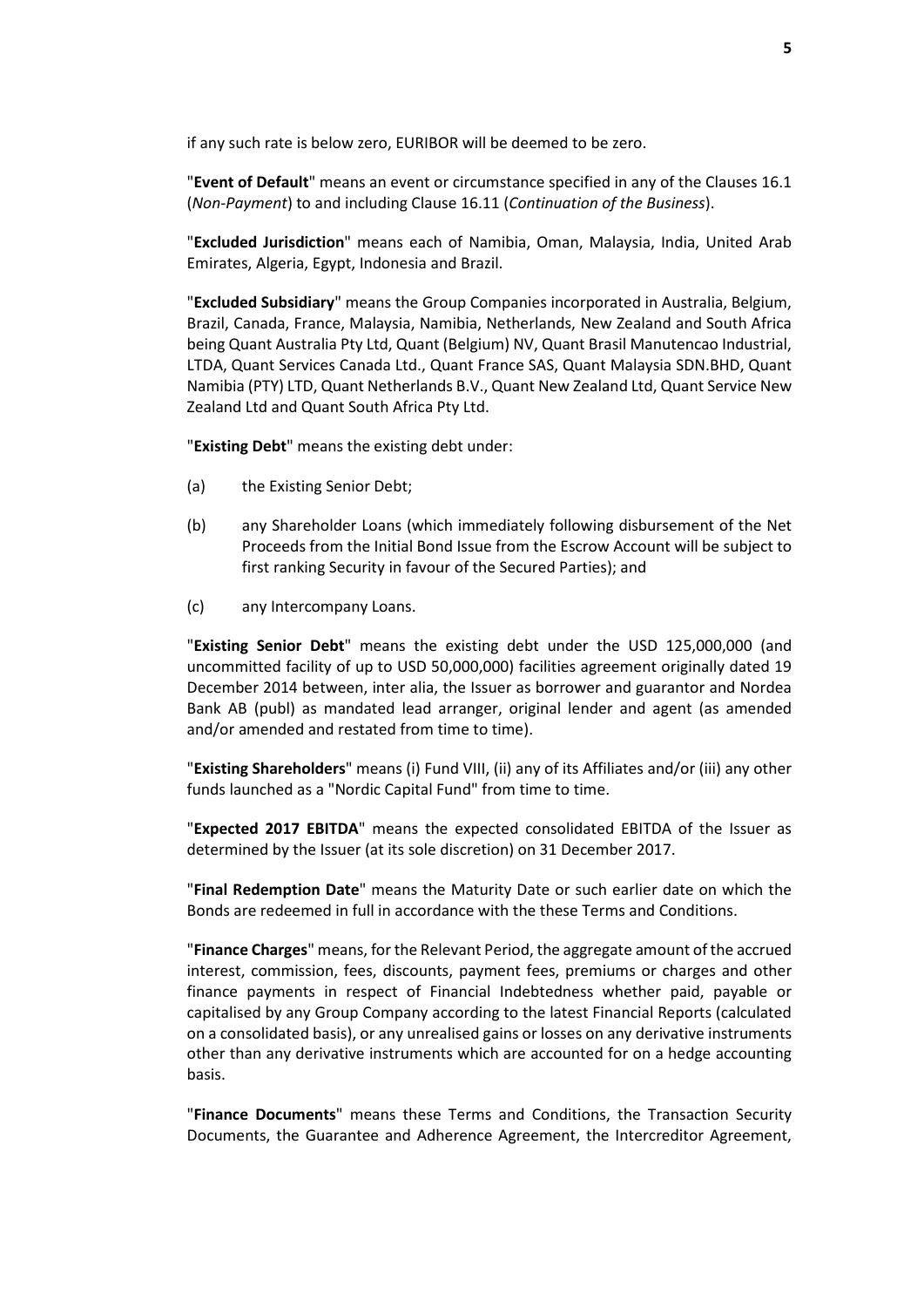the Agency Agreement, the Escrow Account Pledge Agreement and any other document designated by the Issuer and the Agent as a Finance Document.

"**Finance Lease**" means any finance leases, to the extent the arrangement is or would have been treated as a finance or a capital lease in accordance with the Accounting Principles applicable on the First Issue Date (a lease which in the accounts of the Group is treated as an asset and a corresponding liability), and for the avoidance of doubt, any leases treated as operating leases under the Accounting Principles as applicable on the First Issue Date shall not, regardless of any subsequent changes or amendments of the Accounting Principles, be considered as finance or capital leases.

"**Financial Indebtedness**" means any indebtedness in respect of:

- (a) moneys borrowed and debt balances at banks or other financial institutions;
- (b) any amount raised by acceptance under any acceptance credit facility or dematerialised equivalent;
- (c) any amount raised pursuant to any note purchase facility or the issue of bonds, notes, debentures, loan stock or any similar instrument, including the Bonds;
- (d) the amount of any liability in respect of any Finance Lease or hire purchase contract which would, in accordance with IFRS (as applicable on the First Issue Date), be treated as a finance or capital lease (meaning that the lease is capitalised as an asset and booked as a corresponding liability in the balance sheet);
- (e) receivables sold or discounted (other than any receivables to the extent they are sold on a non-recourse basis provided that the requirements for de-recognition under IFRS are met);
- (f) any derivative transaction entered into and, when calculating the value of any derivative transaction, only the marked to market value (or, if any actual amount is due as a result of the termination or close-out of that derivative transaction, that amount shall be taken into account);
- (g) any counter-indemnity obligation in respect of a guarantee, bond, standby or documentary letter of credit or any other instrument issued by a bank or financial institution in respect of an underlying liability of a Person which is not a Group Company which liability would fall within one of the other paragraphs of this definition;
- (h) any amount raised by the issue of redeemable shares which are redeemable (other than at the option of the Issuer) before the Maturity Date or are otherwise classified as borrowings under IFRS;
- (i) any amount of any liability under an advance or deferred purchase agreement, if (A) the primary reason behind entering into the agreement is to raise finance or (B) the agreement is in respect of the supply of assets or services and payment is due more than 120 calendar days after the date of supply;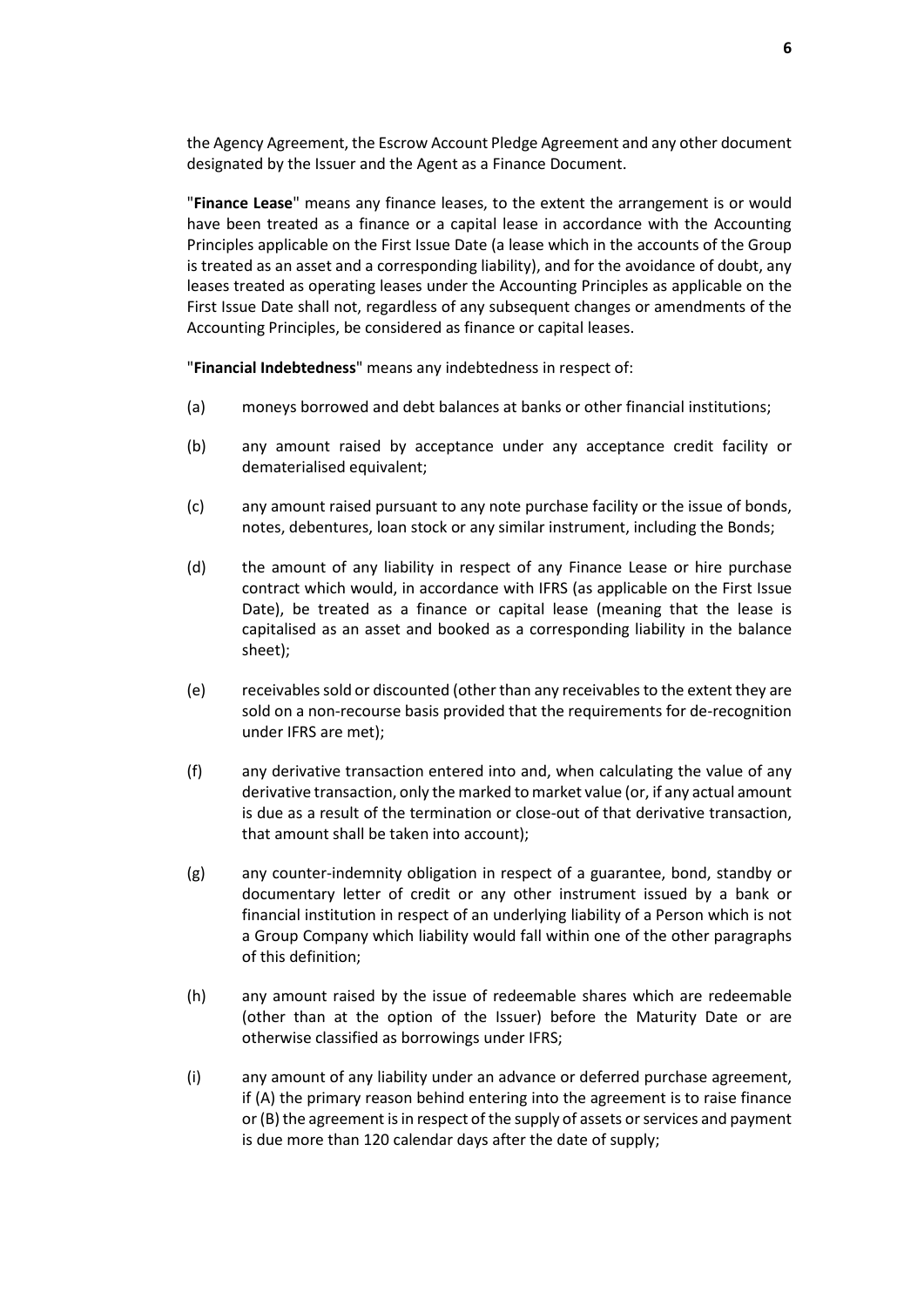- (j) any amount raised under any other transaction (including any forward sale or purchase agreement) having the commercial effect of a borrowing or otherwise being classified as a borrowing under IFRS; and
- (k) without double counting, the amount of any liability in respect of any guarantee for any of the items referred to in any of the preceding paragraphs.

"**Financial Report**" means the Group's annual audited consolidated financial statements and quarterly interim unaudited reports of the Group, which shall be prepared and made available in accordance with Clause [13.1.](#page-31-1)

"**First Call Date**" means the date falling twenty-four (24) months after the First Issue Date.

"**First Issue Date**" means 15 February 2018.

"**Force Majeure Event**" has the meaning set forth in Clause [27\(a\).](#page-55-2)

"**Fund VIII**" means Nordic Capital VIII Limited, acting in its capacity as General Partner to Nordic Capital VIII Alpha, L.P. and Nordic Capital VIII Beta, L.P.

"**German Government Bond Rate**" means the yield to maturity at the time of computation of direct obligations of the Federal Republic of Germany (Ge. *Bund or Bundesanleihen*) with a constant maturity (as officially compiled and published in the most recent financial statistics that have become publicly available at least two (2) Business Days (but not more than five (5) Business Days) prior to the redemption date (or, if such financial statistics are not so published or available, any publicly available source of similar market data selected by the Issuer in good faith)) most nearly equal to the period from the relevant redemption date to (but excluding) the First Call Date, provided, however that if the period from the relevant redemption date to (but excluding) the First Call Date is not equal to the constant maturity of the direct obligations of the Federal Republic of Germany for which a weekly average yield is given, the German Government Bond Rate shall be obtained by a linear interpolation (calculated to the nearest one-twelfth of a year) from the weekly average yields of direct obligations of the Federal Republic of Germany for which such yields are given, except that if the period from such redemption date to (but excluding) the First Call Date is less than one year, the weekly average yield on actually traded direct obligations of the Federal Republic of Germany adjusted to a constant maturity of one year shall be used.

"**Guarantee**" means the guarantees created pursuant to the Guarantee and Adherence Agreement.

"**Guarantee and Adherence Agreement**" means the guarantee and adherence agreement entered into between the Issuer, certain of the Guarantors and the Agent pursuant to which certain secured obligations will be guaranteed by the Guarantors.

"**Guarantors**" means the Company and each of the Material Group Companies.

"**Group**" means the Issuer and its Subsidiaries from time to time (each a "**Group Company**").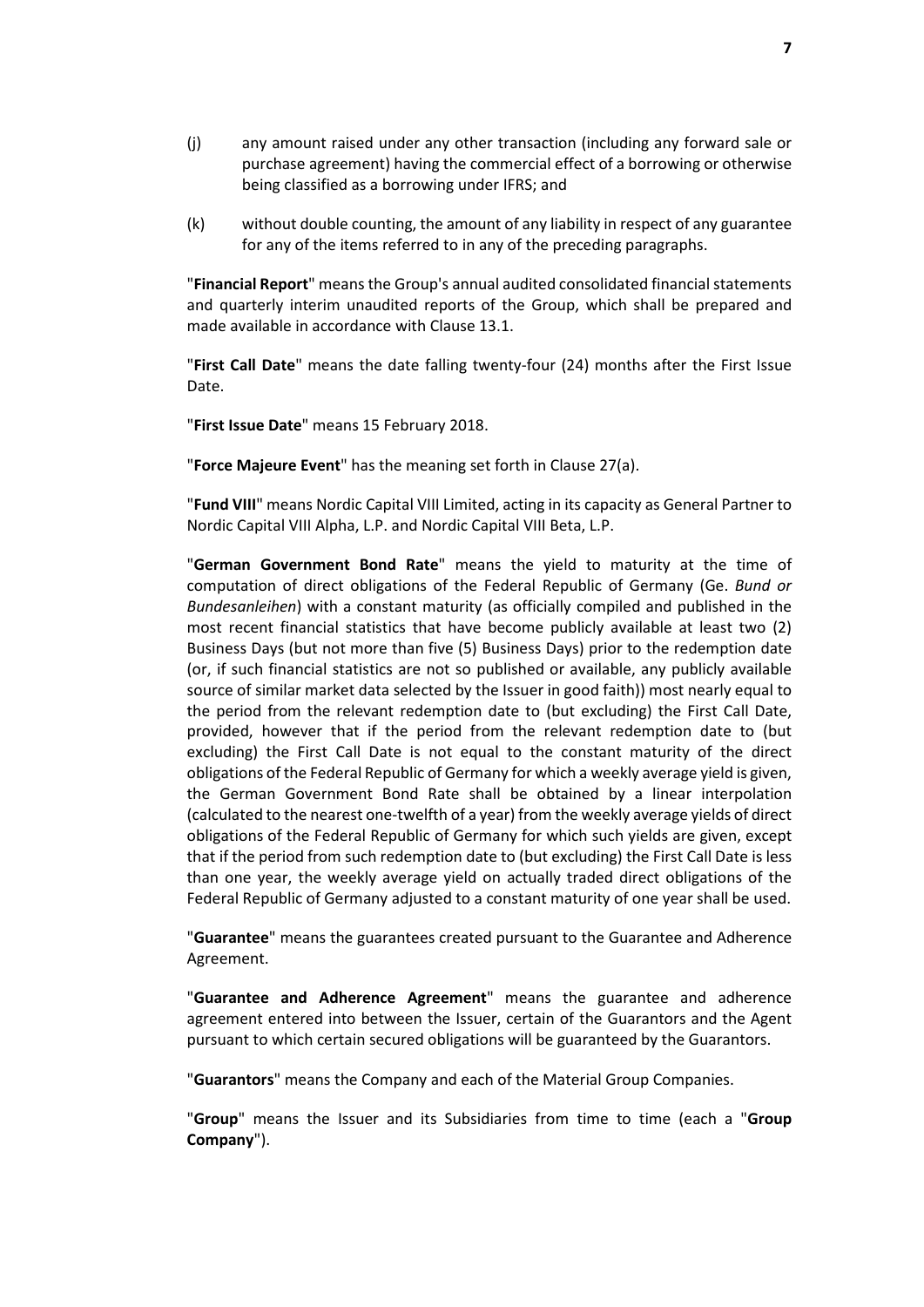"**IFRS**" means the International Financial Reporting Standards (IFRS) and guidelines and interpretations issued by the International Accounting Standards Board (or any predecessor and successor thereof) in force from time to time.

"**Initial Bond Issue**" means the issuance of the Initial Bonds.

"**Initial Bonds**" means the Bonds issued on the First Issue Date.

"**Insolvent**" means, in respect of a relevant person, that it is deemed to be insolvent, or admits inability to pay its debts as they fall due, in each case within the meaning of Chapter 2, Sections 7-9 of the Swedish Bankruptcy Act (Sw. *konkurslagen (1987:672)*) (or its equivalent in any other jurisdiction), suspends making payments on any of its debts or by reason of actual financial difficulties commences negotiations with its creditors (other than the Bondholders) with a view to rescheduling any of its indebtedness (including company reorganisation under the Swedish Company Reorganisation Act (Sw. *lag (1996:764) om företagsrekonstruktion*) (or its equivalent in any other jurisdiction)) or is subject to involuntary winding-up, dissolution or liquidation.

#### "**Intercompany Loan**" means:

- (a) for the purpose of any Security to be created pursuant to these Terms and Conditions, any downstream loan or credit made by a Material Group Company to another Material Group Company; and
- (b) for the purpose of the Intercreditor Agreement, any loan or credit made by any Group Company (including, for the avoidance of doubt, any Material Group Company) to a Material Group Company,

in each case (other than in respect of the undertaking pursuant to Clause [15.10 \(](#page-38-0)*[Holding](#page-38-0)  [company](#page-38-0)*) where (i) the term of the loan is at least twelve (12) months (the term to be determined by the Issuer) and (ii) the principal amount thereof is at least of EUR 1,000,000.

"**Intercreditor Agreement**" means the intercreditor agreement entered into between, amongst others, the Issuer, the lender under the SSRCF, the SSRCF Agent, the Hedging Counterparties, the PIK Bond Agent (representing the PIK Bondholders) and the Agent (representing the Bondholders) on or about the First Issue Date.

"**Interest**" means the interest on the Bonds calculated in accordance with Clauses [9\(a\)](#page-26-2) to  $9(c)$ .

"**Interest Payment Date**" means 15 May, 15 August, 15 November and 15 February of each year or, to the extent such day is not a CSD Business Day, the CSD Business Day following from an application of the Business Day Convention. The first Interest Payment Date for the Bonds shall be 15 May 2018 and the last Interest Payment Date shall be the Final Redemption Date (or any relevant Redemption Date prior thereto).

"**Interest Period**" means (i) in respect of the first Interest Period, the period from (but excluding) the First Issue Date to (and including) the first Interest Payment Date, and (ii) in respect of subsequent Interest Periods, the period from (but excluding) an Interest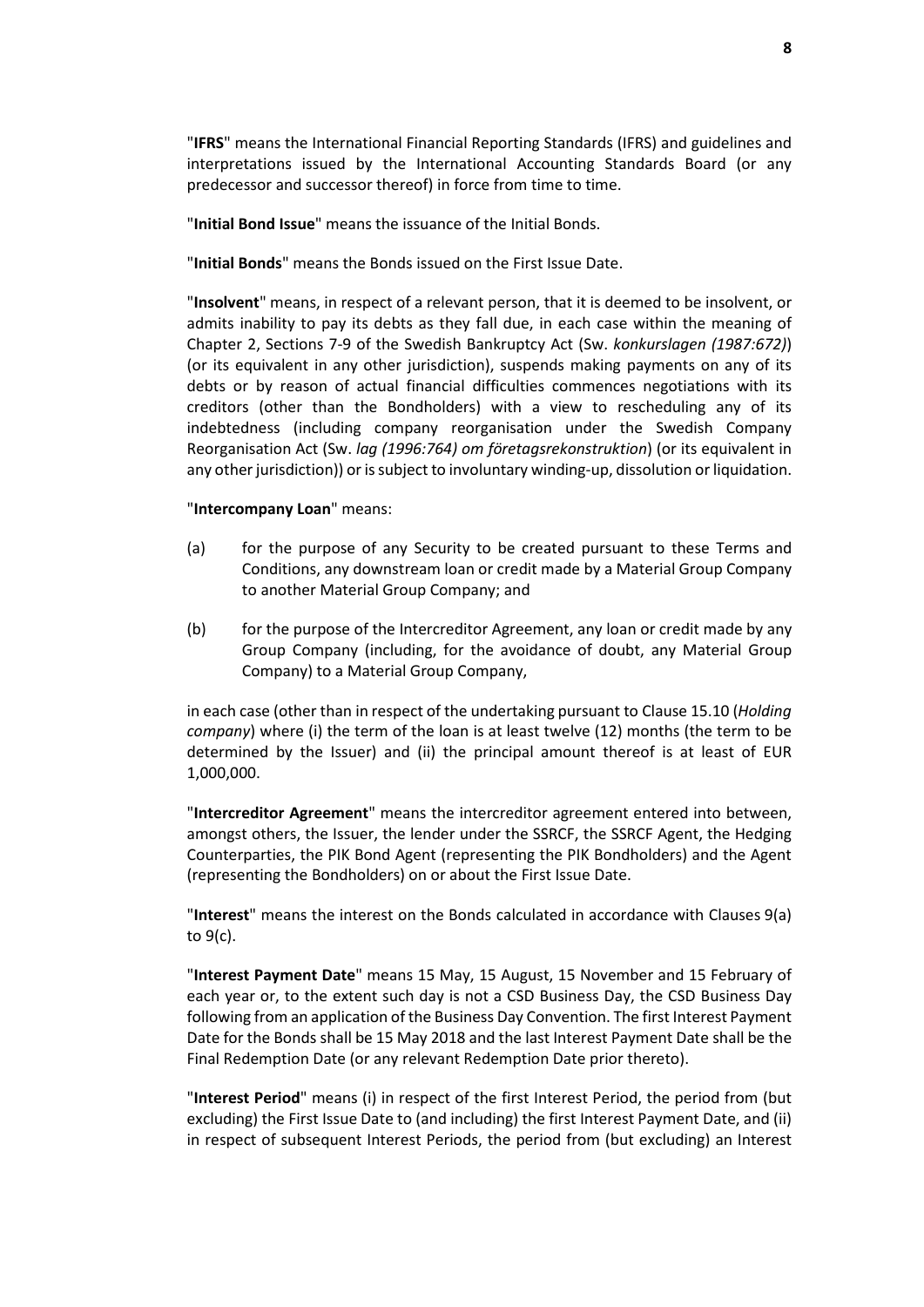Payment Date to (and including) the next succeeding Interest Payment Date (or a shorter period if relevant).

"**Interest Rate**" means EURIBOR plus the Margin.

"**Issuer**" means Quant AB (publ), a public limited liability company incorporated under the laws of Sweden with Reg. No. 556975-5654.

"**Issuing Agent**" means Pareto Securities AB or another party replacing it, as Issuing Agent, in accordance with these Terms and Conditions.

"**Hedging Counterparty**" means each hedging counterparty with which a Permitted Hedging Obligation has been entered into.

"**Leverage Ratio**" means the ratio of Net Interest Bearing Debt to EBITDA.

"**Listing Failure Event**" means:

- (a) that the Bonds have not been admitted to listing on Nasdaq Stockholm (or another Regulated Market) within twelve (12) months after the First Issue Date;
- (b) any Subsequent Bonds have not been admitted to listing on Nasdaq Stockholm (or another Regulated Market) within twenty (20) days after the issuance of such Subsequent Bonds, provided that the date of such issuance falls after the date of the admission to listing of the Bonds referred to under (a); or
- (c) in the case of a successful admission to listing, that a period of six (6) months has elapsed since the Bonds ceased to be admitted to listing on Nasdaq Stockholm (or another Regulated Market) without being admitted to trading on another Regulated Market.

"**Make Whole Amount**" means a price equivalent to the sum of:

- (a) the present value on the relevant record date of 103 per cent. of the Outstanding Nominal Amount as if such payment originally should have taken place on the First Call Date; and
- (b) the present value on the relevant record date of the remaining coupon payments (assuming that the interest rate for the period from the relevant redemption date to the First Call Date will be equal to the interpolated EUR midswap rate for the remaining term from the relevant redemption date until the First Call Date plus the applicable Margin), less any accrued but unpaid interest, through and including the First Call Date,

each calculated by using a discount rate of fifty (50) basis points over the comparable German Government Bond Rate (i.e. comparable to the remaining duration of the Bonds until the First Call Date) provided that if the German Government Bond Rate is less than zero, it will be deemed to be zero, and where "relevant record date" shall mean a date agreed upon between the Agent, the CSD and the Issuer in connection with such repayment.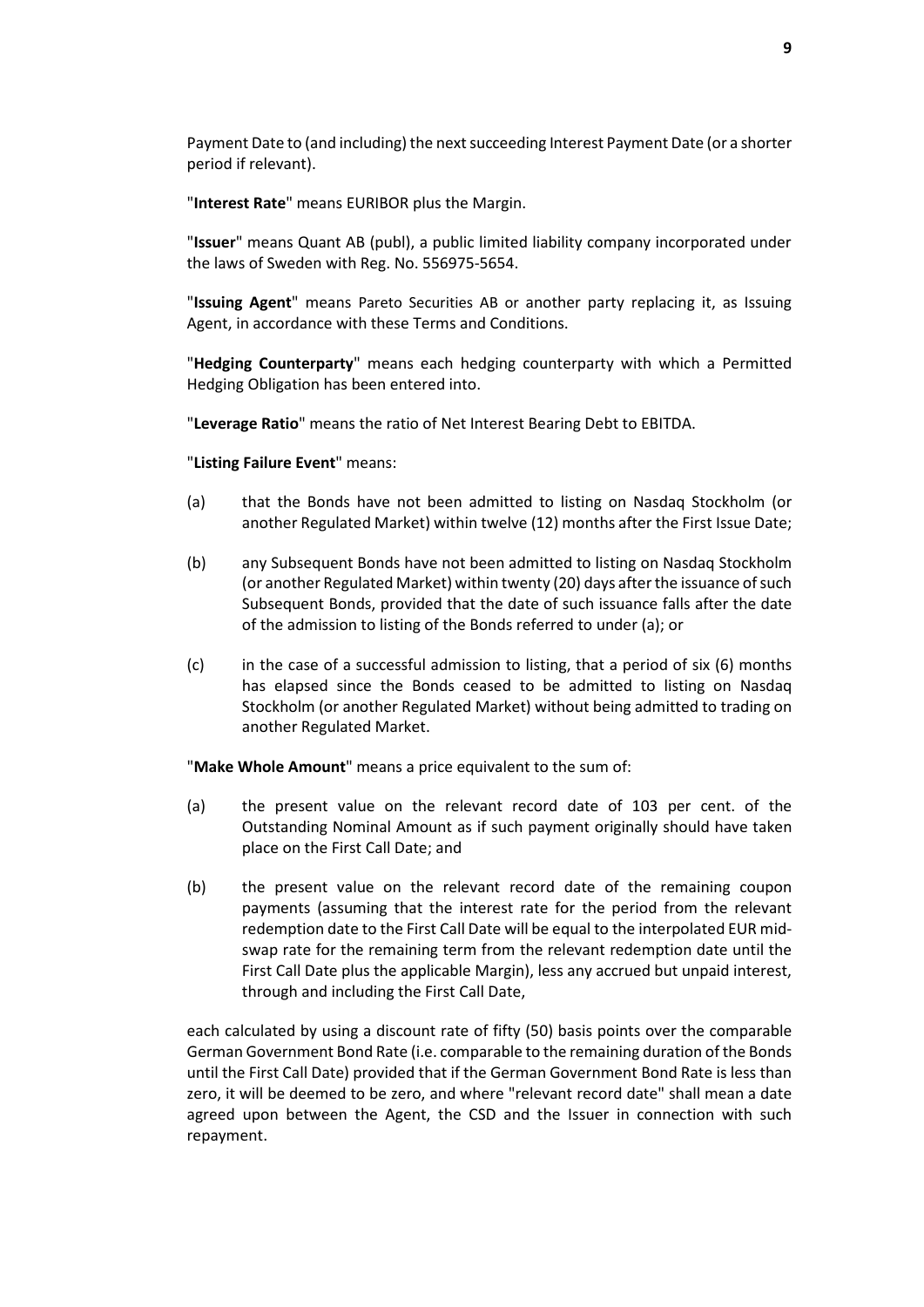"**Margin**" means 6 per cent. per annum.

"**Material Adverse Effect**" means a material adverse effect on (a) the business, financial condition or operations of the Group taken as a whole, (b) the Obligors' ability to perform and comply with the payment obligations under any of the Finance Documents or (c) the validity or enforceability of the Finance Documents.

#### "**Material Group Companies**" means:

- (a) the Issuer; and
- (b) any wholly-owned Group Company who is nominated as such by the Issuer in accordance with Clause [15.15](#page-39-0) (*[Nomination of Material Group Companies](#page-39-0)*), initially Quant Argentina S.A, Quant Service GmbH, Quant Chile SpA, Quant Finland Oy, Quant Germany GmbH, Quant Italy S.r.l., Quant Norway AS, Quant Spain S.L., Quant Sweden Holding AB, Quant Service Sweden AB and Quant US Corp.

"**Maturity Date**" means the date falling seven (7) years and nine (9) months after the First Issue Date (being 15 November 2025).

"**Net Finance Charges**" means, for the Relevant Period, the Finance Charges according to the latest Financial Report(s), after deducting any interest payable for that Relevant Period to any Group Company and any interest income received by any Group Company on cash or cash equivalent investment.

"**Net Interest Bearing Debt**" means the aggregate interest bearing Financial Indebtedness of the Group, excluding:

- (a) any Subordinated Loans and Shareholder Loans;
- (b) any Financial Indebtedness owing by a wholly-owned Group Company to another wholly-owned Group Company;
- (c) any Bonds owned by the Issuer;
- (d) any Permitted Hedging Obligations;
- (e) any provisions such as earn outs which are treated as borrowings or financial indebtedness under IFRS;
- (f) any pension and tax liabilities; and
- (g) any PIK Bonds,

less cash and cash equivalents (including funds held on the Escrow Account and the escrow account established pursuant to the PIK Bonds Terms and Conditions) of the Group in accordance with IFRS.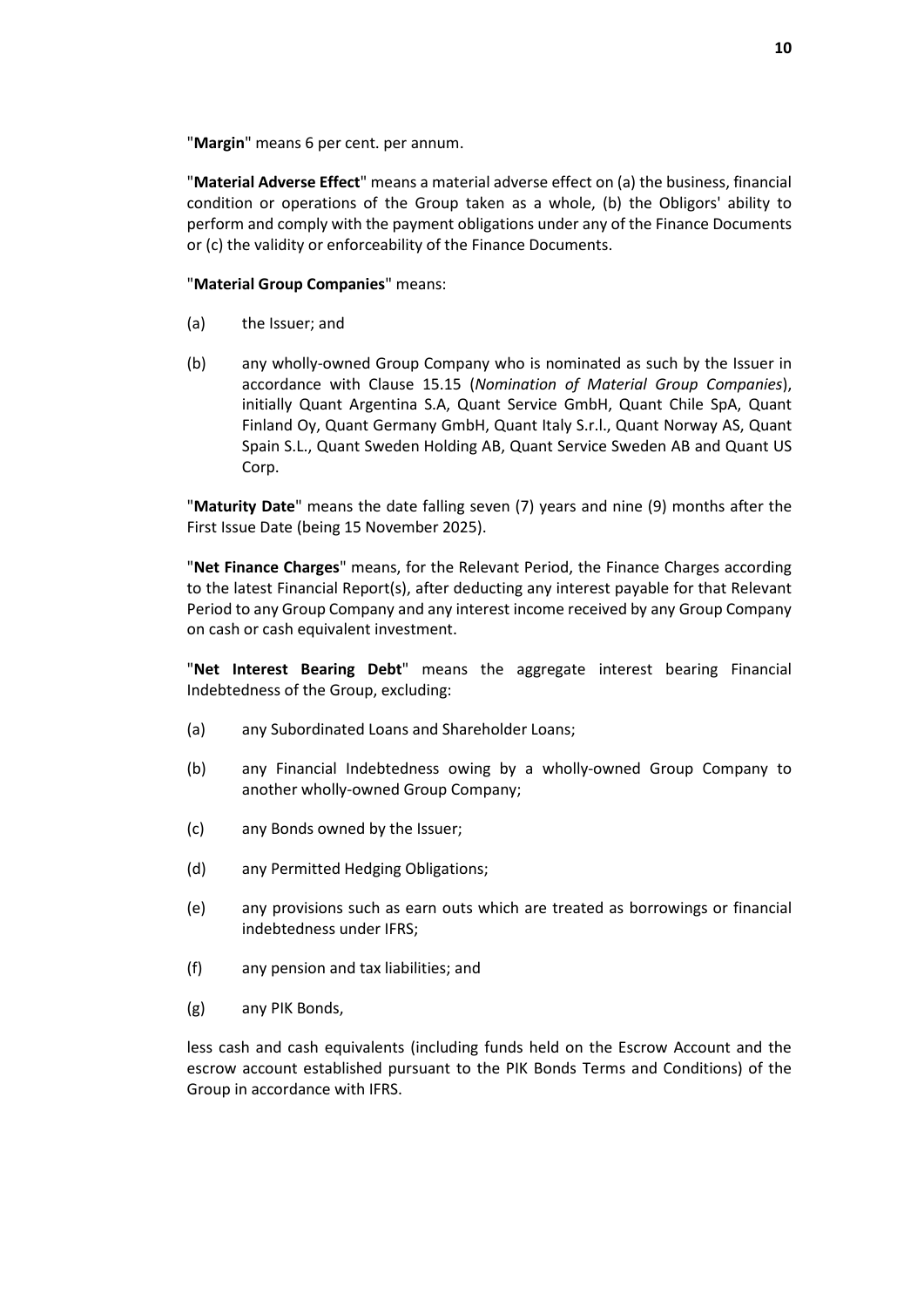"**Net Proceeds**" means the proceeds from a Bond Issue after deduction has been made for the Transaction Costs payable by the Issuer to the Bookrunner and the Issuing Agent for the services provided in relation to the placement and issuance of the Bonds.

"**New Debt**" means any new Financial Indebtedness incurred by the Issuer after the First Issue Date:

- (a) in accordance with paragraph [\(h\)\(ii\)](#page-13-0) of the definition of "Permitted Financial Indebtedness"; or
- (b) upon refinancing with the Issuer as the new borrower in accordance with paragraph [\(j\)\(ii\)](#page-13-1)[\(B\)\(](#page-13-2)iii) of the definition of "Permitted Financial Indebtedness".

"**Nominal Amount**" has the meaning set forth in Clause [2\(c\).](#page-21-0)

"**Obligors**" means the Issuer and each Guarantor (other than the Company).

"**Outstanding Nominal Amount**" means the total aggregate Nominal Amount of the Bonds reduced by any amount redeemed, repaid and prepaid in accordance with these Terms and Conditions.

"**Parent**" means Cidron Full Service Top Holding AB, a private limited liability company incorporated in Sweden (with reg. no. 556985-2287), or any other entity being the direct owner of all the shares and votes in the Company.

"**Permitted Financial Indebtedness**" means any Financial Indebtedness (or the refinancing of any Financial Indebtedness):

- (a) arising under the Finance Documents, the SSRCF Finance Documents, any Permitted Hedging Obligation or the PIK Bonds;
- (b) to the extent covered by a letter of credit, guarantee or indemnity issued under the SSRCF or any ancillary facility relating thereto;
- (c) up until the release of the Net Proceeds of the Initial Bond Issue from the Escrow Account, in the form of any Existing Debt;
- (d) in the form of any Subordinated Loans (subject to the terms of the Intercreditor Agreement) and any Shareholder Loans (subject to first ranking Security in favour of the Secured Parties);
- (e) arising under any loan permitted by paragraphs (e), (f), (g), (h) and (k) of the definition of "Permitted Financial Support" (subject to the terms of the Intercreditor Agreement);
- (f) in the form of any counter-indemnity obligation in respect of a guarantee, indemnity, bond, standby or documentary letter of credit or any other instrument issued by a bank or financial institution in respect of an underlying liability in the ordinary course of business of a Group Company;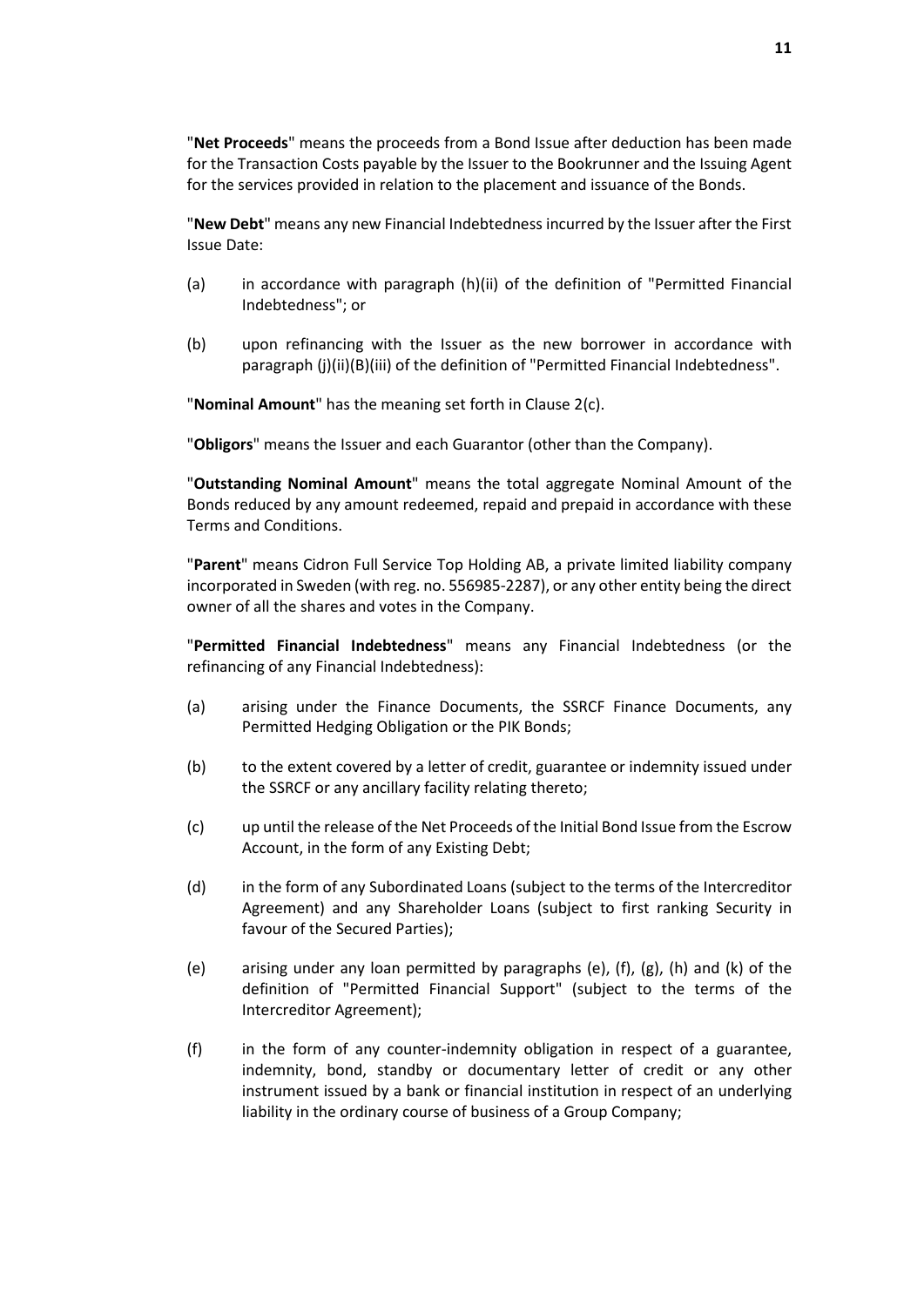- (g) incurred under any advance or deferred purchase agreement on normal commercial terms by any Group Company from any of its trading partners in the ordinary course of its trading activities;
- <span id="page-13-0"></span>(h) incurred by the Issuer after the First Issue Date, provided that it complies with the Incurrence Test if tested *pro forma* immediately after the incurrence of such new Financial Indebtedness, and such Financial Indebtedness:
	- (i) is incurred as a result of a Subsequent Bond Issue;
	- (ii) ranks *pari passu*; or
	- (iii) is incurred as a result of a Subsequent PIK Bond Issue.
- (i) of the Group incurred pursuant to any Finance Leases incurred in the ordinary course of the Group's business in a maximum amount of EUR 1,000,000 (or the equivalent) at any time;
- <span id="page-13-1"></span>(j) incurred as a result of any Group Company acquiring another entity after the First Issue Date which entity already had incurred Financial Indebtedness but not incurred or increased or having its maturity date extended in contemplation of, or since that acquisition, provided that:
	- (i) the Incurrence Test is met on a pro forma basis if tested immediately after the making of that acquisition; and
	- (ii) such Financial Indebtedness is:
		- (A) repaid in full within ninety (90) days of completion of such acquisition; or
		- (B) refinanced in full within ninety (90) days of completion of such acquisition with the Issuer as the new borrower and is incurred as a result of (i) a Subsequent Bond Issue, (ii) a Subsequent PIK Bond Issue, (iii) ranks *pari passu* with the Bonds or (iv) any Financial Indebtedness permitted under any other limb of this definition;
- <span id="page-13-2"></span>(k) under any pension and tax liabilities incurred in the ordinary course of business;
- (l) incurred in connection with the redemption of the Bonds and/or the PIK Bonds in order to fully refinance the Bonds and/or the PIK Bonds and provided further that:
	- (i) such Financial Indebtedness is subject to an escrow arrangement up until the redemption of the Bonds and/or the PIK Bonds, as applicable (taking into account the rules and regulations of the CSD), for the purpose of securing, inter alia, the redemption of the Bonds and/or the PIK Bonds, as applicable; and
	- (ii) with respect to a refinancing of the PIK Bonds, provided that such Financial Indebtedness: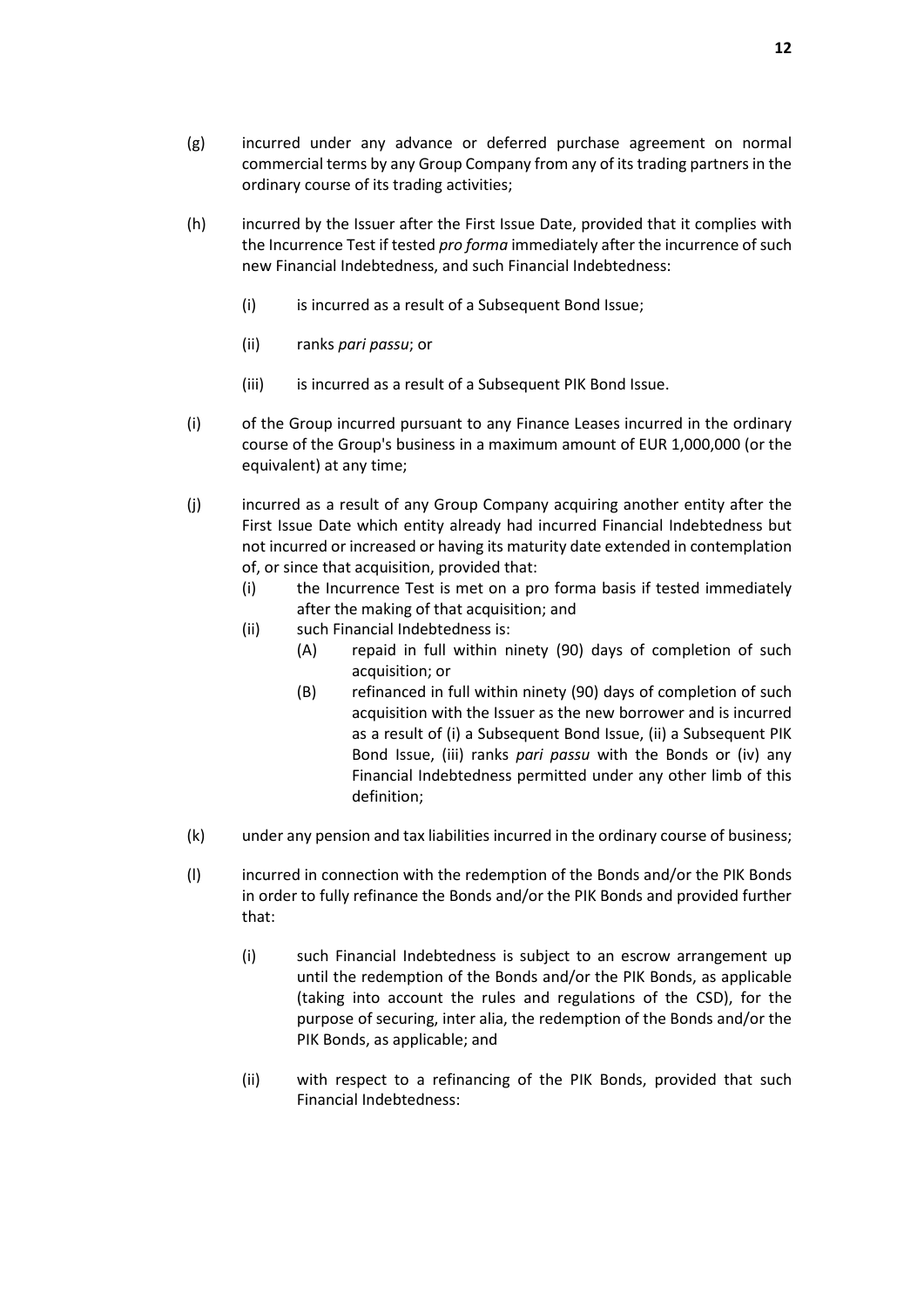- (A) according to its terms has a final redemption date or, when applicable, early redemption dates or instalment dates which occur after the Maturity Date; and
- (B) according to its term yield only payment in kind interest (in each case unless a Restricted Payment is permitted under the Finance Documents);
- (m) Permitted Hedging Obligations;
- (n) in the form of provisions such as earn outs which are treated as borrowings or financial indebtedness under IFRS;
- (o) under any credit or guarantee facility granted by a local bank in the jurisdiction of the relevant Group Company incurring such Financial Indebtedness, the aggregate outstanding amount of which incurred under such facilities does not exceed EUR 2,000,000 (or the equivalent thereof in other currencies); or
- (p) not permitted by the preceding paragraphs and the outstanding amount of which does not exceed EUR 2,500,000.

"**Permitted Financial Support**" means any guarantee, loan or other financial support:

- (a) granted under the Finance Documents;
- (b) in the form of a guarantee granted in respect of the SSRCF, any Permitted Hedging Obligation, the PIK Bonds, or any New Debt, in each case provided that such guarantee is granted in favour of the Secured Parties in accordance with the terms of the Intercreditor Agreement;
- (c) up until the release of the Net Proceeds of the Initial Bond Issue from the Escrow Account, in the form of any guarantee granted in respect of any Existing Senior Debt;
- (d) subsisting as a result of any Group Company acquiring another entity after the First Issue Date which entity already had guaranteed Financial Indebtedness permitted under paragraph (j) of the definition of "Permitted Financial Indebtedness", provided that such guarantee is discharged and released in full upon the refinancing or repayment of such Financial Indebtedness as set out therein;
- (e) provided by a Material Group Company to or for the benefit of another Material Group Company
- (f) provided by a Group Company that is not a Material Group Company to or for the benefit of another Group Company (including, for the avoidance of doubt, a Material Group Company);
- (g) provided by an Obligor to or for the benefit of another Group Company that is not an Obligor: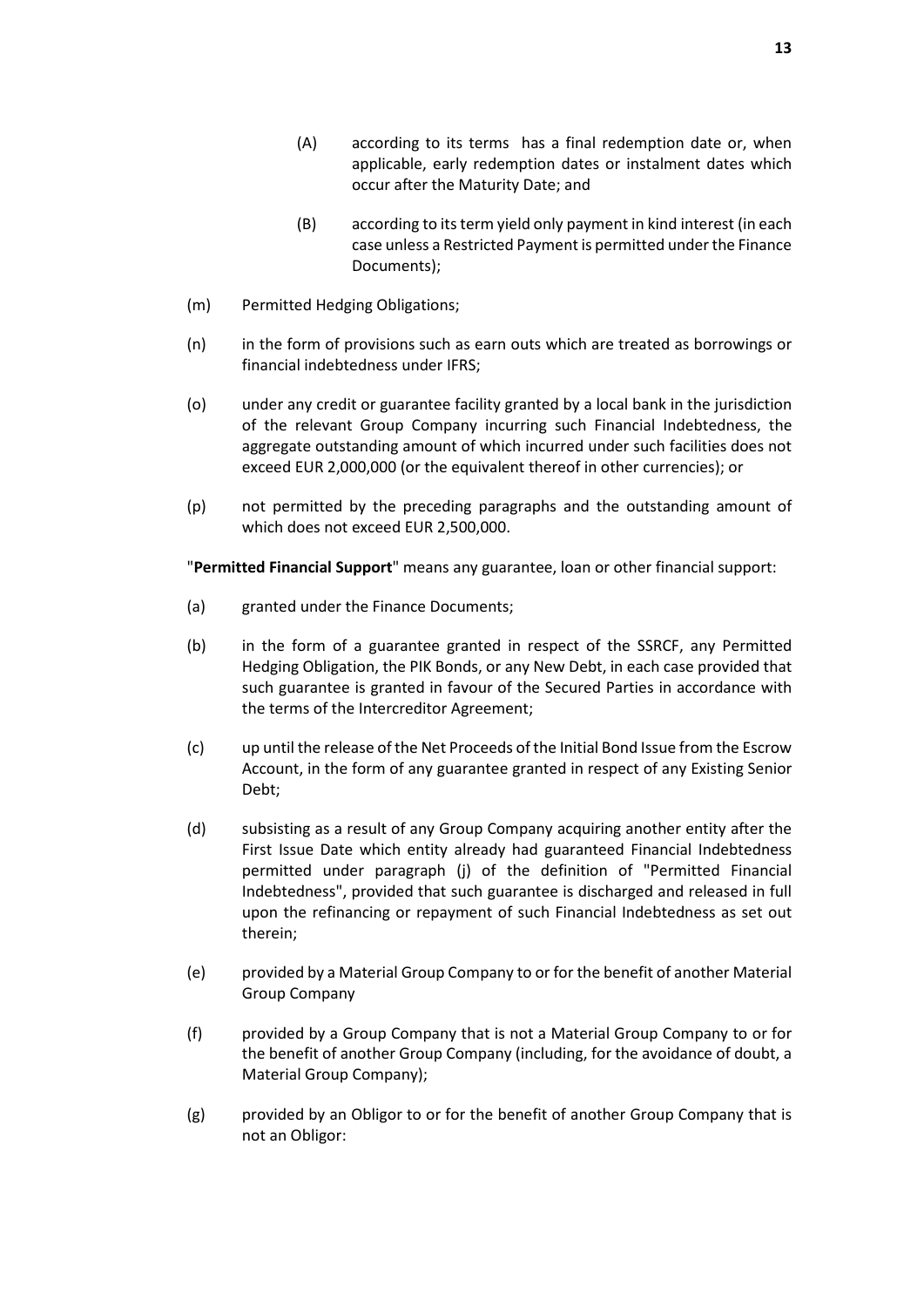- (i) for downstream loans, up to an aggregate amount for the Group of EUR 5,000,000 (or its equivalent in other currencies) at any time (excluding all loans to and from an Excluded Subsidiary permitted under (h) below); and
- (ii) for upstream loans, up to an aggregate amount for the Group of EUR 1,000,000 (or its equivalent in other currencies) at any time (excluding all loans to and from an Excluded Subsidiary permitted under (h) below);
- (h) loans to and from any Excluded Subsidiaries in a principal amount not exceeding the principal amount on the First Issue Date and interest rate and fees payable thereunder not exceeding the interest rate and fees contemplated by the agreements evidencing such loans on the First Issue Date;
- (i) which constitutes a trade credit or guarantee issued in respect of a liability incurred by another Group Company in the ordinary course of trading;
- (j) arising by operation of law or in the ordinary course of trading and not as a result of any default or omission;
- (k) arising in the ordinary course of banking arrangements for the purposes of netting debt and credit balances of Group Companies;
- (l) for any rental obligations in respect of any real property leased by a Group Company in the ordinary course of business and on normal commercial terms;
- (m) granted by any Group Company to an unconsolidated joint-venture up to an aggregate amount for the Group of EUR 1,000,000;
- (n) any guarantee required by law or a court in connection with a merger, conversion or other reorganisation of a Group Company, provided that such guarantee is released and terminated as soon as reasonably practicable;
- (o) any guarantee issued in connection with tax or pension liabilities in the ordinary course of business of a Group Company; or
- (p) not permitted by the preceding paragraphs which in aggregate for the Group does not exceed EUR 2,500,000.

"**Permitted Hedging Obligations**" means any obligation of any Group Company under a derivative transaction entered into with one or more Hedging Counterparty in connection with (i) any foreign exchange hedging entered into in the ordinary course of business of the Group or (ii) any interest hedging in respect of the Issuer's obligations under the Bonds, the SSRCF Finance Documents, any other New Debt, or the PIK Bonds capped at the initial aggregate amount of the Issuer's obligations under such Bonds, SSRCF Finance Documents, New Debt, or PIK Bonds (but, in each case, not for any investment or speculative purposes).

"**Permitted Security**" means any security:

(a) created under the Finance Documents;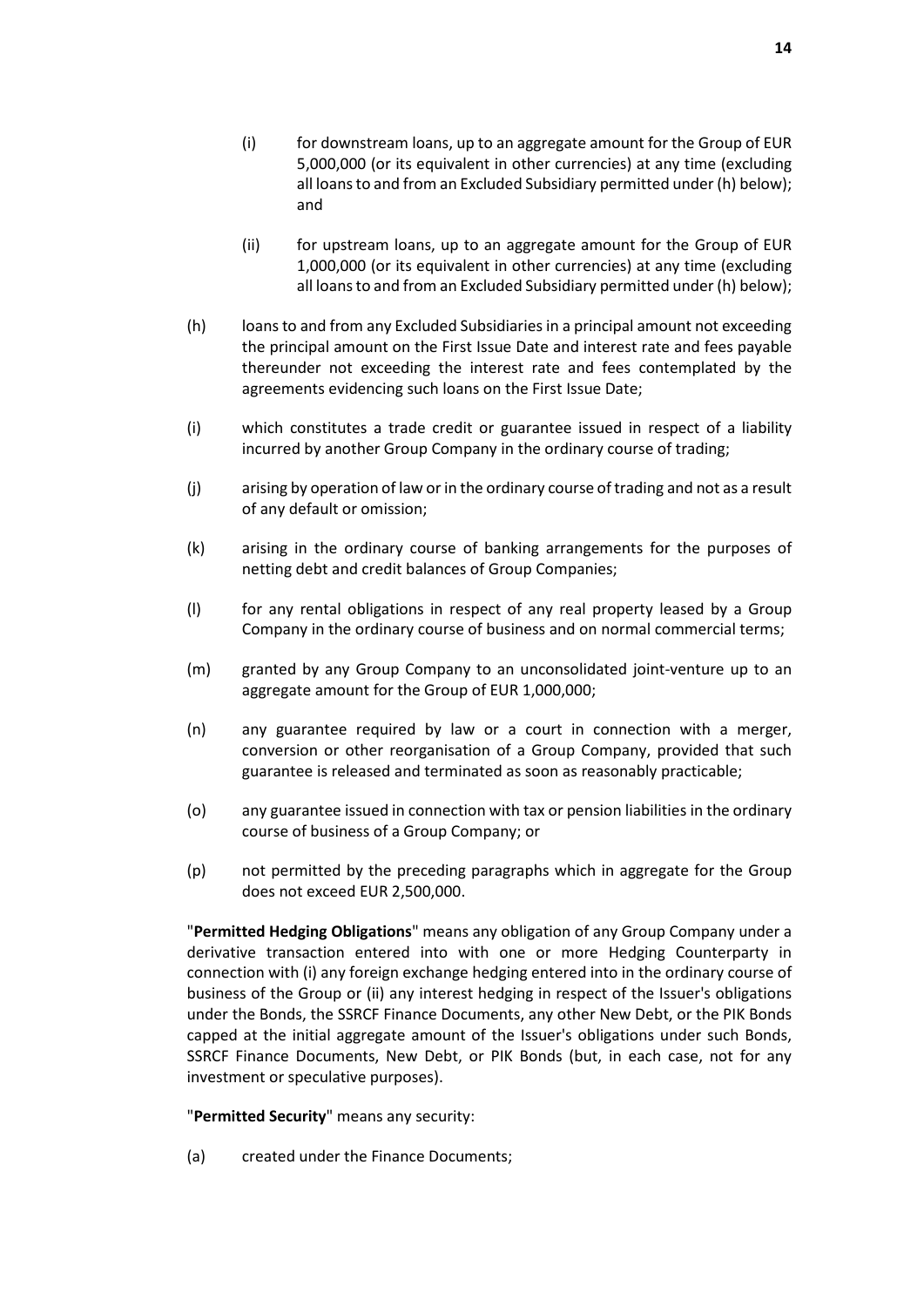- (b) created in respect of the SSRCF, any Permitted Hedging Obligation, the PIK Bonds, or any New Debt, in each case provided that such security is granted in favour of the Security Agent (on behalf of the Secured Parties) in accordance with the terms of the Intercreditor Agreement;
- (c) up until the release of the Net Proceeds of the Initial Bond Issue from the Escrow Account, in the form of any security granted in respect of any Existing Senior Debt;
- (d) arising by operation of law or in the ordinary course of trading and not as a result of any default or omission;
- (e) arising in the ordinary course of banking arrangements for the purposes of netting debt and credit balances of Group Companies;
- (f) in the form of rental deposits or other guarantees in respect of any lease agreement including in relation to real property entered into by a Group Company in the ordinary course of business and on normal commercial terms;
- (g) arising as a consequence of any finance lease or hire purchase contract permitted pursuant to paragraph (i) of the definition of "Permitted Financial Indebtedness";
- (h) arising under any retention of title, hire purchase or conditional sale arrangement or arrangements having similar effect in respect of goods supplied to a Group Company in the ordinary course of trading and on the supplier's standard or usual terms and not arising as a result of any default or omission by any Group Company;
- (i) subsisting as a result of any Group Company acquiring another entity after the First Issue Date which entity already had provided security for Financial Indebtedness permitted under paragraph (j) of the definition of "Permitted Financial Indebtedness", provided that such security is discharged and released in full upon the refinancing or repayment of such Financial Indebtedness as set out therein;
- (j) affecting any asset acquired by any Group Company after the First Issue Date, provided that such security is discharged and released in full within ninety (90) days of such acquisition;
- (k) created in the form of a pledge over one or more escrow accounts to which the proceeds incurred in relation to a refinancing of the Bonds and/or the PIK Bonds in full are intended to be received;
- (l) created for the benefit of the providers of financing for the refinancing of the Bonds and/or the PIK Bonds in full, provided that any perfection requirements in relation thereto are not satisfied until after repayment of the Bonds and/or the PIK Bonds, as applicable, in full (other than with respect to an escrow account (if applicable) which may be perfected in connection with the incurrence of such Financial Indebtedness); or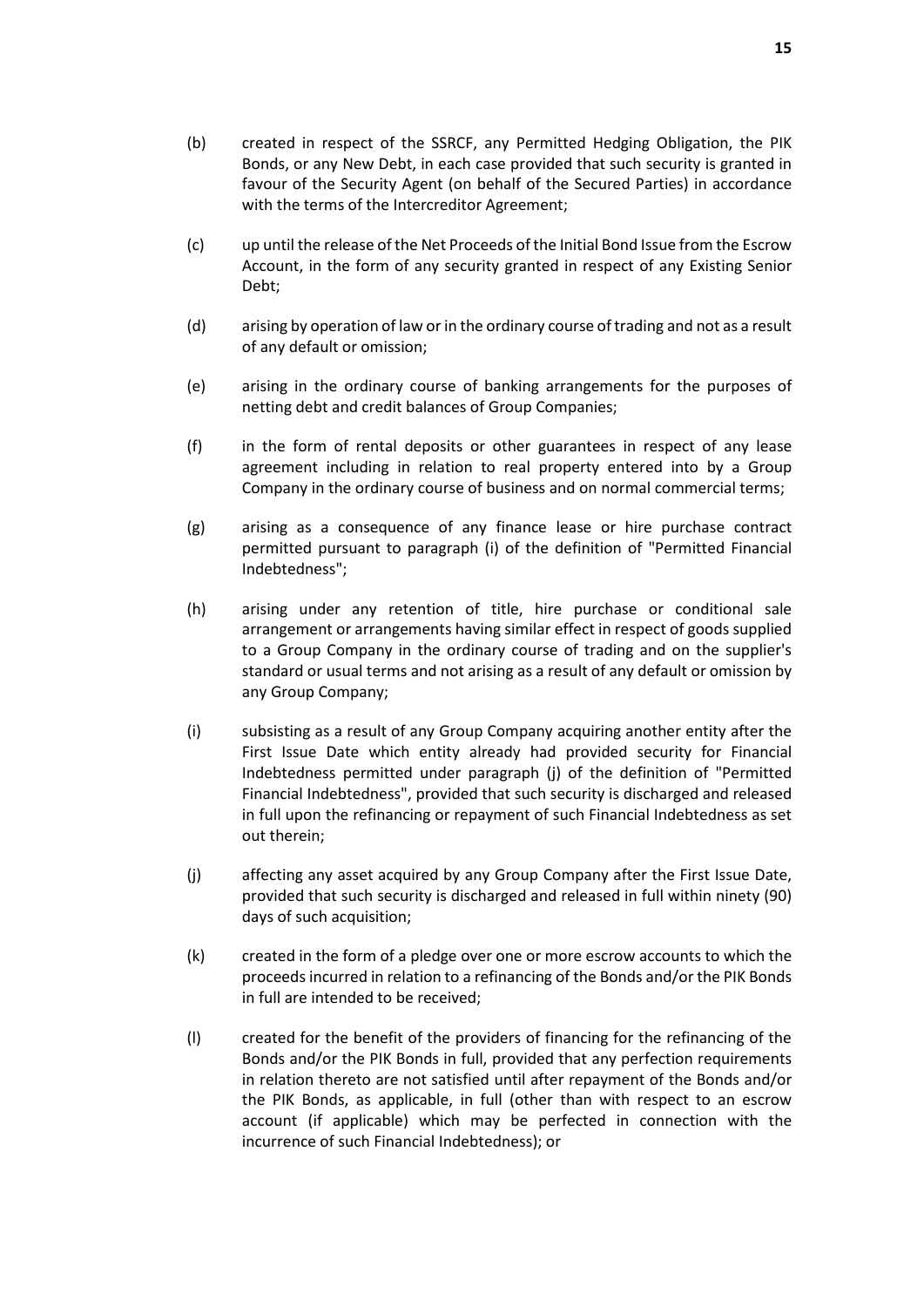(m) securing indebtedness the outstanding principal amount of which (when aggregated with the outstanding principal amount of any other indebtedness which has the benefit of security given by any Group Company other than any permitted under the preceding paragraphs) does not at any time exceed EUR 2,500,000.

"**Permitted Shareholders**" means Permira Credit Solutions II Master Sub S.A. and any Affiliate and/or Related Fund thereof.

"**Person**" means any individual, corporation, partnership, limited liability company, joint venture, association, joint-stock company, trust, unincorporated organisation, government, or any agency or political subdivision thereof, or any other entity, whether or not having a separate legal personality.

"**PIK Bond Agent**" means the agent for the PIK Bondholders.

"**PIK Bonds**" means the PIK bonds to be issued by the Issuer (including any bonds issued by a Subsequent PIK Bond Issue) and held by one or a group of investors to be applied *pro rata* towards the same purposes (and at the same time(s)) as the Initial Bond Issue, to be secured on a second lien basis (ranking in respect of Enforcement Proceeds behind any obligations arising under the SSRCF Finance Documents, any Permitted Hedging Obligations, the Finance Documents and any New Debt (as set out in the Intercreditor Agreement).

"**PIK Bond Issue**" means the issuance of PIK Bonds by the Issuer.

"**PIK Bonds Terms and Conditions**" means the terms and conditions governing the PIK Bonds, entered into by the agent for the PIK Bondholders and the Issuer on or about the First Issue Date.

"**PIK Bondholders**" means the holders of PIK Bonds from time to time.

"**PIK Debt Payment**" means any payments, prepayments, repayments, repurchase, redemption, defeasance or discharge of any liabilities outstanding under the PIK Bonds Terms and Conditions or any Financial Indebtedness incurred under any refinancing thereof (in each case other than capitalisation of interest).

"**Post-Disbursement Transaction Security**" means:

- (a) pledge over the shares in any Material Group Company incorporated outside Sweden;
- (b) pledge over current and future Intercompany Loans (for the avoidance of doubt, as referred to in paragraph (i) of that definition) to a company incorporated outside Sweden;
- (c) pledge over any business mortgage/floating charge with respect to a Material Group Company incorporated in jurisdictions in the European Economic Area or North America, where no stamp duty is payable; and
- (d) the Guarantees from any Guarantor incorporated outside Sweden.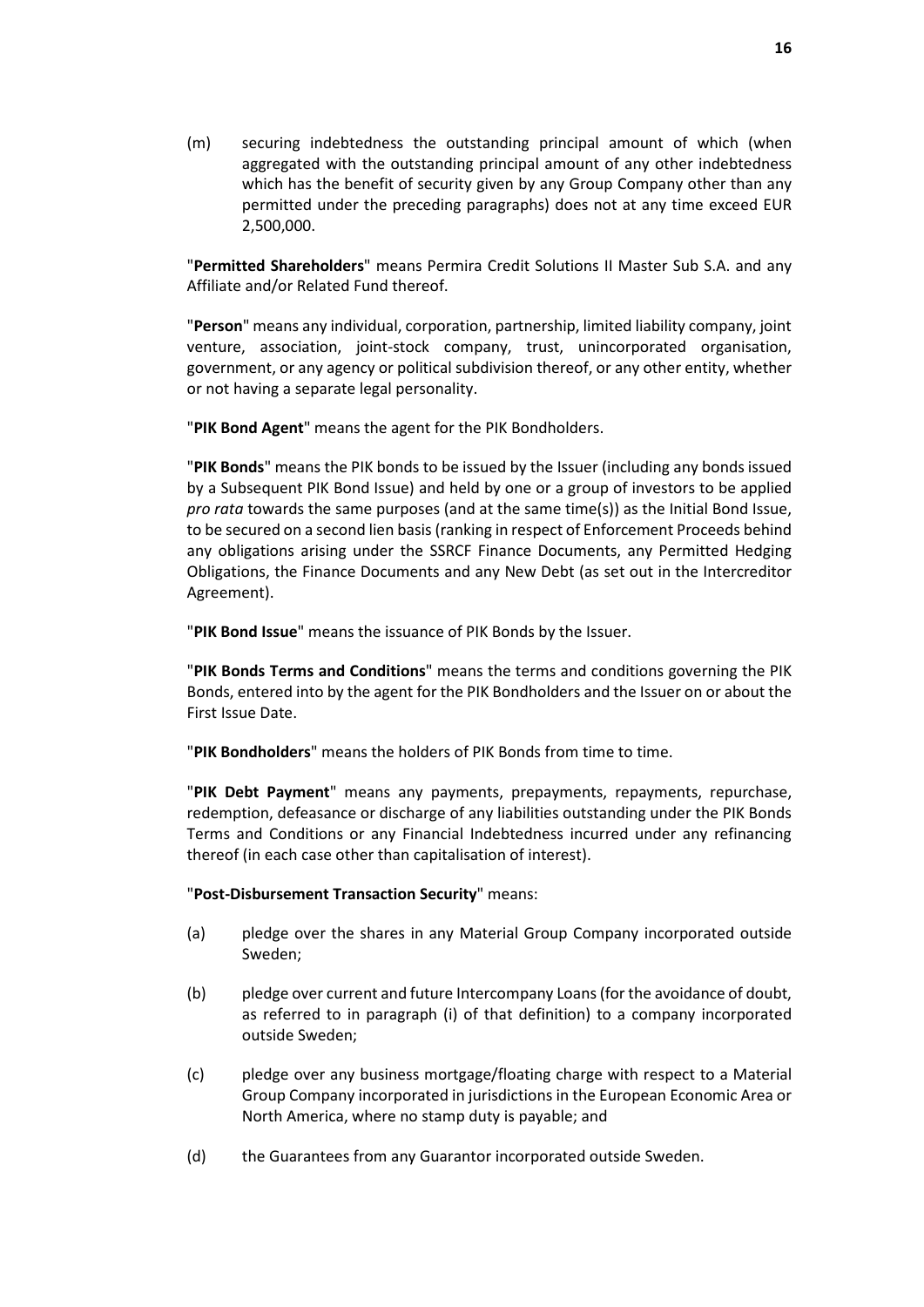#### "**Pre-Disbursement Transaction Security**" means:

- (a) pledge over the shares in the Issuer and any other Material Group Company incorporated in Sweden;
- (b) pledge over current and future Intercompany Loans (for the avoidance of doubt, as referred to in paragraph (i) of that definition) to a company incorporated in Sweden;
- (c) pledge over any Shareholder Loans; and
- (d) the Guarantees from any Guarantor incorporated in Sweden.

"**Pre-Disbursement Transaction Security Documents**" means the Transaction Security Documents under which the Pre-Disbursement Transaction Security is created (including the Guarantee and Adherence Agreement).

"**Quotation Day**" means, in relation to any period for which an interest rate is to be determined, two (2) Business Days before the first day of that period.

"**Record Date**" means the fifth (5) Business Day prior to (i) an Interest Payment Date, (ii) a Redemption Date, (iii) a date on which a payment to the Bondholders is to be made, or (iv) another relevant date, or in each case such other Business Day falling prior to a relevant date if generally applicable on the Swedish bond market.

"**Redemption Date**" means the date on which the relevant Bonds are to be redeemed or repurchased in accordance with Clause [10](#page-26-1) (*[Redemption and Repurchase of the](#page-26-1)  [Bonds](#page-26-1)*).

"**Reference Banks**" means Skandinaviska Enskilda Banken AB (publ), Svenska Handelsbanken AB (publ) and Swedbank AB (publ) (or such other banks as may be appointed by the Issuing Agent in consultation with the Issuer.

"**Regulated Market**" means any regulated market (as defined in Directive 2004/39/EC on markets in financial instruments).

"**Related Fund**" in relation to a fund (the "first fund"), means a fund which is managed or advised by the same investment manager or investment adviser as the first fund or, if it is managed by a different investment manager or investment adviser, a fund whose investment manager or investment adviser is an Affiliate of the investment manager or investment adviser of the first fund.

"**Relevant Period**" means each period of twelve (12) consecutive calendar months to the relevant test date.

"**Representatives**" has the meaning given to such term in the Intercreditor Agreement.

"**Secured Obligations**" has the meaning given to such term in the Intercreditor Agreement.

"**Secured Parties**" has the meaning given to such term in the Intercreditor Agreement.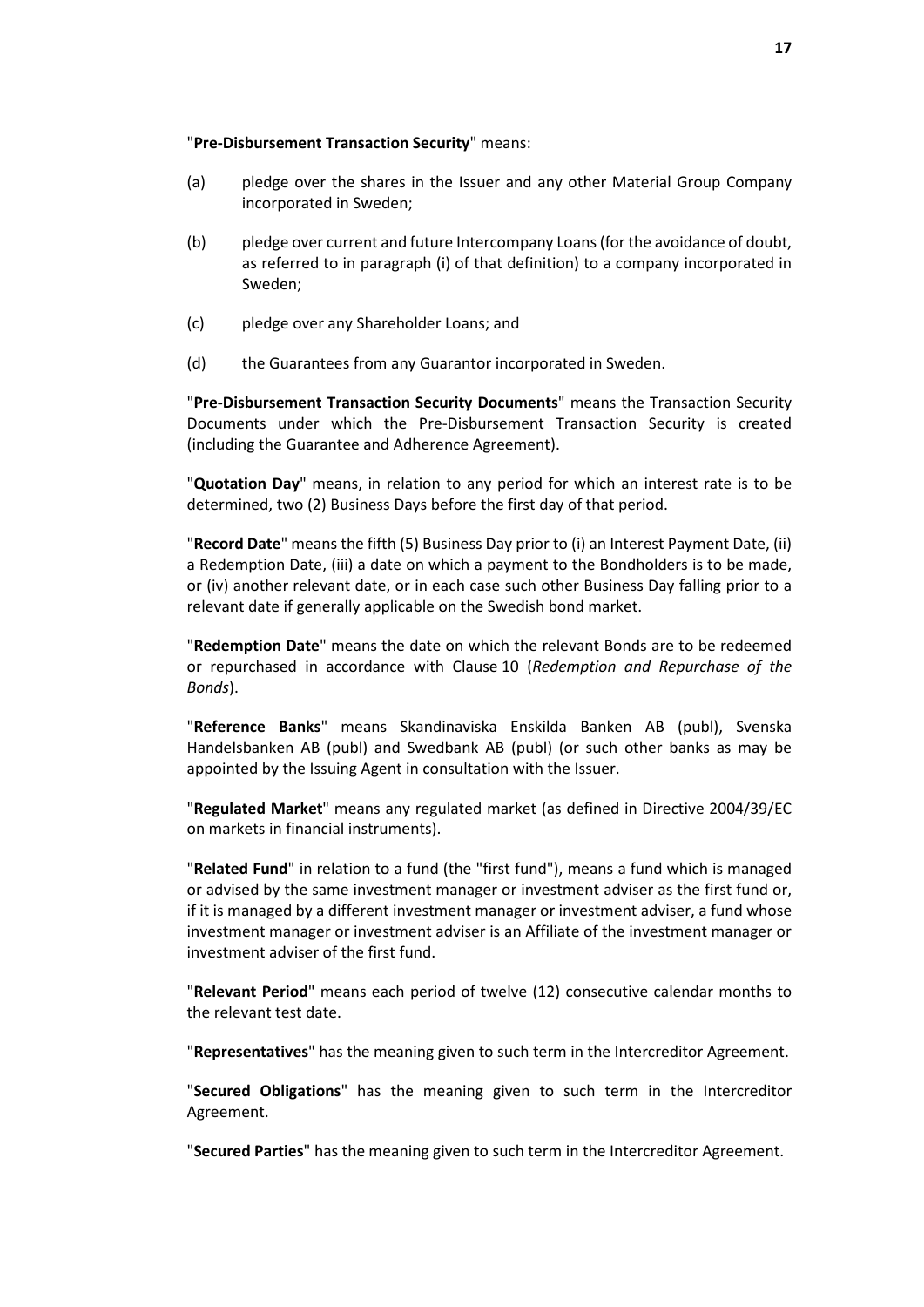"**Securities Account**" means the account for dematerialised securities maintained by the CSD pursuant to the Central Securities Depositories and Financial Instruments Accounts Act in which (i) an owner of such security is directly registered or (ii) an owner's holding of securities is registered in the name of a nominee.

"**Security**" means a mortgage, charge, pledge, lien, security assignment or other security interest securing any obligation of any person, or any other agreement or arrangement having a similar effect.

"**Security Agent**" means the security agent, appointed by the Secured Parties pursuant to the Intercreditor Agreement, holding the Transaction Security on behalf of the Secured Parties, being Nordic Trustee & Agency AB (publ) on the First Issue Date.

"**Shareholder Loan**" means any loan or credit made (or to be made) to the Issuer by the Company, the Parent or any other direct or indirect shareholder of the Issuer.

"**SSRCF**" means or more revolving credit facilities to be provided to the Issuer or any other Group Company for the purpose of financing general corporate and working capital purposes of the Group with an aggregate maximum commitment of EUR 20,000,000 (or the equivalent amount in any other currency) which may be increased to a maximum commitment of EUR 25,000,000 (or the equivalent amount in any other currency) if and to the extent the SSRCF Agent and the Issuer agree that such increase is necessary for the liquidity requirements of the Group, and which may consist of one or several facilities (including any ancillary facilities) from one or more lenders, which shall rank *pari passu* between each other.

"**SSRCF Agent**" means the facility agent under the SSRCF.

"**SSRCF Finance Documents**" means the agreement(s) for the SSRCF and any ancillary overdraft facility, leasing facility or guarantee, bonding letter of credit facility, derivatives facility or any other form of ancillary facility or any other document entered into in relation thereto.

"**Subordinated Loan**" has the meaning given to the term "Subordinated Debt" in the Intercreditor Agreement.

"**Subsequent Bond Issue**" shall have the meaning given thereto in Clause [2\(d\).](#page-21-0)

"**Subsequent Bonds**" means any Bonds issued after the First Issue Date on one or more occasions.

"**Subsequent PIK Bond Issue**" means any issuance of additional PIK Bonds on such terms and in such amounts as set out in the PIK Bonds Terms and Conditions.

"**Subsidiaries**" means, in respect of which such person, directly or indirectly, (i) owns shares or ownership rights representing more than fifty (50) per cent. of the total number of votes held by the owners, (ii) otherwise controls more than fifty (50) per cent. of the total number of votes held by the owners, or (iii) has the power to appoint and remove all, or the majority of, the members of the board of directors or other governing body.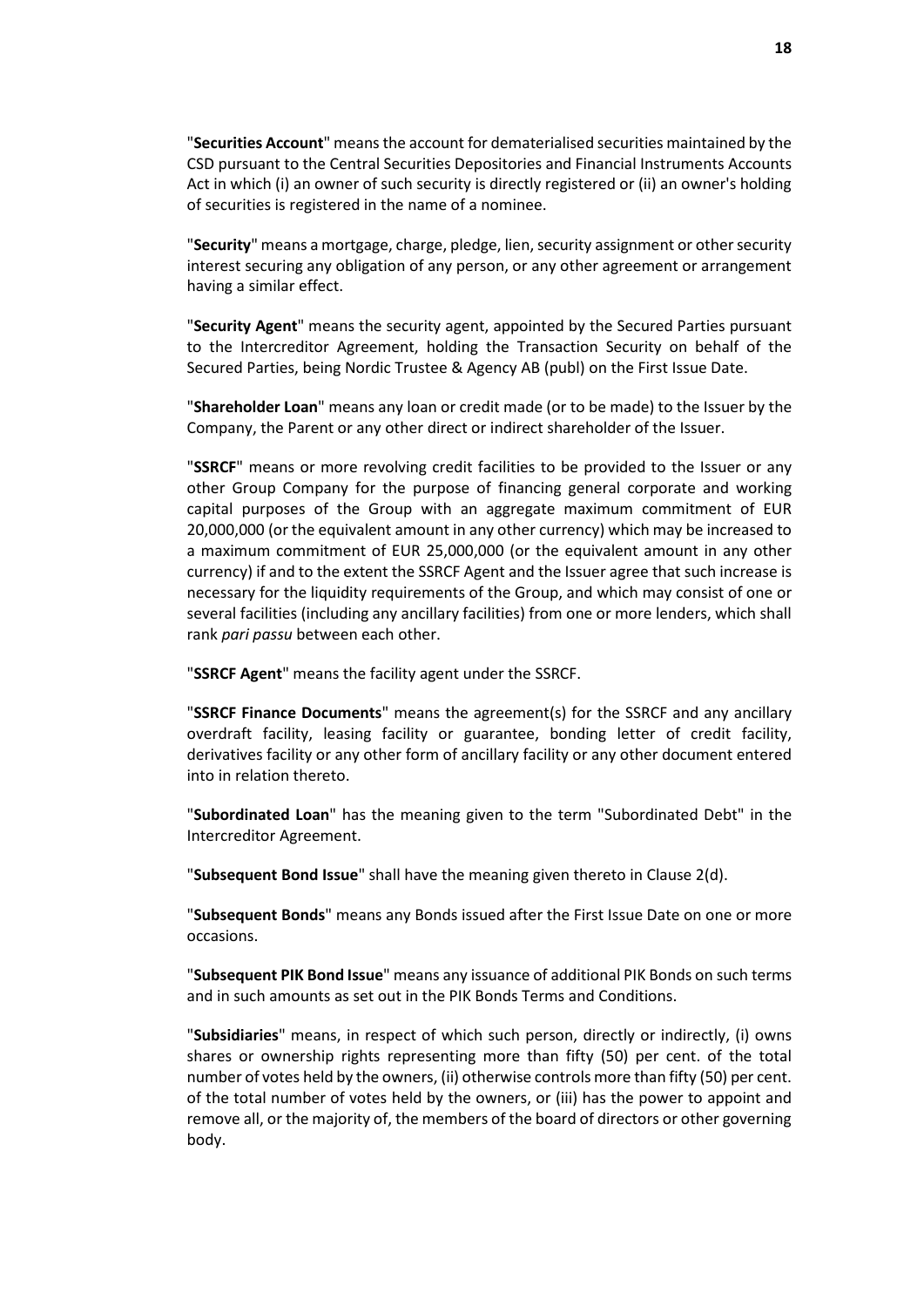"**Super Senior Debt**" has the meaning given to such term in the Intercreditor Agreement.

"**Transaction Costs**" means all fees, costs and expenses, stamp, registration and other taxes incurred by the Issuer or any other member of the Group in connection with (i) the Bond Issue, (ii) a Subsequent Bond Issue, (iii) the listing of the Bonds and the PIK Bonds, (iv) the SSRCF, (v) the PIK Bonds and (vi) a Subsequent PIK Bond Issue.

"**Transaction Security**" means the Pre-Disbursement Transaction Security, the Post-Disbursement Transaction Security and any other Security provided to the Secured Parties for the Secured Obligations pursuant to the Transaction Security Documents and the Intercreditor Agreement.

"**Transaction Security Documents**" means the Security documents under which the Transaction Security is created (including the Pre-Disbursement Transaction Security Documents), entered into by the Security Agent and the Company or the relevant Group Company providing the Transaction Security or Guarantee.

"**Written Procedure**" means the written or electronic procedure for decision making among the Bondholders in accordance with Clause [20](#page-48-0) (*[Written Procedure](#page-48-0)*).

#### **1.2 Construction**

- (e) Unless a contrary indication appears, any reference in these Terms and Conditions to:
	- (i) "**assets**" includes present and future properties, revenues and rights of every description;
	- (ii) any agreement or instrument is a reference to that agreement or instrument as supplemented, amended, novated, extended, restated or replaced from time to time;
	- (iii) a "**regulation**" includes any regulation, rule or official directive, request or guideline (whether or not having the force of law) of any governmental, intergovernmental or supranational body, agency, department or regulatory, self-regulatory or other authority or organisation;
	- (iv) an Event of Default is continuing if it has not been remedied or waived;
	- (v) a provision of law is a reference to that provision as amended or reenacted; and
	- (vi) a time of day is a reference to Stockholm time.
- (f) When ascertaining whether a limit or threshold specified in EUR has been attained or broken, an amount in another currency shall be counted on the basis of the rate of exchange for such currency against EUR for the previous Business Day, as published by the European Central Bank on its website (www.ecb.europa.eu). If no such rate is available, the most recently published rate shall be used instead.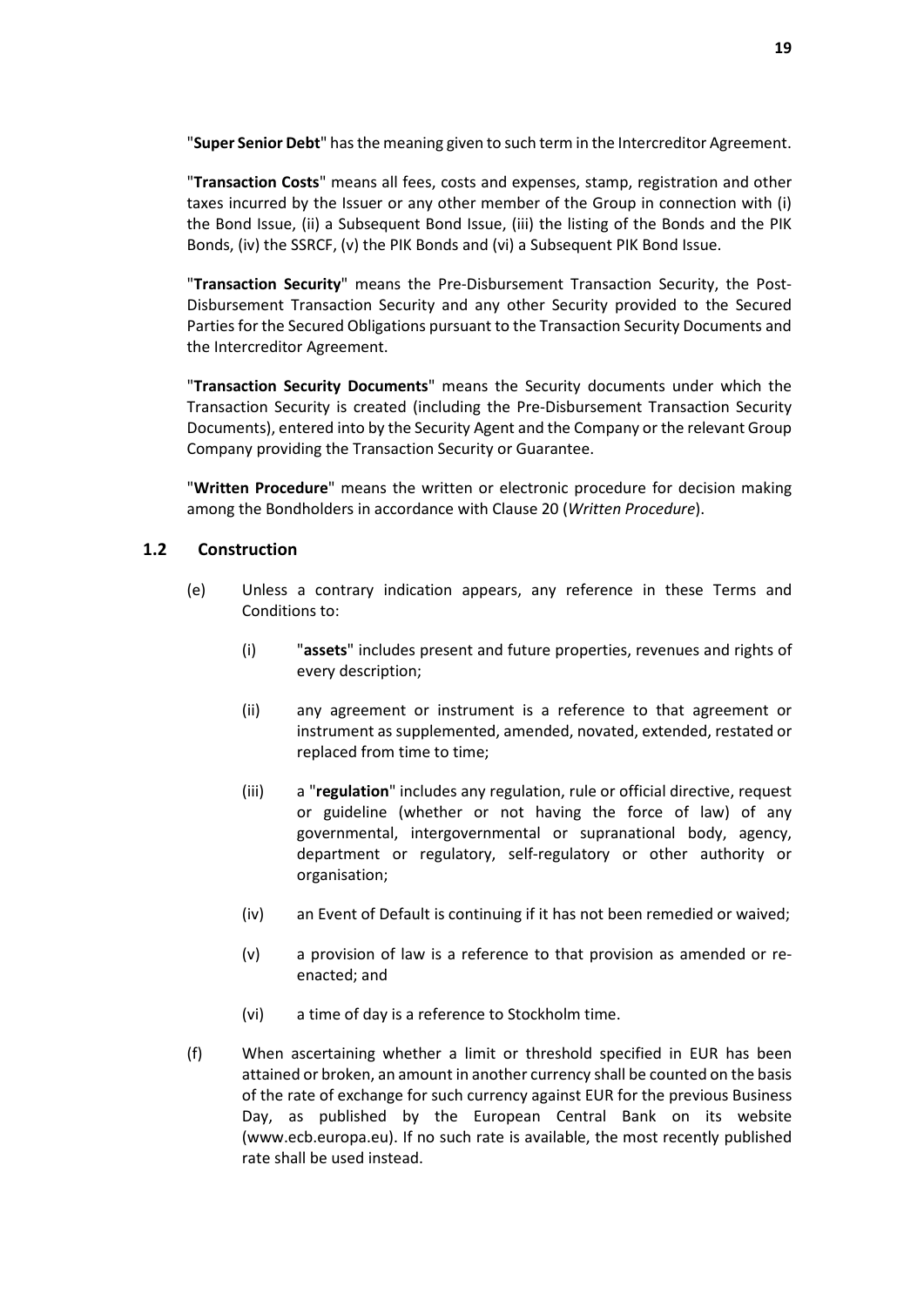- $(g)$  A notice shall be deemed to be sent by way of press release if it is made available to the public within Sweden promptly and in a non-discriminatory manner.
- (h) No delay or omission of the Agent or of any Bondholder to exercise any right or remedy under the Finance Documents shall impair or operate as a waiver of any such right or remedy.

#### <span id="page-21-0"></span>**2. Status of the Bonds**

- (a) The Bonds are denominated in Euro and each Bond is constituted by these Terms and Conditions. The Issuer undertakes to make payments in relation to the Bonds and to comply with these Terms and Conditions, subject to the terms of the Intercreditor Agreement.
- (b) By subscribing for Bonds, each initial Bondholder agrees that the Bonds shall benefit from and be subject to the Finance Documents and by acquiring Bonds, each subsequent Bondholder confirms such agreement.
- (c) The initial nominal amount of each Initial Bond is EUR 10,000 (the "**Nominal Amount**"), with a minimum subscription allocation amount of EUR 100,000. The total Nominal Amount of the Initial Bonds is EUR 62,500,000. All Initial Bonds are issued on a fully paid basis at an issue price of one hundred (100) per cent. of the Nominal Amount.
- (d) The Issuer may, at one or several occasions after the First Issue Date, issue Subsequent Bonds (each such issue, a "**Subsequent Bond Issue**"), until the total aggregate amount under such Subsequent Bond Issue(s) and the Initial Bond Issue equals EUR 120,000,000, always provided that the Incurrence Test (tested *pro forma* including such issue) is met. Any Subsequent Bonds shall benefit from and be subject to the Finance Documents, and, for the avoidance of doubt, the ISIN, the interest rate, the nominal amount and the final maturity applicable to the Initial Bonds shall apply to Subsequent Bonds. The price of the Subsequent Bonds may be set at par, at a premium or at a discount compared to the Nominal Amount. Each Subsequent Bond shall entitle its holder to Interest in accordance with Clause [9\(a\),](#page-26-2) and otherwise have the same rights as the Initial Bonds.
- (e) The Bonds constitute direct, general, unconditional, unsubordinated and secured obligations of the Issuer and shall at all times rank *pari passu* with (i) the Super Senior Debt pursuant to the Intercreditor Agreement, but will receive Enforcement Proceeds only after the Super Senior Debt has been repaid in full in accordance with the Intercreditor Agreement (and the Bonds and any New Debt shall rank ahead of the PIK Bonds in respect of Enforcement Proceeds), and (ii) all direct, unconditional, unsubordinated and secured obligations of the Issuer, except those obligations which are mandatorily preferred by law, and without any preference among them.
- (f) The Bonds are freely transferable but the Bondholders may be subject to purchase or transfer restrictions with regard to the Bonds, as applicable, under local laws to which a Bondholder may be subject. Each Bondholder must ensure compliance with such restrictions at its own cost and expense.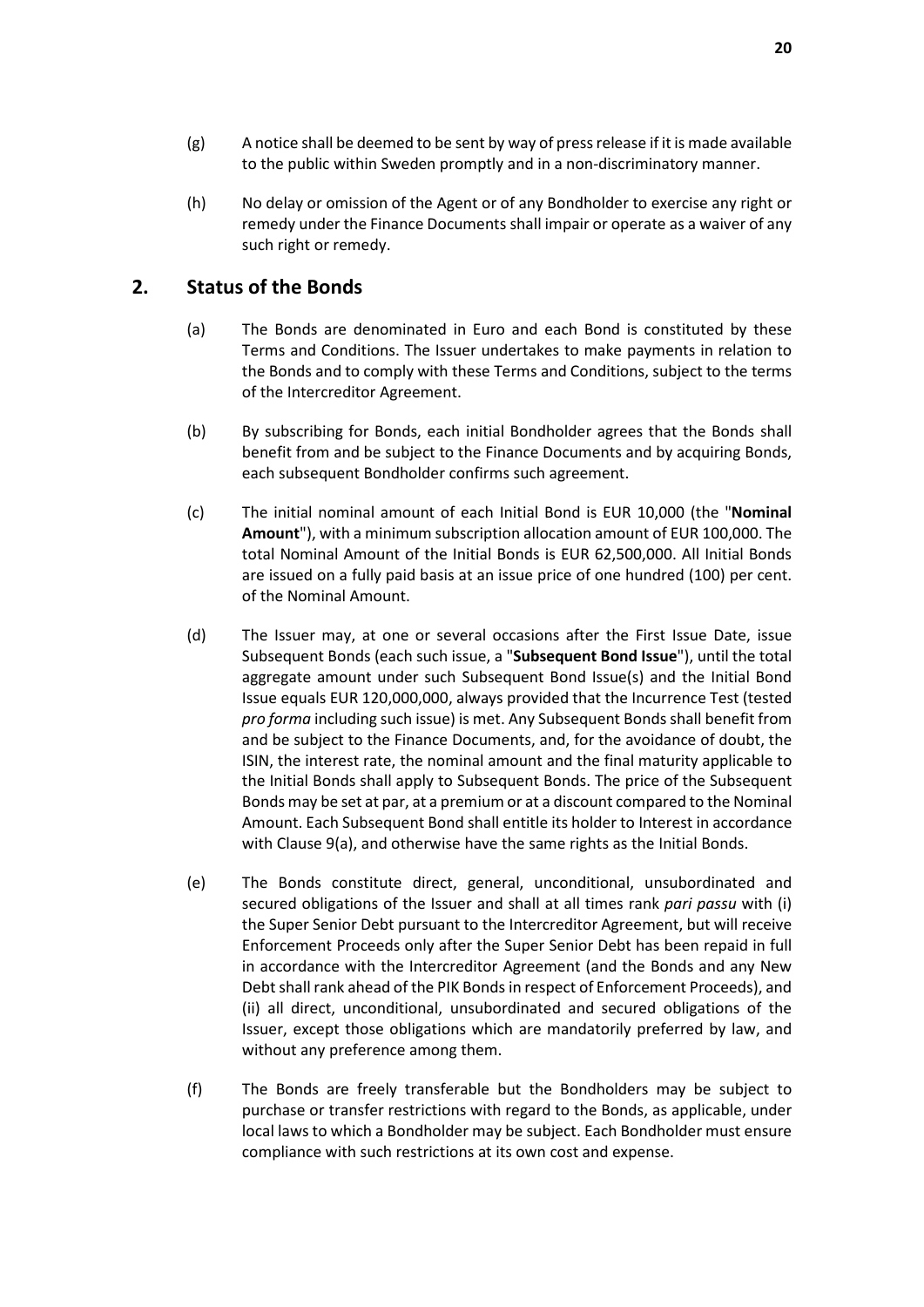(g) No action is being taken in any jurisdiction that would or is intended to permit a public offering of the Bonds or the possession, circulation or distribution of any document or other material relating to the Issuer or the Bonds in any jurisdiction other than Sweden, where action for that purpose is required. Each Bondholder must inform itself about, and observe, any applicable restrictions to the transfer of material relating to the Issuer or the Bonds.

## <span id="page-22-0"></span>**3. Use of Proceeds**

- (a) The Net Proceeds of the Initial Bond Issue shall be used to (i) refinance Existing Senior Debt, (ii) finance general corporate purposes and (iii) finance Transaction Costs.
- (b) The Net Proceeds of any Subsequent Bond Issue shall be used to finance general corporate purposes of the Group, including but not limited to investments and acquisitions.

## <span id="page-22-1"></span>**4. Conditions Precedent**

- (a) The payment of the Net Proceeds of the Initial Bond Issue to the Escrow Account is subject to the Agent having received documents and evidence of the Escrow Account Pledge Agreement being duly executed and perfected.
- <span id="page-22-4"></span><span id="page-22-3"></span><span id="page-22-2"></span>(b) The Agent's approval of the disbursement of the Net Proceeds of the Initial Bond Issue from the Escrow Account is subject to the following documents being received by the Agent:
	- (i) constitutional documents and corporate resolutions (approving the relevant Finance Documents and authorising a signatory/-ies to execute the Finance Documents) for the Issuer and each other party to a Finance Document (other than the Agent, PIK Bond Agent, the SSRCF Agent and the Security Agent);
	- (ii) copies of the Finance Documents, duly executed;
	- (iii) copies of the Pre-Disbursement Transaction Security Documents, duly executed, and the documents and other evidences to be delivered pursuant to the Pre-Disbursement Transaction Security Documents to be delivered immediately following disbursement of the Net Proceeds of the Initial Bond Issue from the Escrow Account in accordance with the terms of the Pre-Disbursement Transaction Security Documents;
	- (iv) evidence, by way of a funds flow statement and a release letter, that the Existing Senior Debt will be repaid in full (and that the Issuer at the relevant time will have sufficient funds for such repayment), and that any guarantee or security created in respect thereof will be fully released immediately upon disbursement of funds from the Escrow Account;
	- (v) an agreed form Compliance Certificate;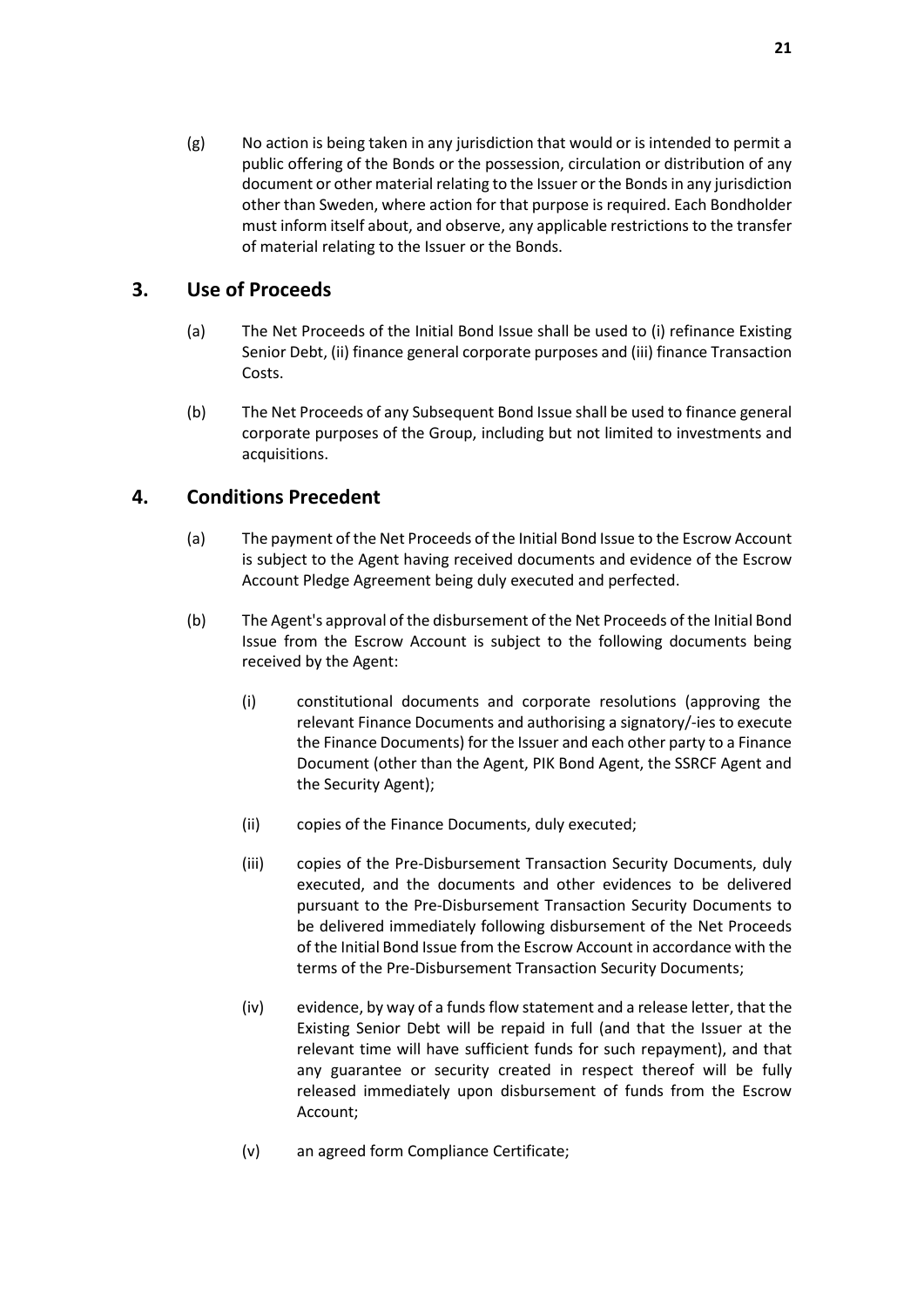- (vi) copies of agreements for any existing Intercompany Loans and Shareholder Loans (and any Intercompany Loans or Shareholder Loans to be made upon or in connection with disbursement), each duly executed by all parties thereto;
- (vii) the PIK Bonds Terms and Conditions duly executed by the parties thereto;
- (viii) evidence that the proceeds from the initial PIK Bond Issue are standing to the credit of the Escrow Account (as defined in the PIK Bonds Terms and Conditions);
- (ix) legal opinions addressed to, and capable of being relied upon by, the Agent on behalf of the original Bondholders in respect of capacity and due execution by each relevant Group Company and validity and enforceability of the Finance Documents; and
- (x) evidence that the conditions precedent for release from the Escrow Account (as defined in the PIK Bonds Terms and Conditions) have been fulfilled (or will be fulfilled simultaneously with the release from the Escrow Account).
- (c) The Agent may assume that the documentation and evidence delivered to it is accurate, legally valid, enforceable, correct and true, and the Agent does not have to verify or assess the contents of any such documentation. The conditions precedent are not reviewed by the Agent from a legal or commercial perspective of the Bondholders.
- (d) When the Agent is satisfied that it has received the conditions precedent for disbursement set out in Clause [4\(b\),](#page-22-2) the Agent shall immediately instruct the bank (with which the Issuer holds the Escrow Account) to promptly transfer the funds from the Escrow Account in accordance with the funds flow statement delivered pursuant to Claus[e 4\(b\)\(iv\).](#page-22-3) The Agent shall thereafter or in connection therewith release the pledge over the Escrow Account.
- (e) If the conditions precedent for disbursement set out in Clause [4\(b\)](#page-22-2) have not been fulfilled on or before forty-five (45) calendar days following the First Issue Date, the Issuer shall redeem all Bonds at a price equal to one hundred (100) per cent. of the Nominal Amount together with any accrued but unpaid interest. The Agent shall partly fund the redemption with the amounts standing to the credit on the Escrow Account.

#### <span id="page-23-0"></span>**5. Transfer Restrictions**

- (a) The Bonds are freely transferable and may be pledged, subject to the following:
	- (i) Bondholders located in the United States will not be permitted to transfer the Bonds except (A) subject to an effective registration statement under the Securities Act, (B) to a Person that the Bondholder reasonably believes is a QIB within the meaning of Rule 144A that is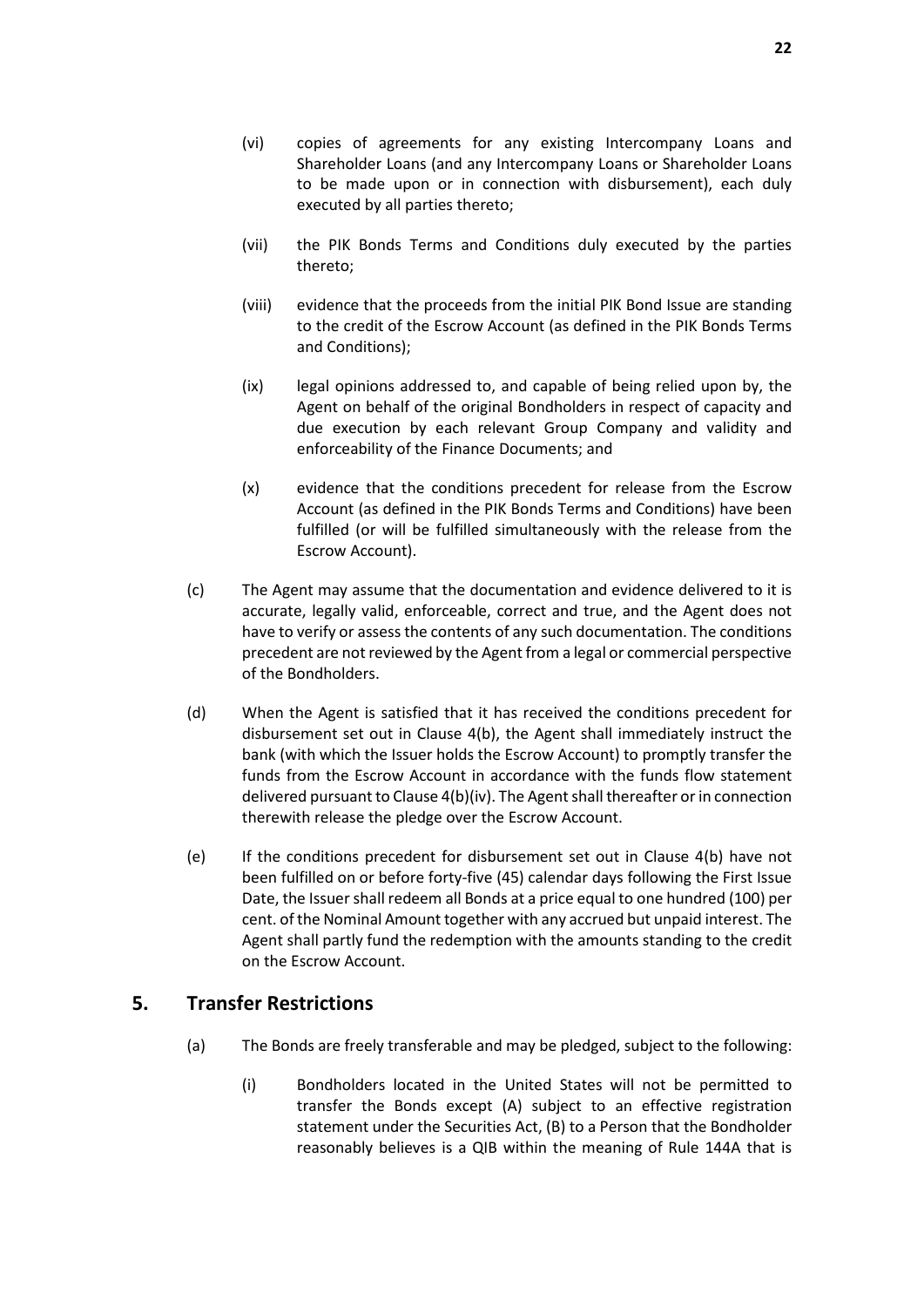purchasing for its own account, or the account of another QIB, to whom notice is given that the resale, pledge or other transfer may be made in reliance on Rule 144A, (C) outside the United States in accordance with Regulation S under the Securities Act in a transaction on the relevant exchange, and (D) pursuant to an exemption from registration under the Securities Act provided by Rule 144 thereunder (if available).

- (ii) Bondholders may be subject to purchase or transfer restrictions with regard to the Bonds, as applicable from time to time under local laws to which a Bondholder may be subject (due e.g. to its nationality, its residency, its registered address, its place(s) for doing business). Each Bondholder must ensure compliance with local laws and regulations applicable at own cost and expense.
- (iii) Notwithstanding the above, a Bondholder which has purchased the Bonds in contradiction to mandatory restrictions applicable may nevertheless utilise its voting rights under these Terms and Conditions.

## <span id="page-24-0"></span>**6. Bonds in Book-Entry Form**

- (a) The Bonds will be registered for the Bondholders on their respective Securities Accounts and no physical bonds will be issued. Accordingly, the Bonds will be registered in accordance with the Central Securities Depositories and Financial Instruments Accounts Act. Registration requests relating to the Bonds shall be directed to an Account Operator.
- (b) Those who according to assignment, Security, the provisions of the Swedish Children and Parents Code (Sw. *föräldrabalken (1949:381)*), conditions of will or deed of gift or otherwise have acquired a right to receive payments in respect of a Bond shall register their entitlements to receive payment in accordance with the Central Securities Depositories and Financial Instruments Accounts Act.
- (c) The Issuer (and the Agent when permitted under the CSD's applicable regulations) shall be entitled to obtain information from the debt register (Sw. *skuldbok*) kept by the CSD in respect of the Bonds. At the request of the Agent, the Issuer shall promptly obtain such information and provide it to the Agent.
- (d) For the purpose of or in connection with any Bondholders' Meeting under Claus[e 19](#page-47-0) (*[Bondholders' Meeting](#page-47-0)*) or any direct communication to the Bondholders under Clause [20](#page-48-0) (*[Written Procedure](#page-48-0)*), the Issuing Agent shall be entitled to obtain information from the debt register kept by the CSD in respect of the Bonds.
- (e) The Issuer shall issue any necessary power of attorney to such persons employed by the Agent, as notified by the Agent, in order for such individuals to independently obtain information directly from the debt register kept by the CSD in respect of the Bonds. The Issuer may not revoke any such power of attorney unless directed by the Agent or unless consent thereto is given by the Bondholders.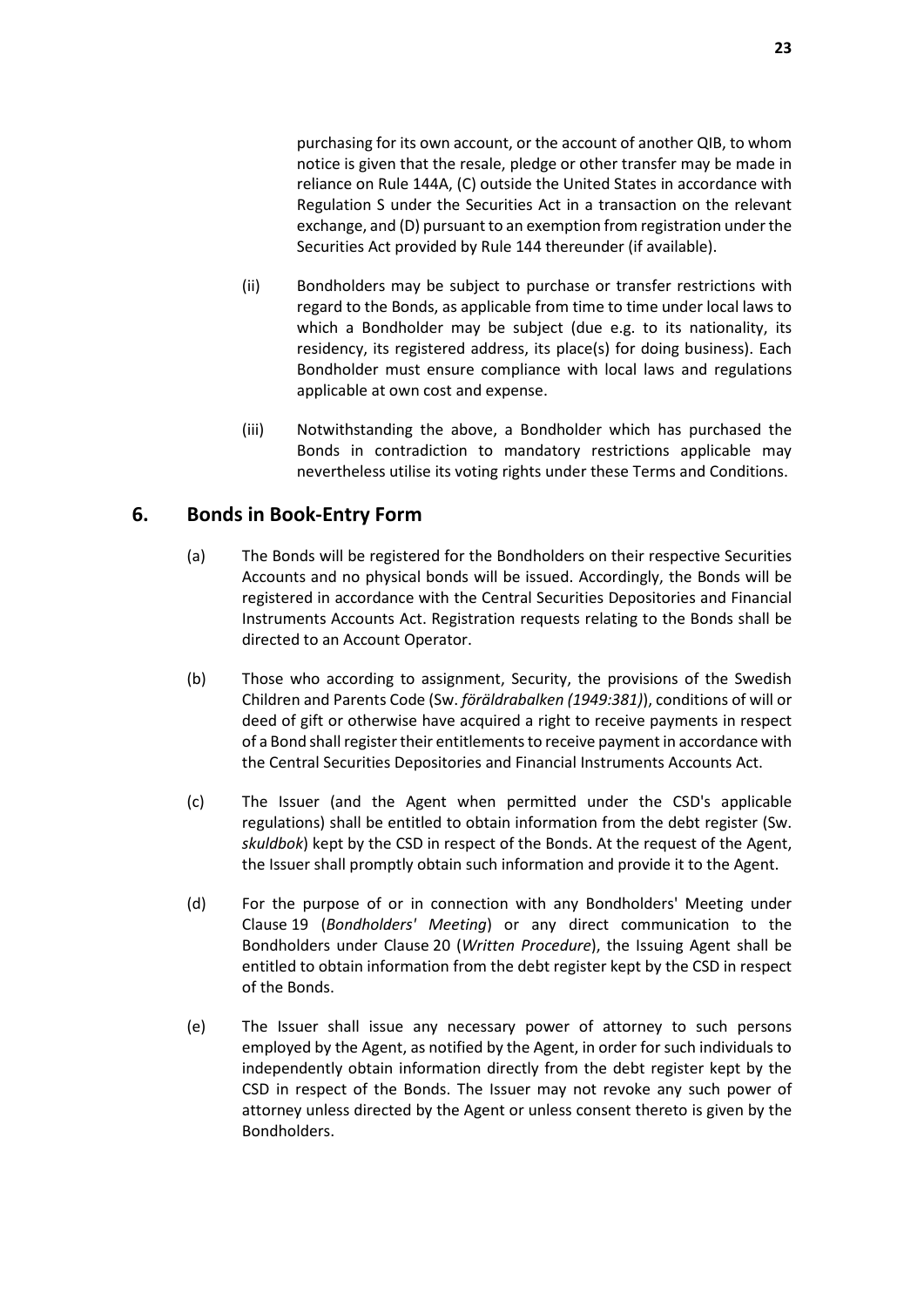## <span id="page-25-2"></span><span id="page-25-0"></span>**7. Right to Act on Behalf of a Bondholder**

- (a) If any person other than a Bondholder wishes to exercise any rights under the Finance Documents, it must obtain a power of attorney or other proof of authorisation from the Bondholder or a successive, coherent chain of powers of attorney or proofs of authorisation starting with the Bondholder and authorising such person.
- (b) A Bondholder may issue one or several powers of attorney or other proof of authorisation to third parties to represent it in relation to some or all of the Bonds held by it. Any such representative may act independently under the Finance Documents in relation to the Bonds for which such representative is entitled to represent the Bondholder and may further delegate its right to represent the Bondholder by way of a further power of attorney.
- (c) The Agent shall only have to examine the face of a power of attorney or other proof of authorisation that has been provided to it pursuant to Claus[e 7\(b\)](#page-25-0) and may assume that it has been duly authorised, is valid, has not been revoked or superseded and that it is in full force and effect, unless otherwise is apparent from its face or the Agent has actual knowledge to the contrary.

## <span id="page-25-1"></span>**8. Payments in Respect of the Bonds**

- (a) Any payment or repayment under the Finance Documents, or any amount due in respect of a repurchase of any Bonds requested by a Bondholder pursuant to these Terms and Conditions, shall be made to such person who is registered as a Bondholder on a Securities Account on the Record Date immediately preceding the relevant payment date.
- (b) If a Bondholder has registered, through an Account Operator, that principal and interest shall be deposited in a certain bank account, such deposits will be effected by the CSD on the relevant payment date. In other cases, payments will be transferred by the CSD to the Bondholder at the address registered with the CSD on the Record Date. Should the CSD, due to a delay on behalf of the Issuer or some other obstacle, not be able to effect payments as aforesaid, the Issuer shall procure that such amounts are paid to the persons who are registered as Bondholders on the relevant Record Date as soon as possible after such obstacle has been removed.
- (c) If, due to any obstacle for the CSD, the Issuer cannot make a payment or repayment, such payment or repayment may be postponed until the obstacle has been removed. Interest shall accrue in accordance with Claus[e 9\(d\)](#page-26-4) during such postponement.
- (d) If payment or repayment is made in accordance with this Claus[e \(a\),](#page-25-2) the Issuer and the CSD shall be deemed to have fulfilled their obligation to pay, irrespective of whether such payment was made to a person not entitled to receive such amount, unless the Issuer or the CSD (as applicable) was aware of that the payment was being made to a person not entitled to receive such amount.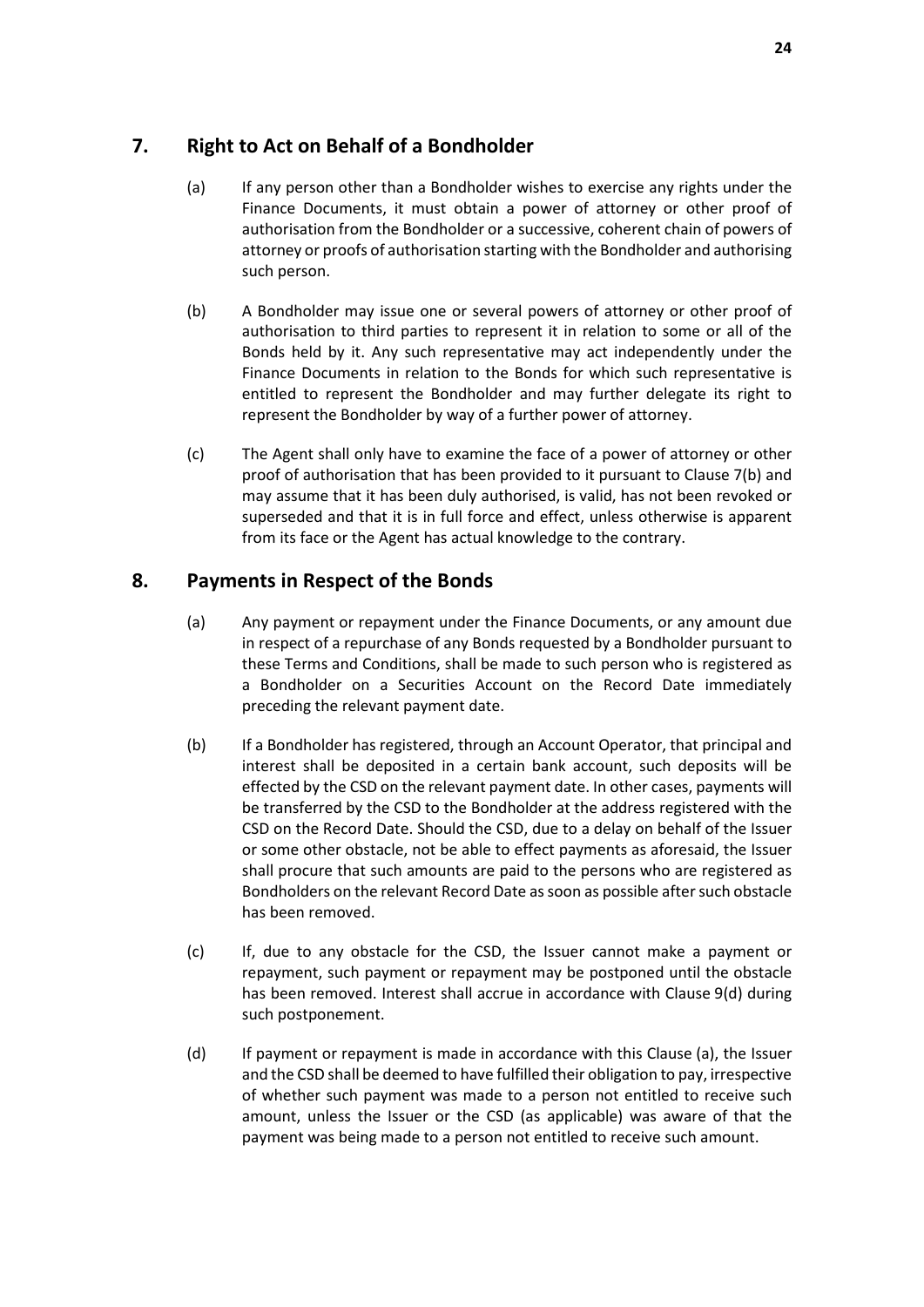#### <span id="page-26-2"></span><span id="page-26-0"></span>**9. Interest**

(a) Each Initial Bond carries Interest at the Interest Rate from (but excluding) the First Issue Date up to (and including) the relevant Redemption Date. Any Subsequent Bond will carry Interest at the Interest Rate from (but excluding) the Interest Payment Date falling immediately prior to its issuance up to (and including) the relevant Redemption Date.

by virtue of any withholding tax, public levy or the similar.

- (b) Interest accrues during an Interest Period. Payment of Interest in respect of the Bonds shall be made to the Bondholders on each Interest Payment Date for the preceding Interest Period.
- <span id="page-26-3"></span>(c) Interest shall be calculated on the basis of the actual number of days in the Interest Period in respect of which payment is being made divided by 360 (actual/360-days basis).
- <span id="page-26-4"></span>(d) If the Issuer fails to pay any amount payable by it under the Finance Documents on its due date, default interest shall accrue on the overdue amount from (but excluding) the due date up to (and including) the date of actual payment at a rate which is two (2) per cent. higher than the Interest Rate for such Interest Period. Accrued default interest shall not be capitalised. No default interest shall accrue where the failure to pay was solely attributable to the Agent or the CSD, in which case the Interest Rate shall apply instead.

## <span id="page-26-1"></span>**10. Redemption and Repurchase of the Bonds**

#### **10.1 Redemption at maturity**

Unless redeemed earlier in accordance with this Clause [10](#page-26-1) and the Intercreditor Agreement, the Issuer shall redeem all, but not only some, of the outstanding Bonds in full on the Maturity Date with an amount per Bond equal to the Outstanding Nominal Amount together with accrued but unpaid Interest. If the Maturity Date is not a Business Day, then the redemption shall occur on the first following Business Day.

#### **10.2 Issuer's purchase of Bonds**

The Issuer and any other Group Company may, subject to applicable law, at any time and at any price purchase Bonds on the market or in any other way. The Bonds held by the Issuer or any other Group Company may at the Issuer's discretion be retained or sold by the Issuer or any other Group Company but may not be cancelled.

#### <span id="page-26-6"></span><span id="page-26-5"></span>**10.3 Voluntary total or partial redemption (call option)**

(a) The Issuer may redeem the Bonds in whole or, provided that at least sixty-five (65) per cent. of the aggregate Nominal Amount remains outstanding after such redemption, in part on any CSD Business Day before the Maturity Date from and including;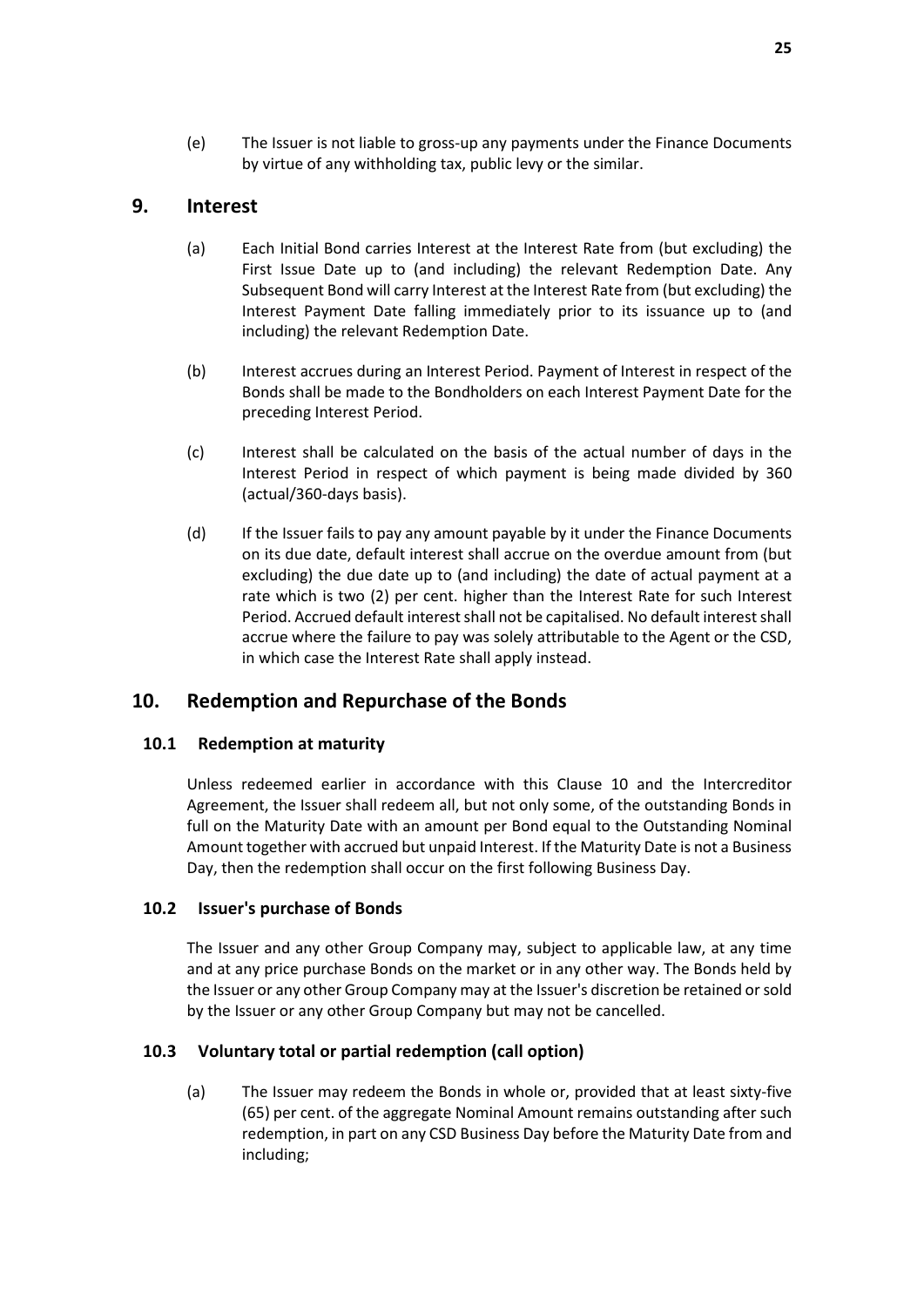- (i) the First Issue Date to, but not including, the First Call Date at a price equal to the Make Whole Amount (plus accrued and unpaid interest on the redeemed Bonds);
- (ii) the First Call Date to, but not including, the Interest Payment Date falling sixty (60) months after the First Issue Date at a price equal to 103.00 per cent. of the Outstanding Nominal Amount of the redeemed Bonds (plus accrued and unpaid interest on the redeemed Bonds);
- (iii) the Interest Payment Date falling sixty (60) months after the First Issue Date to, but not including the Interest Payment Date falling seventy-two (72) months after the First Issue Date at a price equal to 102.00 per cent. of the Outstanding Nominal Amount of the redeemed Bonds (plus accrued and unpaid interest on the redeemed Bonds);
- (iv) the Interest Payment Date falling seventy-two (72) months after the First Issue Date to, but not including the Interest Payment Date falling eighty-four (84) months after the First Issue Date at a price equal to 101.00 per cent. of the Outstanding Nominal Amount of the redeemed Bonds (plus accrued and unpaid interest on the redeemed Bonds); and
- (v) the Interest Payment Date falling eighty-four (84) months after the First Issue Date to, but not including the Maturity Date at a price equal to one hundred (100.00) per cent. of the Outstanding Nominal Amount of the redeemed Bonds (plus accrued and unpaid interest on the redeemed Bonds).
- (b) Redemption in accordance with Clause [10.3\(a\) s](#page-26-5)hall be made by the Issuer giving not less than ten (10), but no more than twenty (20), Business Days' notice to the Bondholders and the Agent. Any such notice shall specify the Redemption Date and the applicable call option amount in accordance with Clause [10.3\(a\)](#page-26-5) and is irrevocable but may, at the Issuer's discretion, contain one or more conditions precedent. Upon expiry of such notice and the fulfillment of the conditions precedent (if any), the Issuer is bound to redeem the Bonds in full at the applicable amounts.
- (c) If redemption of the Bonds in accordance with Clause [10.3\(a\)](#page-26-5) is made in part, such redemption shall be applied *pro rata* (rounded down to the nearest EUR (1.00)) between the Bondholders in accordance with the procedures of the CSD, and any accrued and unpaid interest on the Bonds being redeemed shall be paid together with principal on the date of such early redemption, provided that such interest shall not be included in the calculation of the amount of Bonds the Issuer is permitted to redeem in accordance with this provision.

#### <span id="page-27-1"></span><span id="page-27-0"></span>**10.4 Equity Claw Back (call option)**

(a) The Issuer may on one occasion until but not including the First Call Date, from the proceeds of an Equity Listing Event, repay up to thirty-five (35) per cent. of the Nominal Amount, in which case all outstanding Bonds shall be partially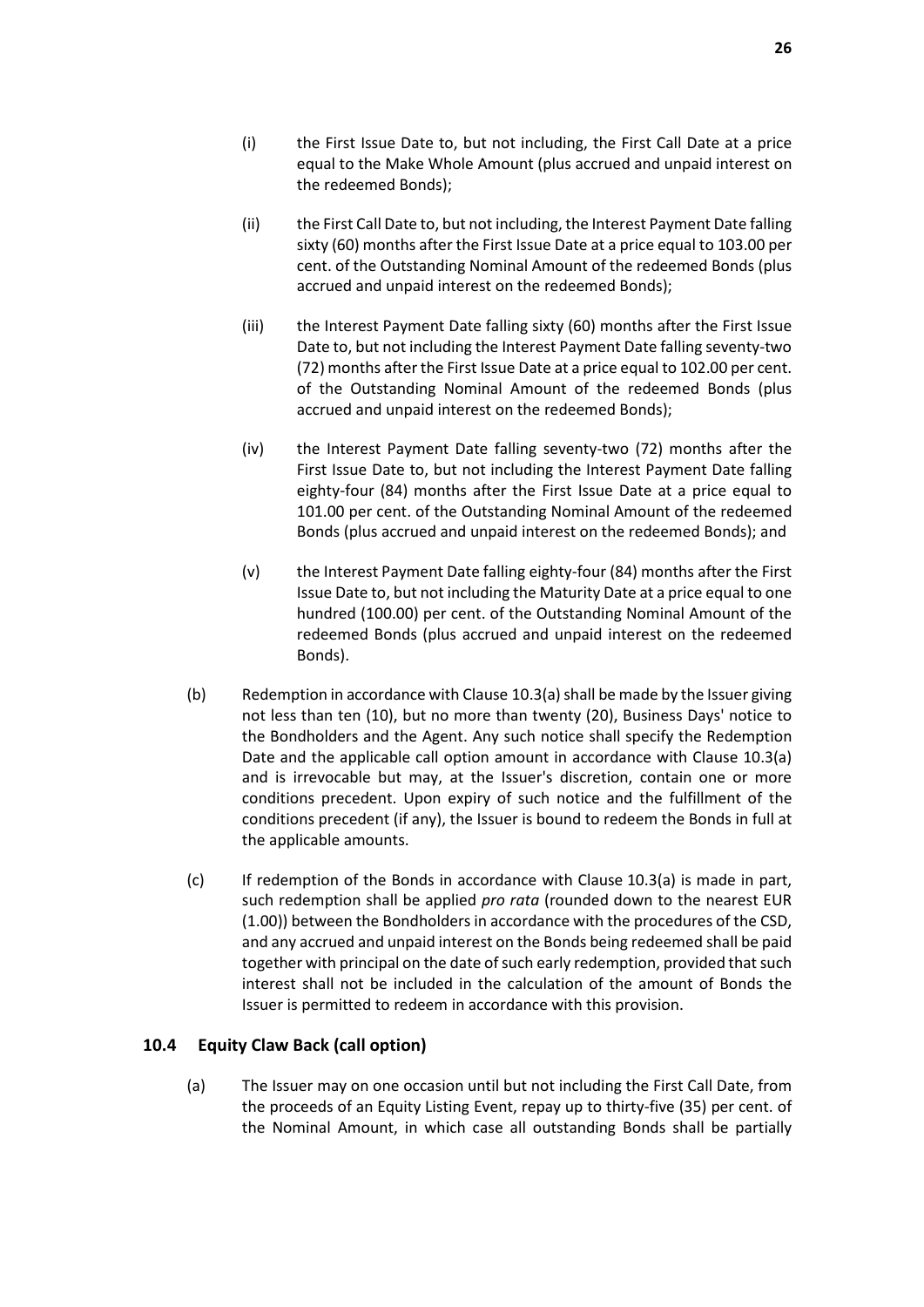repaid by way of reducing the Outstanding Nominal Amount of each Bond pro rata.

- (b) Redemption in accordance with Clause [10.4\(a\)](#page-27-0) must occur on an Interest Payment Date within 180 days after such Equity Listing Event and be made with funds in an aggregate amount not exceeding the cash proceeds received by the Issuer as a result of such Equity Listing Event (net of fees, charges and commissions actually incurred in connection with such Equity Listing Event and net of taxes paid or payable as a result of such Equity Listing Event).
- (c) The repayment per Bond shall equal the repaid percentage of the Outstanding Nominal Amount (rounded down to the nearest EUR 1.00 plus (i) a premium of 3 per cent. on the repaid amount, and (ii) accrued but unpaid interest on the repaid amount.

#### <span id="page-28-1"></span><span id="page-28-0"></span>**10.5 Voluntary partial redemption**

- (a) The Issuer may on one occasion during the period falling twelve (12) months after the First Issue Date until the First Call Date, make partial repayments of Bonds in an amount corresponding to a maximum of ten (10) per cent of the aggregate Nominal Amount. Any such partial repayment shall reduce the Outstanding Nominal Amount of each Bond *pro rata* (rounded down to the nearest EUR 1.00).
- (b) Redemption in accordance with Clause [10.5\(a\)](#page-28-0) must occur on an Interest Payment Date.
- (c) The repayment per Bond shall equal the repaid percentage of the Outstanding Nominal Amount (rounded down to the nearest EUR (1.00) plus (i) a premium on the repaid amount as set forth in sub-paragraph (ii) of Clause [10.3\(a\),](#page-26-5) and (ii) accrued but unpaid interest on the repaid amount.

#### **10.6 General**

- (a) Redemption in accordance with Claus[e 10.4](#page-27-1) and [10.5 s](#page-28-1)hall be made by the Issuer giving not less than ten (10), but no more than twenty (20), Business Days' notice prior to the relevant Redemption Date to the Bondholders and the Agent and in accordance with the instructions of the Issuer or the Issuing Agent, as applicable. Any such notice is irrevocable and, upon expiry of such notice, the Issuer is bound to redeem the Bonds in full with the applicable amounts.
- (b) At all times following repayment in accordance with Claus[e 10.4](#page-27-1) and/o[r 10.5,](#page-28-1) at least sixty-five (65) per cent. of the aggregate Nominal Amount of the Bonds must remain outstanding (other than pursuant to a redemption in accordance with Clause [10.3](#page-26-6) (*[Voluntary total or partial redemption \(call option\)](#page-26-6)*).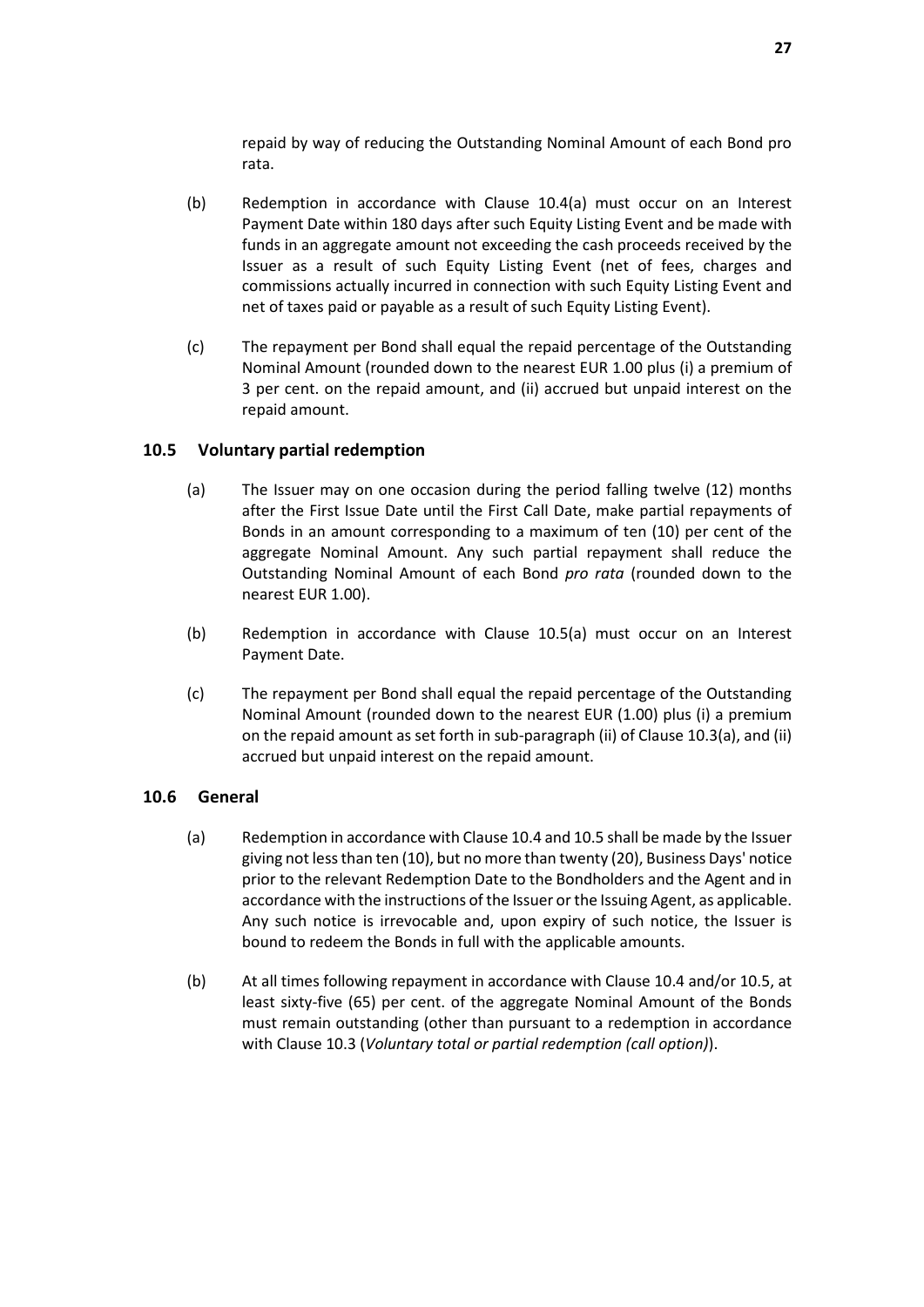#### **10.7 Mandatory repurchase due to a Change of Control Event or Listing Failure Event (put option)**

- <span id="page-29-1"></span>(a) Upon a Change of Control Event or a Listing Failure Event occurring, each Bondholder shall have the right to request that all, or only some, of its Bonds be repurchased at a price per Bond equal to one hundred and one (101) per cent. of the Outstanding Nominal Amount together with accrued but unpaid Interest, during a period of forty-five (45) Business Days following effective receipt of a notice from the Issuer of the Change of Control Event or Listing Failure Event pursuant to Clause [13.1\(d\) \(](#page-32-0)after which time period such right shall lapse).
- (b) The notice from the Issuer pursuant to Clause [13.1\(d\)](#page-32-0) shall specify the Record Date and the Redemption Date and include instructions about the actions that a Bondholder needs to take if it wants Bonds held by it to be repurchased. If a Bondholder has so requested, and acted in accordance with the instructions in the notice from the Issuer, the Issuer, or a person designated by the Issuer, shall repurchase the relevant Bonds and the repurchase amount shall fall due on the Redemption Date specified in the notice given by the Issuer pursuant to Clause [13.1\(d\).](#page-32-0) The Redemption Date must fall no later than twenty (20) Business Days after the end of the period referred to in Clause [\(a\)](#page-29-1) above.

## <span id="page-29-0"></span>**11. Transaction Security and Guarantees**

- (a) The Company and each relevant Obligor shall, as a condition precedent to the disbursement of the Net Proceeds of the Initial Bond Issue from the Escrow Account in accordance with Clause [4\(b\)\(iii\),](#page-22-4) grant the Pre-Disbursement Transaction Security to the Secured Parties pursuant to the relevant Transaction Security Documents and guarantee as principal obligor (Sw. *proprieborgen*), pursuant to the Guarantee and Adherence Agreement, the punctual performance of all the Secured Obligations to the Secured Parties.
- (b) No later than the date falling ninety (90) days after the First Issue Date, each Obligor shall procure that:
	- (i) the Post-Disbursement Transaction Security is granted to the Secured Parties:
	- (ii) promptly supply to the Security Agent:
		- (A) copies of the constitutional documents,
		- (B) copies of all corporate resolutions (including authorisations) required to execute the relevant Finance Documents;
		- (C) copies of the register of shareholders (in each case) with respect to each relevant Group Company;
		- (D) any legal opinion on the capacity and due execution in respect of any entity being party to the Finance Documents; and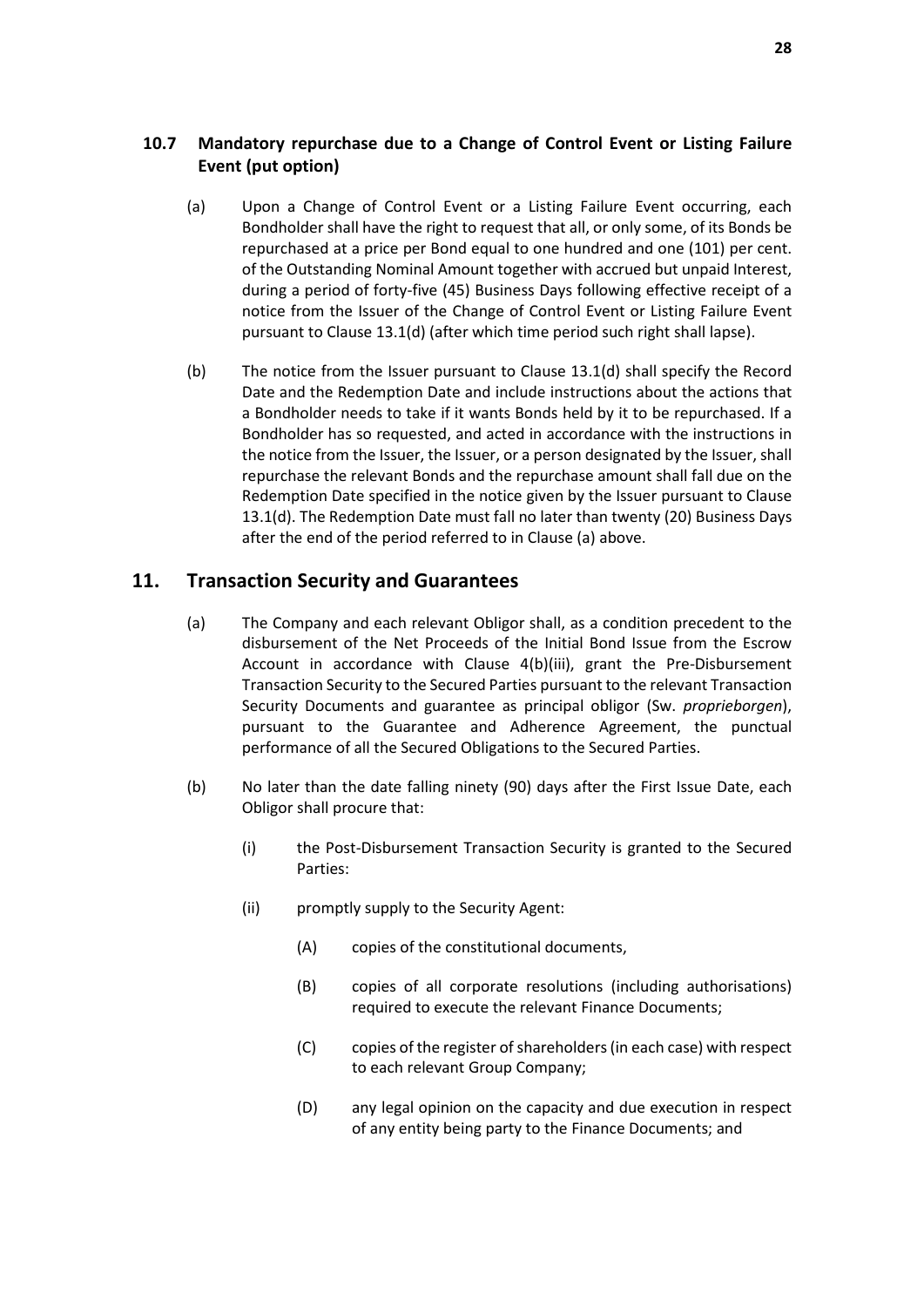Security Agent in such jurisdiction (such as no residency or registration requirement and no need to deposit funds); and

- (iii) ensure that each Group Company promptly does all such acts and executes and supplies all such documents (including, without limitation, any Transaction Security Document and any document to be executed or supplied in relation thereto) as the Security Agent may reasonably request for the purposes of establishing the Post-Disbursement Transaction Security.
- (c) The Security Agent shall hold the Transaction Security and the Guarantees on behalf of the Secured Parties in accordance with the Transaction Security Documents, the Guarantee and Adherence Agreement and the Intercreditor Agreement.
- (d) Unless and until the Security Agent has received instructions from the Instructing Party (as defined in the Intercreditor Agreement) to the contrary, the Security Agent may (without first having to obtain the Bondholders' consent), be entitled (but not obliged) to enter into agreements with the Issuer or a third party or take any other actions, if it is, in the Security Agent's opinion, necessary for the purpose of maintaining, releasing or enforcing the Transaction Security or for the purpose of settling the Bondholders', the other Secured Parties' or the Issuer's rights to the Transaction Security, in each case in accordance with the terms of the Transaction Security Documents, the Intercreditor Agreement and these Terms and Conditions and provided that such agreements or actions are not detrimental to the interests of the Bondholders.
- (e) Subject to the Intercreditor Agreement, the Security Agent may release Transaction Security and Guarantees in accordance with the terms of the Transaction Security Documents, the Guarantee and Adherence Agreement and the Intercreditor Agreement. For the avoidance of doubt, any Transaction Security or Guarantee will always be released in such a way that does not affect the sharing between the Secured Parties of the remaining Transaction Security and Guarantees and/or the ranking and priority of the Secured Parties as specified in the Intercreditor Agreement.
- (f) The Issuer shall (and shall procure that each Group Company will) in connection with the extension of the Final Maturity Date enter into such documents, agreements, confirmations and amendments to or in relation to the Security Documents as may be required by a reputable local law firm to maintain the Security created under the Security Documents in full force and effect.

#### <span id="page-30-0"></span>**12. Priority of the Super Senior RCF**

The relationship between the Bondholders and the creditors in respect of the Super Senior Debt will be governed by the Intercreditor Agreement, which, among other things, will implement the following principles: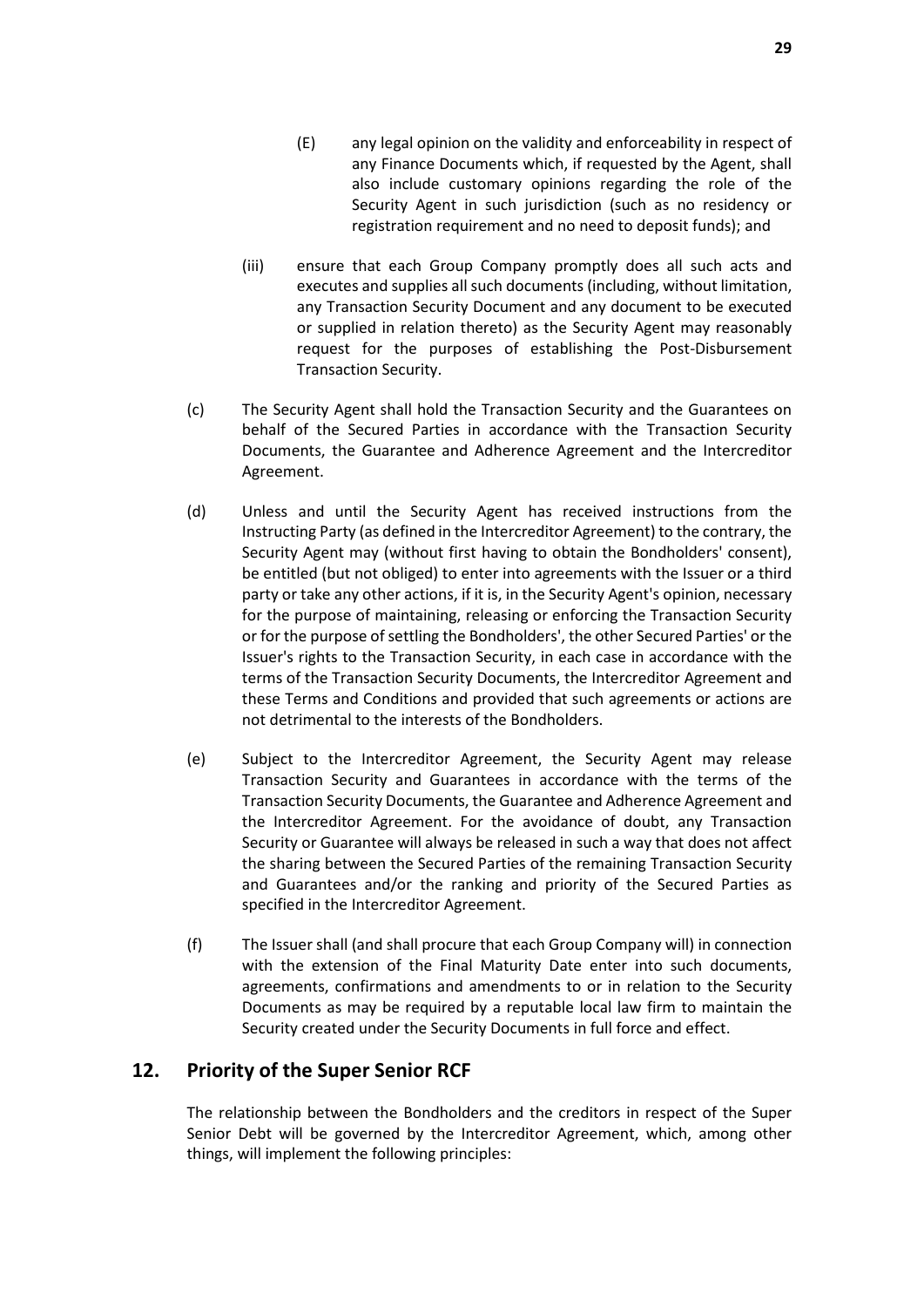#### (a) *Priority of the Super Senior Debt with respect to Enforcement Proceeds*

Any Enforcement Proceeds will first be applied towards repayment of the Financial Indebtedness incurred by the Issuer under the Super Senior Debt, secondly towards redemption of the Bonds and thirdly towards redemption of the PIK Bonds.

#### (b) *Consultation period before enforcement of Shared Security*

If Conflicting Enforcement Instructions (as defined in the Intercreditor Agreement) are provided by the Representatives to the Security Agent, the Representatives must enter into consultations for a period of not less than thirty (30) calendar days as set out in the Intercreditor Agreement (unless such consultation is waived by the Representatives).

#### <span id="page-31-0"></span>**13. Information to Bondholders**

#### <span id="page-31-1"></span>**13.1 Information from the Issuer**

- <span id="page-31-2"></span>(a) The Issuer shall make the following information available in the English language to the Bondholders by publication on the website of the Issuer:
	- (i) starting with the year ending 31 December 2017, as soon as the same become available, but in any event within four (4) months after the end of each financial year, the annual audited consolidated financial statements of the Group, including a profit and loss account, a balance sheet, a cash flow statement and management commentary or report from the Issuer's board of directors;
	- (ii) starting with the quarter ending 31 March 2018, as soon as the same become available, but in any event within two (2) months after the end of each quarter of its financial year, the quarterly interim unaudited consolidated reports of the Group, including a profit and loss account, a balance sheet, a cash flow statement and management commentary or report from the Issuer's board of directors; and
	- (iii) any other information required by the Swedish Securities Markets Act (Sw. *lag (2007:582) om värdepappersmarknaden*), Regulation No 596/2014 on market abuse (*Market Abuse Regulation*), as applicable and the rules and regulations of the Regulated Market on which the Bonds are listed.
- (b) When the financial statements and other information are made available to the Bondholders pursuant to Clause [13.1\(a\),](#page-31-1) the Issuer shall send copies of such financial statements and other information to the Agent.
- (c) The Issuer shall submit a Compliance Certificate to the Agent in connection with:
	- (i) the incurrence of debt pursuant to paragraph (h) or (j) of the definition of Permitted Financial Indebtedness,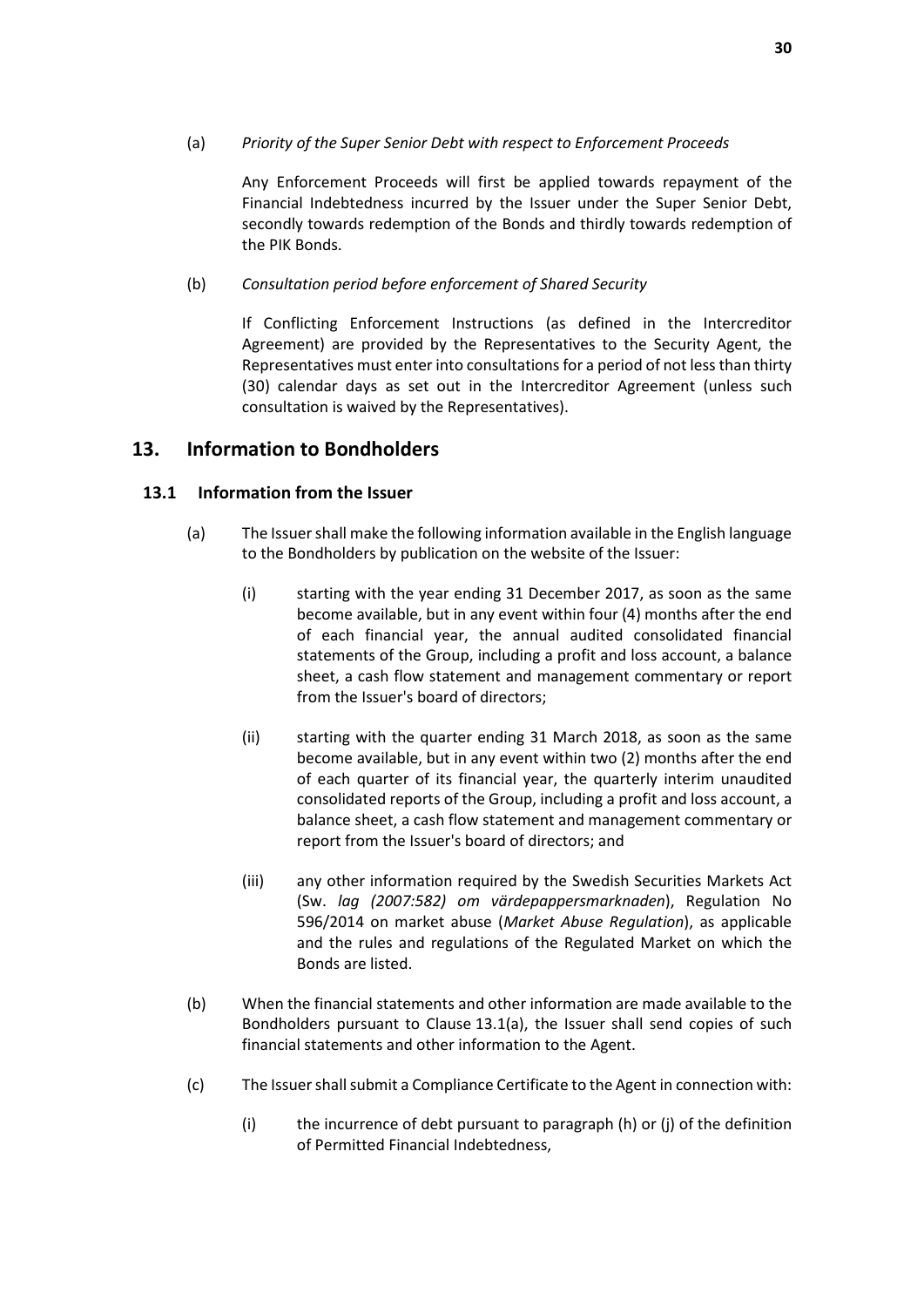- (ii) the making of a Restricted Payment in accordance with part (i)(A) of Clause [15.2](#page-34-1) (*[Distributions](#page-34-1)*);
- (iii) the delivery of the annual audited consolidated financial statements pursuant to Claus[e 13.1\(a\)](#page-31-1)[\(i\),](#page-31-2) for the purpose of nominating Material Group Companies; and
- (iv) the Agent's request, within twenty (20) days from such request;
- <span id="page-32-0"></span>(d) The Issuer shall immediately notify the Agent and the Bondholders upon becoming aware of the occurrence of a Change of Control Event or a Listing Failure Event and shall provide the Agent with such further information as the Agent may request (acting reasonably) following receipt of such notice.
- (e) The Issuer shall immediately notify the Agent upon becoming aware of the occurrence of any event or circumstance which constitutes an Event of Default, or any event or circumstance which would (with the expiry of a grace period, the giving of notice, the making of any determination or any combination of the foregoing) constitute an Event of Default, and shall provide the Agent with such further information as it may reasonably request in writing following receipt of such notice. Should the Agent not receive such information, the Agent is entitled to assume that no such event or circumstance exists or can be expected to occur, provided that the Agent does not have actual knowledge of such event or circumstance.
- (f) The Issuer is only obliged to inform the Agent according to this Clause [13.1](#page-31-1) if informing the Agent would not conflict with any applicable laws or, when the Bonds are listed, the Issuer's registration contract with the Regulated Market. If such a conflict would exist pursuant to the listing contract with the Regulated Market or otherwise, the Issuer shall however be obliged to either seek approval from the Regulated Market or undertake other reasonable measures, including entering into a non-disclosure agreement with the Agent, in order to be able to timely inform the Agent according to this Clause [13.1.](#page-31-1)

#### **13.2 Information from the Agent**

Subject to the restrictions of any applicable law and regulation, the Agent is entitled to disclose to the Bondholders any event or circumstance directly or indirectly relating to the Issuer or the Bonds. Notwithstanding the foregoing, the Agent may if it considers it to be beneficial to the interests of the Bondholders delay disclosure or refrain from disclosing certain information other than in respect of a Change of Control Event, a Listing Failure Event or an Event of Default that has occurred and is continuing.

#### <span id="page-32-1"></span>**13.3 Publication of Finance Documents**

(a) The latest version of these Terms and Conditions (including any document amending these Terms and Conditions) shall be available on the websites of the Issuer and the Agent.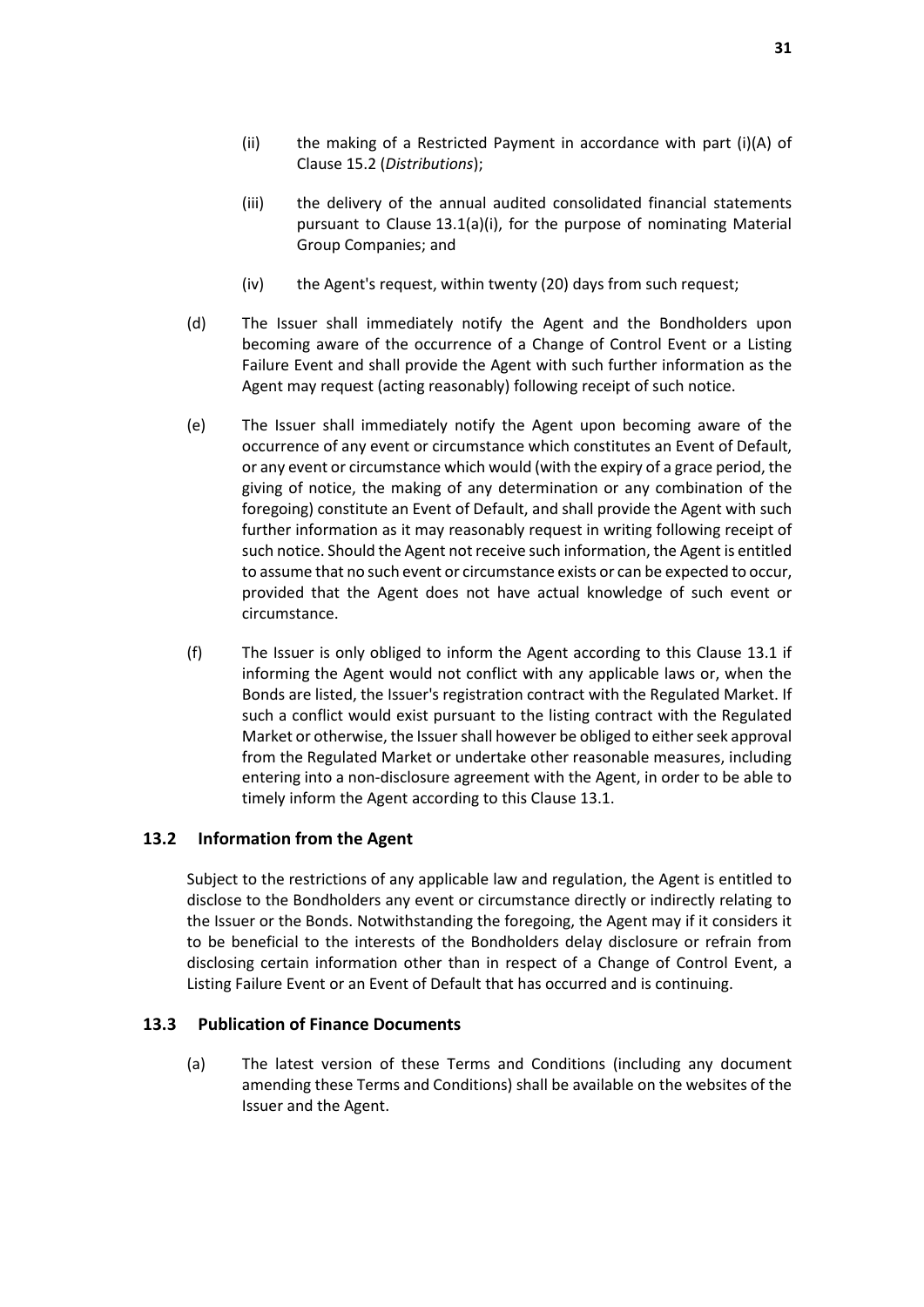(b) The latest versions of the Finance Documents shall be available to the Bondholders at the office of the Agent during normal business hours.

#### <span id="page-33-0"></span>**14. Financial Undertakings**

#### **14.1 Incurrence Test**

The Incurrence Test is met if, in each case, no Event of Default is continuing or would occur upon the incurrence and the Leverage Ratio is less than:

- (a) in respect of any Subsequent Bond Issue, Subsequent PIK Bond Issue, incurrence of any New Debt or any other transaction (other than Restricted Payments) in respect of which the Incurrence Test is to be made:
	- (i) 4.50:1 from, and including, the First Issue Date to, but excluding, the first anniversary of the First Issue Date;
	- (ii) 4.00:1 from, and including, the first anniversary of the First Issue Date to, but excluding, the second anniversary of the First Issue Date;
	- (iii) 3.50:1 from, and including the second anniversary of the First Issue Date to, but excluding, the third anniversary of the First Issue Date; and
	- (iv) 3.00:1 from, and including, the third anniversary of the First Issue Date to, but excluding, the Maturity Date; and
- (b) in respect of any Restricted Payment, 2.50:1 at any time.

#### **14.2 Calculation of Leverage Ratio**

The Leverage Ratio shall be calculated as follows:

- (a) The calculation shall be made as per a testing date determined by the Issuer, falling no earlier than in the period one month prior to the incurrence of the new Financial Indebtedness or the making of a Restricted Payment.
- (b) The amount of Net Interest Bearing Debt shall be measured on the relevant testing date, however that
	- (i) the full commitment of any new Financial Indebtedness in respect of which the Incurrence Test shall be made (after deducting any Financial Indebtedness which shall be refinanced at the time of incurrence of such new Financial Indebtedness) shall be added to the Net Interest Bearing Debt; and
	- (ii) any cash balance/proceeds resulting from the incurrence of such new Financial Indebtedness shall not reduce the Net Interest Bearing Debt.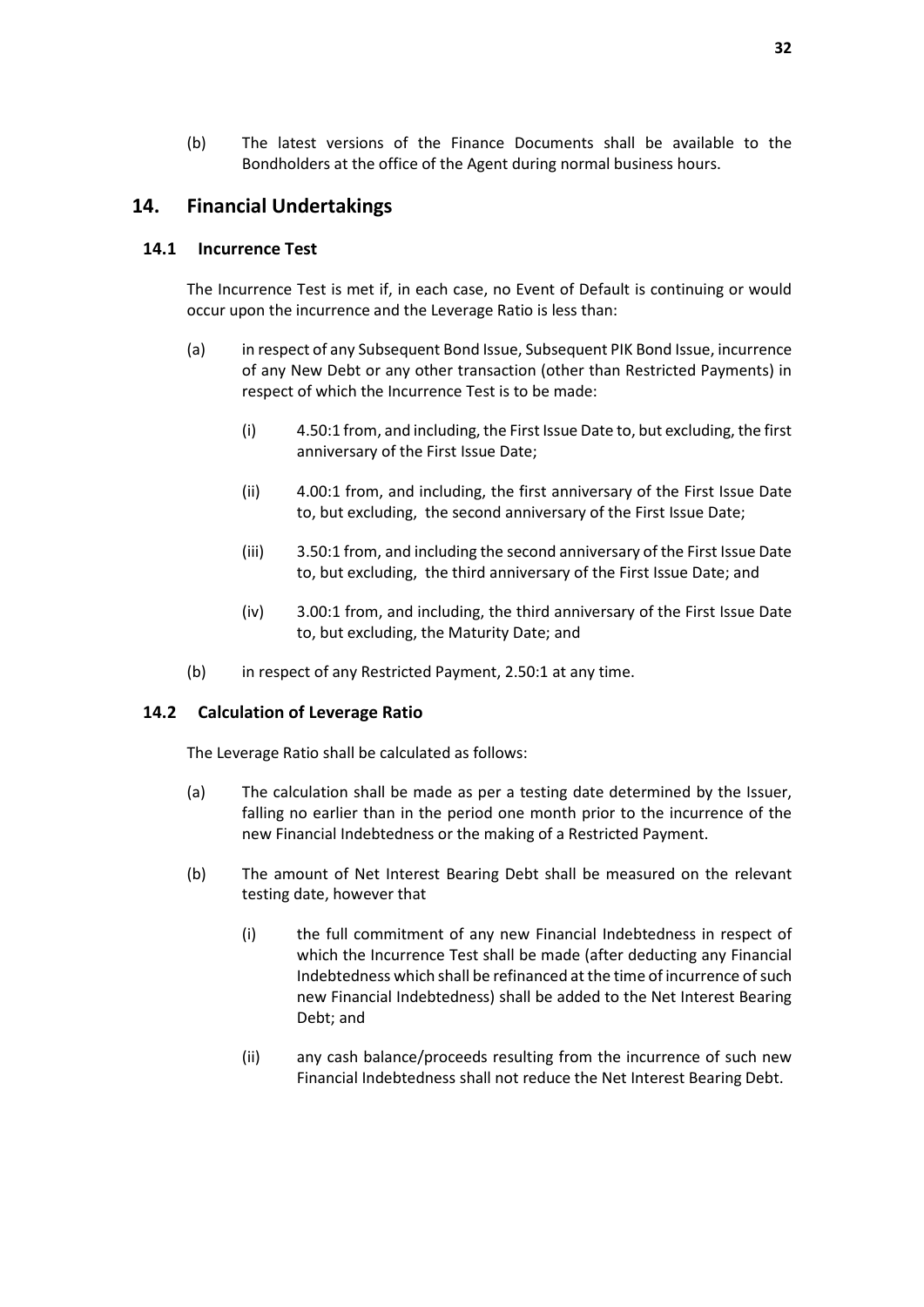#### **14.3 Adjustments to EBITDA**

The figures for EBITDA for the Relevant Period ending in the last day of the period covered by the most recent Financial Report (including when necessary, financial statements published before the First Issue Date), shall be used, but adjusted so that:

- (a) entities acquired or disposed of by the Group during the Relevant Period, or after the end of the Relevant Period but before the relevant testing date, shall be included or excluded (as applicable), *pro forma*, for the entire Relevant Period;
- (b) any entity to be acquired with the proceeds from the new Financial Indebtedness shall be included, *pro forma*, for the entire Relevant Period; and
- (c) the full run rate effect of all cost savings and cost synergies reasonably projected by the Issuer as being obtainable during the twelve (12) month period following the date of the completion of such acquisition shall be taken into account, provided that the aggregate amount of such cost savings and cost synergies may (for such purposes) not exceed the higher of:
	- (i) EUR 1,300,000; and
	- (ii) ten (10) per cent. of the *pro forma* EBITDA (as per (a) above) in the Relevant Period,

unless the aggregate amount of such cost savings and cost synergies is independently verified by the auditor or a reputable independent third party advisor to the Issuer (and a copy of the relevant report providing such certification must be delivered with the relevant Compliance Certificate) in which case the aggregate amount of such cost savings and cost synergies shall be as set out in such report.

#### <span id="page-34-0"></span>**15. General Undertakings**

#### **15.1 General**

The Issuer undertakes to (and shall, where applicable, procure that each other Group Company will) comply with the undertakings set out in this Claus[e 15](#page-34-0) for as long as any Bonds remain outstanding.

#### <span id="page-34-1"></span>**15.2 Distributions**

No Obligor shall, and shall procure that none of its Subsidiaries will:

<span id="page-34-2"></span>(a) pay any dividend on its shares (other than (i) to the Issuer or a directly or indirectly wholly-owned Subsidiary of the Issuer or (ii) by a direct or indirect Subsidiary of the Issuer which is not directly or indirectly wholly-owned by the Issuer, provided that, in the case of (ii) only, it is made on a *pro rata* basis and that it is not made to a Permitted Shareholder and/or any portfolio company of a Permitted Shareholder other than a Group Company);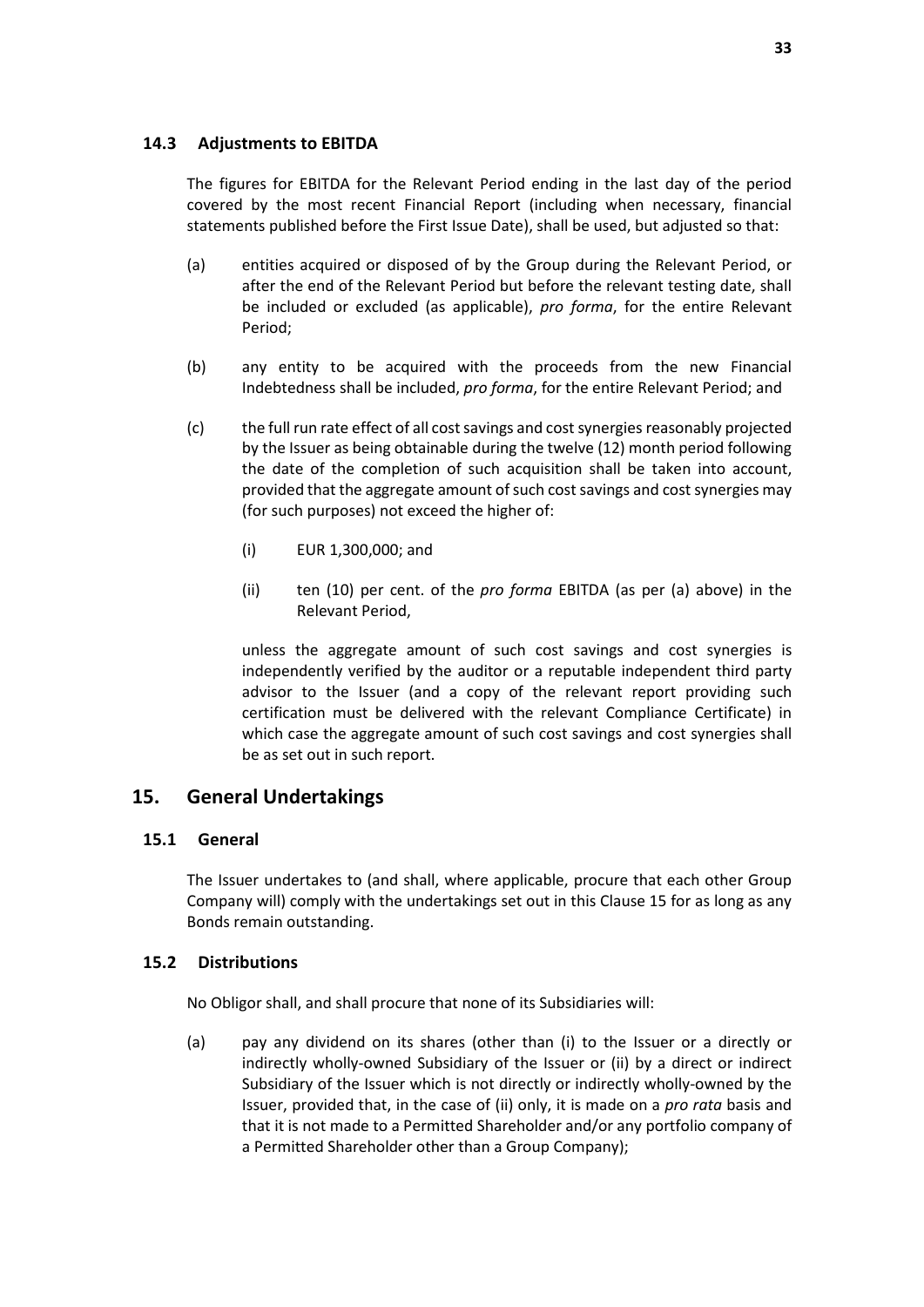- (b) repurchase any of its own shares;
- (c) redeem its share capital or other restricted equity with repayment to shareholders;
- (d) grant any loans (other than to the Issuer or a wholly-owned Subsidiary of the Issuer);
- (e) repay any Shareholder Loans or Subordinated Loans (other than in respect of any equitisation or a cancellation, set-off, netting out or extinguishment of any Shareholder Loan on a cashless basis, including in connection with any merger between the Issuer and its immediate parent company);
- (f) make any PIK Debt Payment (other than in respect of any equitisation or a cancellation, set-off, netting out or extinguishment of the PIK Bonds on a cashless basis, including in connection with any merger between the Issuer and its immediate parent company); or
- <span id="page-35-0"></span>(g) make any other similar distribution or transfers of value to the direct or indirect shareholder of the Issuer, or any Affiliates of the Issuer (other than to the Issuer or a directly or indirectly wholly-owned Subsidiary of the Issuer),

(items [\(a\)](#page-34-2) - [\(g\)](#page-35-0) above are together and individually referred to as a "**Restricted Payment**"), provided however that a Restricted Payment (other than a loan to the Company) may be made by the Issuer, if:

- (i) at the time of the payment, an Equity Listing Event has occurred; and
	- (A) the Incurrence Test is met (calculated on a *pro forma* basis including the relevant Restricted Payment) and the aggregated amount of all Restricted Payments of the Group in any fiscal year (including the Restricted Payment in question) does not exceed fifty (50) per cent. of the Group's consolidated net profit for the previous fiscal year; or
	- (B) if and to the extent necessary to comply with mandatory provisions of the Swedish Companies Act relating to dividend distributions to minority shareholders, provided that, the Parent or the Issuer, as applicable, in such case shall ensure that any such dividends shall be paid at the lowest level allowed by applicable law;
- (ii) such distribution consists of a group contribution, provided that no cash or other funds are transferred from the Parent as a result thereof (i.e. the group contributions are merely accounting measures), however so that group contributions made for tax netting purposes may be made by way of cash contributions, and provided that such distribution, net of the tax effect, is subsequently converted into or re-injected as a shareholder's contribution to the Issuer as soon as practicably possible; or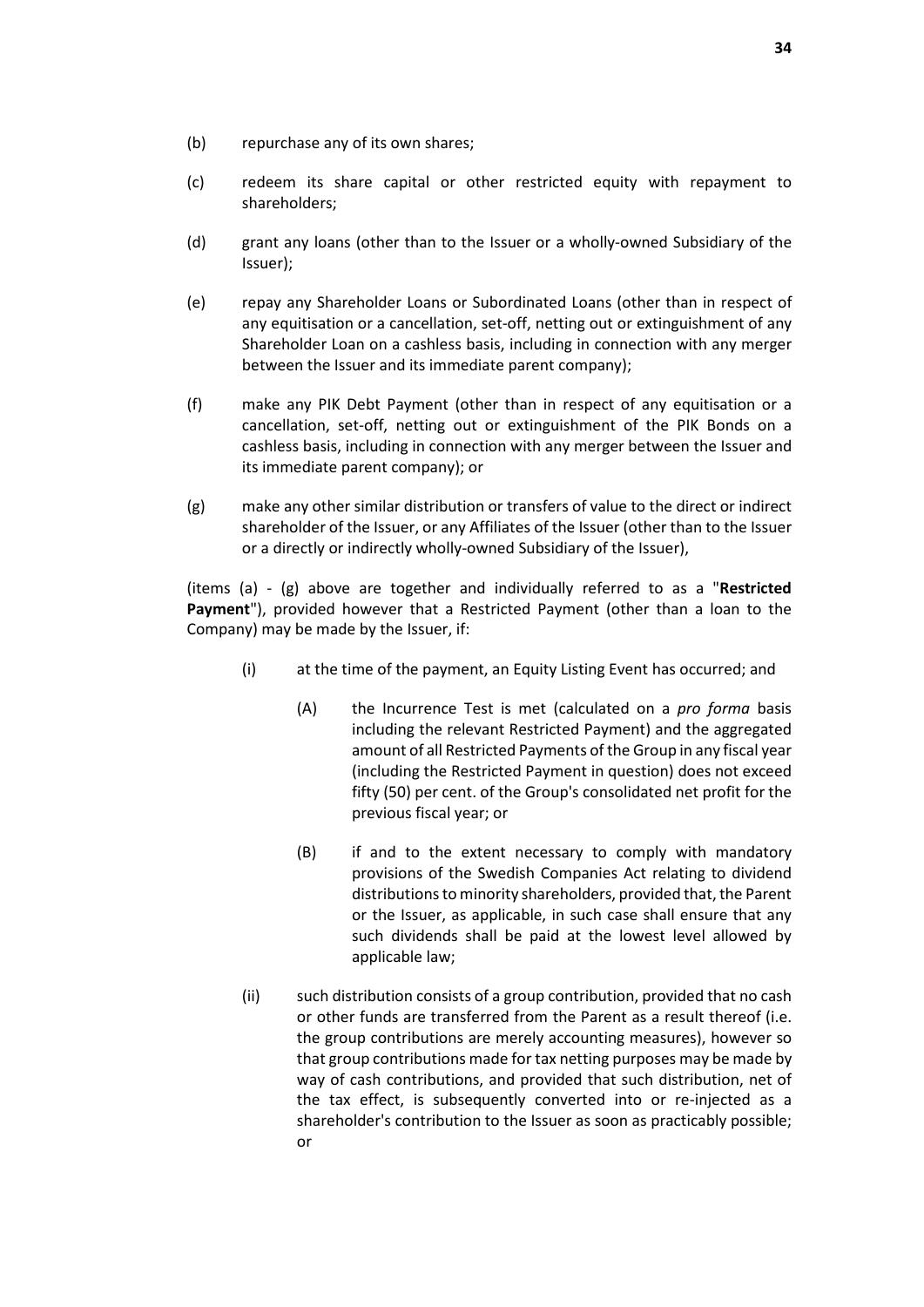(iii) such payment is made to the Parent for funding of administration and management costs limited to EUR 500,000 for any financial year.

Further, a PIK Debt Payment may be made by the Issuer if it is:

- (i) made using the proceeds of Financial Indebtedness incurred pursuant to paragraph (l) of the definition of Permitted Financial Indebtedness; or
- (ii) funded in whole with cash received in the form of unconditional shareholder contributions from a direct or indirect shareholder of the Issuer or Shareholder Loans.

#### **15.3 Acquisitions**

No Obligor shall, and shall ensure that no other Group Company will, acquire any company, shares, securities, business or undertaking (or any interest in any of them), if such acquisition would have a Material Adverse Effect.

#### **15.4 Disposals**

- (a) The Issuer shall not, and shall ensure that no other Group Company will, sell, transfer or otherwise dispose of: any shares in, or any assets or operations of, any Group Company to any Person (not being the Issuer or any other Group Company) (each a "**Restricted Disposal**"), unless:
	- (i) such Restricted Disposal is carried out at fair market value;
	- (ii) on arm's length basis;
	- (iii) at least seventy-five (75) per cent. of the consideration is received in cash; and
	- (iv) the disposal would not have a Material Adverse Effect.
- (b) The net cash proceeds from a Restricted Disposal shall, if in excess of EUR 1,000,000, be applied:
	- (i) to finance (in whole or in part) the acquisition of any replacement assets (over which Transaction Security shall be granted in favour of the Security Agent (on behalf of the Secured Parties) in accordance with the terms of the Intercreditor Agreement to the extent that Transaction Security was granted over the disposed assets); or
	- (ii) at the Issuer's sole discretion at any time following that Restricted Disposal, and in any event, if (and to the extent) such proceeds are not applied as set out in paragraph (i) above within twelve (12) months after receipt thereof by the disposing entity, to:
		- (A) redeem Bonds at a price equal to the then applicable call option amount for the relevant period referred to in Clause [10.3](#page-26-6) (*[Voluntary total or partial redemption \(call option\)](#page-26-6)*); or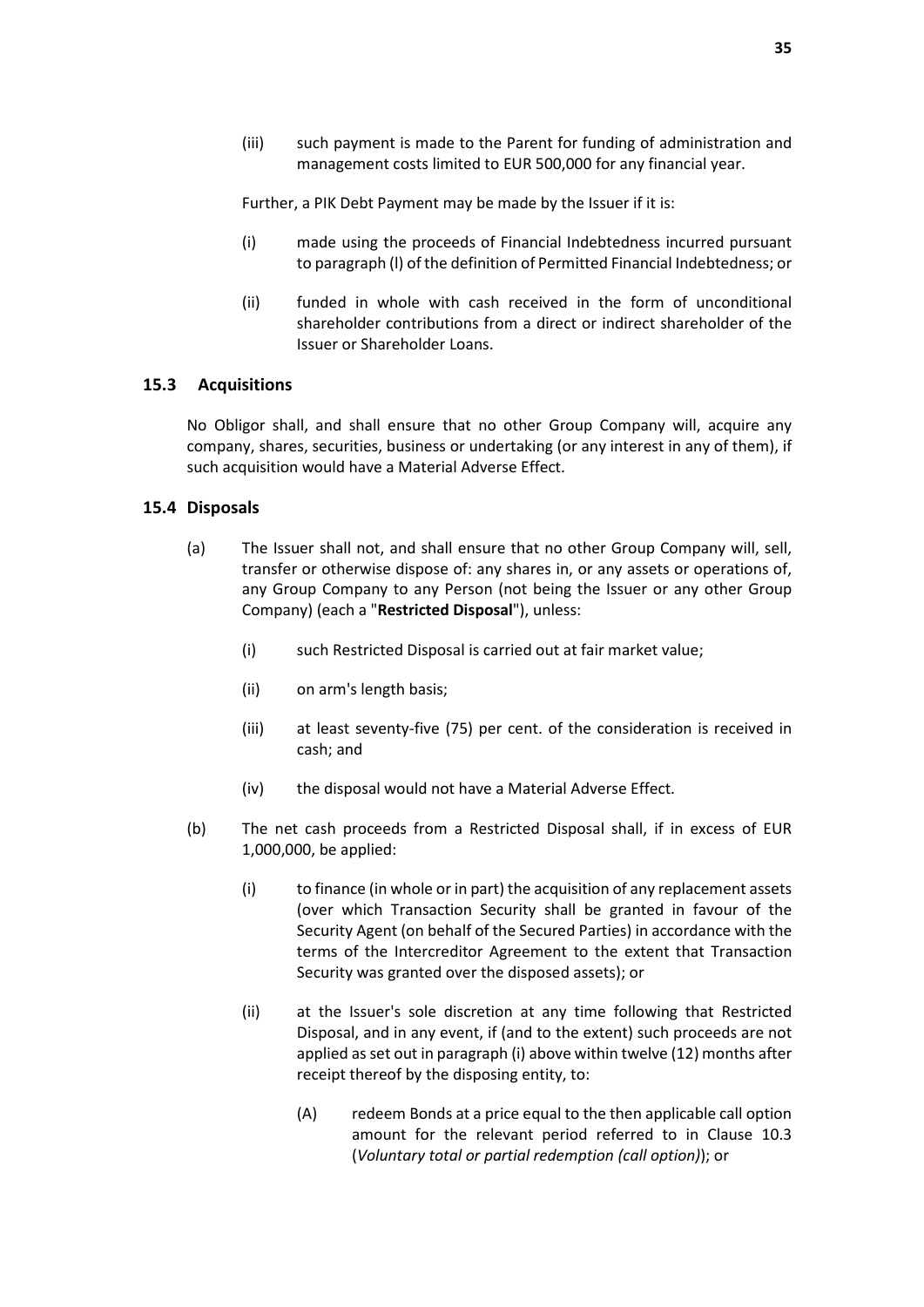- (B) subject to compliance with the Incurrence Test, redeem the PIK Bonds to the then applicable call option amount for the relevant period referred to in Clause 10.3 (*Voluntary total or partial redemption (call option)*) in the PIK Bonds Terms and Conditions).
- (c) In the event that any shares or other assets over which Transaction Security is granted under the Finance Documents are sold or otherwise disposed of by any Group Company to either the Issuer or any of the Issuer's wholly-owned Subsidiaries, the acquirer shall promptly:
	- (i) create Transaction Security over such assets in favour of the Security Agent (on behalf of the Secured Parties) in accordance with the terms of the Intercreditor Agreement; and
	- (ii) in connection therewith provide to the Security Agent:
		- (A) constitutional documents and corporate resolutions (approving the relevant Finance Documents and authorising a signatory/-ies to execute the Finance Documents) for the acquirer and each other party to a Finance Document (other than the Security Agent);
		- (B) copies of the register of shareholders (in each case) with respect to each relevant Group Company;
		- (C) any legal opinion on the capacity and due execution in respect of any entity being party to the Finance Documents; and
		- (D) any legal opinion on the validity and enforceability in respect of any Finance Document which, if requested by the Security Agent, shall also include customary opinions regarding the role of the Security Agent in such jurisdiction (such as no residency or registration requirement and no need to deposit funds).
- (d) The foregoing restrictions shall not apply to a sale or a disposal of any obsolete or redundant assets where the transaction is carried out at fair market value, on terms customary for such transactions and would not have a Material Adverse Effect.

#### **15.5 Financial Indebtedness**

No Obligor shall, and shall ensure that no other Group Company will, incur or maintain any Financial Indebtedness other than Permitted Financial Indebtedness.

#### **15.6 Negative pledge**

No Obligor shall, and shall procure that none of its Subsidiaries will, provide, prolong or renew any security over any of its/their assets (present or future) to secure Financial Indebtedness, provided however that each Group Company has the right to provide, retain, prolong or renew, any Permitted Security.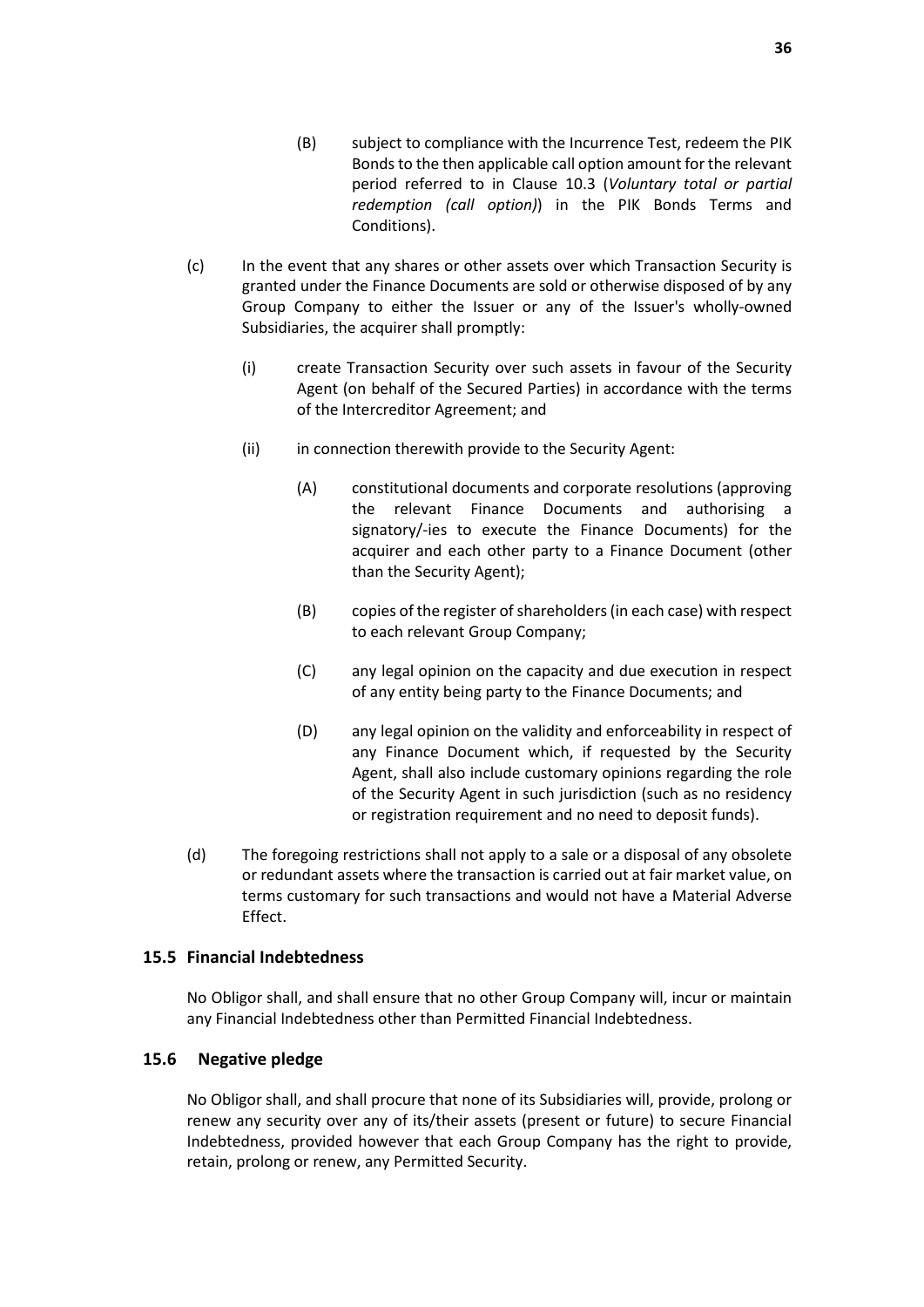#### **15.7 Financial support**

No Obligor shall, and shall ensure that no other Group Company will, grant or allow to subsist any loans or guarantees, or otherwise voluntarily assume any financial liability (whether actual or contingent) in respect of any obligation of any third party other than Permitted Financial Support. For avoidance of doubt, no loans may be granted by any Group Company to the Company or any direct or indirect shareholder of the Company.

#### **15.8 Nature of business**

Each Obligor shall ensure that no substantial change is made to the general nature of the business carried on by it or by the Group as of the First Issue Date.

#### **15.9 Corporate status**

For the purposes of The Council of Regulation (EU) 2015/848 of 20 May 2015 on insolvency proceedings (recast) (the "**Regulation**"), the Issuer's centre of main interest (as that term is used in Article 3(1) of the Regulation) shall be situated in its original jurisdiction of incorporation and it shall have no "establishment" (as that term is used in Article 2(10) of the Regulation) in any other jurisdiction.

#### <span id="page-38-0"></span>**15.10 Holding company**

Neither the Issuer nor the Company shall trade, carry on any business, incur any liabilities or own any material assets, except for:

- (a) the provision of administrative services to other Group Companies of a type customarily provided by a holding company;
- (b) ownership of shares in any company, cash and cash equivalents;
- (c) any liabilities under the Finance Documents, the SSRCF Finance Documents, the Finance Documents (as defined in the PIK Bonds Terms and Conditions) and, in respect of the Issuer only, the Shareholder Loans or the Subordinated Loans (but only if those Shareholder Loans are subject to Transaction Security and the lender in respect of those Subordinated Loans is a party to the Intercreditor Agreement as a Subordinated Creditor) to which it is a party;
- (d) any Intercompany Loans; and
- (e) in respect of the Company only, any loans to the Company from its direct or indirect shareholders or loans from the Company to its direct or indirect subsidiaries.

#### **15.11 Authorisations**

Each Obligor shall, and shall ensure that all other Group Companies will, obtain, comply with, renew and do all that is necessary to maintain in full force and effect any licences, authorisation or any other consents required to enable it to carry on its business where failure to do so would have a Material Adverse Effect.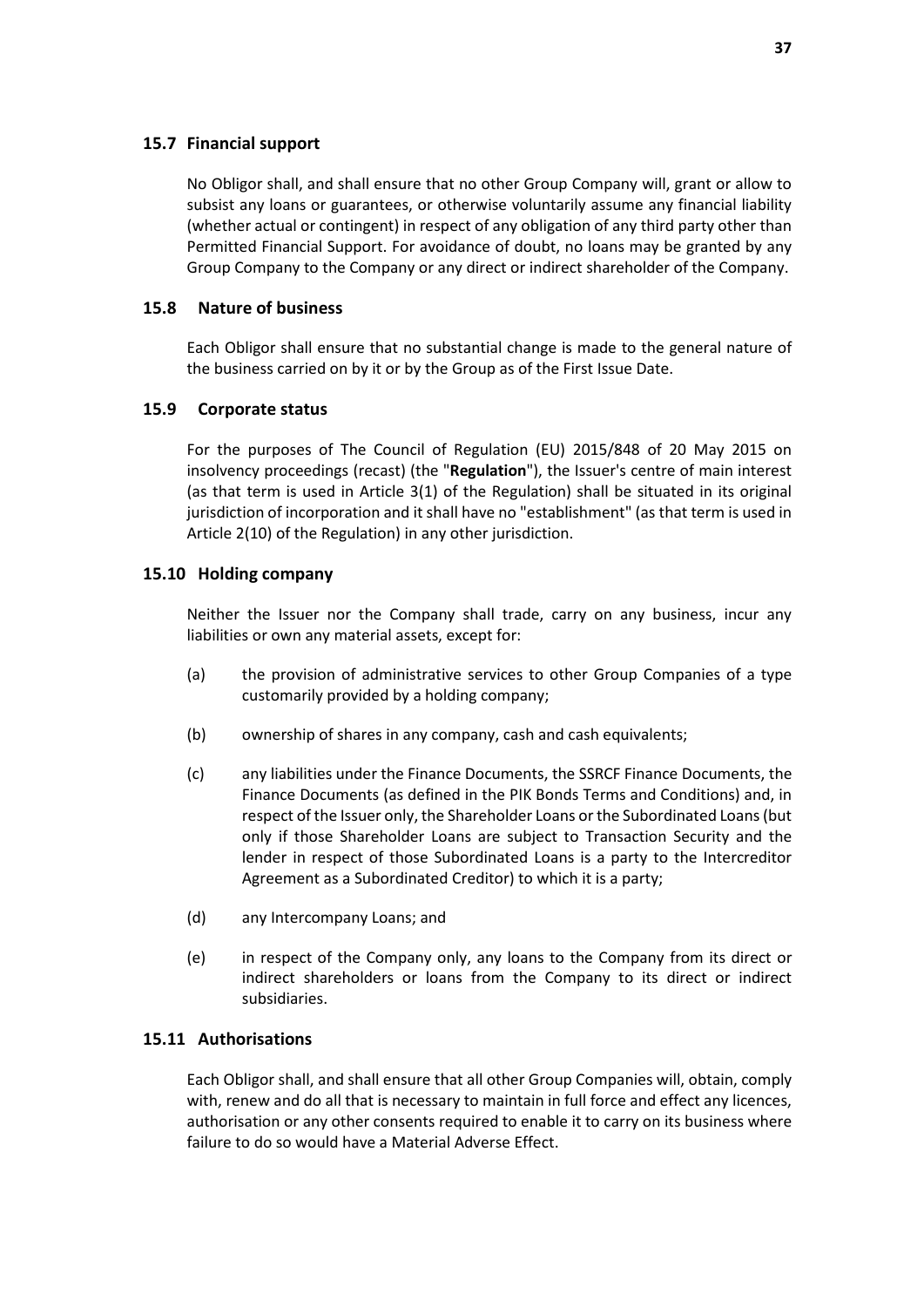#### **15.12 Insurances**

Each Obligor shall, and shall ensure that all other Group Companies will, maintain insurances on and in relation to its business and assets against those risks and to the extent as is usual for companies carrying on the same or substantially similar business, where failure to do so would have a Material Adverse Effect.

#### **15.13 Compliance with laws**

Each Obligor shall, and shall ensure that all other Group Companies will, comply in all material respects with all laws and regulations it or they may be subject to from time to time to the extent that failure to comply with such laws and regulations would have a Material Adverse Effect.

#### **15.14 Arm's length basis:**

No Obligor shall (and the Issuer shall ensure that no Group Company will) enter into any transaction with any person except on arm's length terms and for fair market value, provided that intra-Group loans shall not be required to be made on arm's length terms.

#### <span id="page-39-0"></span>**15.15 Nomination of Material Group Companies**

At (i) the First Issue Date and thereafter once every year (starting in 2019) (simultaneously with the publication by the Issuer of the audited annual financial statements of the Group and the Compliance Certificate related thereto pursuant to Clause [13.1\)](#page-31-1) and (ii) the date of acquisition of any assets by a Group Company financed (in whole or in part) by Permitted Financial Indebtedness for a consideration in excess of ten (10) per cent. of EBITDA of the Group (calculated on a consolidated basis) (simultaneously with the delivery by the Issuer of the Compliance Certificate related to the incurrence of such Permitted Financial Indebtedness), the Issuer shall:

- (a) ensure that:
	- (i) each Group Company (other than a Group Company incorporated in an Excluded Jurisdiction) which (on a consolidated basis in the case of a Group Company which itself has Subsidiaries) has EBITDA representing ten (10) per cent. or more of EBITDA of the Group (calculated on a consolidated basis);
	- (ii) such Group Companies (other than Group Companies incorporated in an Excluded Jurisdiction) as are necessary to ensure that the Issuer and the Material Group Companies (calculated on an unconsolidated basis and excluding all intra-Group items and investments in Subsidiaries of any Group Company) in aggregate account for at least seventy-five (75) per cent. of EBITDA of the Group (calculated on a consolidated basis),

in each case, determined by reference to the relevant Compliance Certificate referred to above and (A) in the case of the First Issue Date, the Expected 2017 EBITDA, and (B) in all other cases from and including the calendar year ending 2018, the relevant audited annual financial statements (as applicable) of the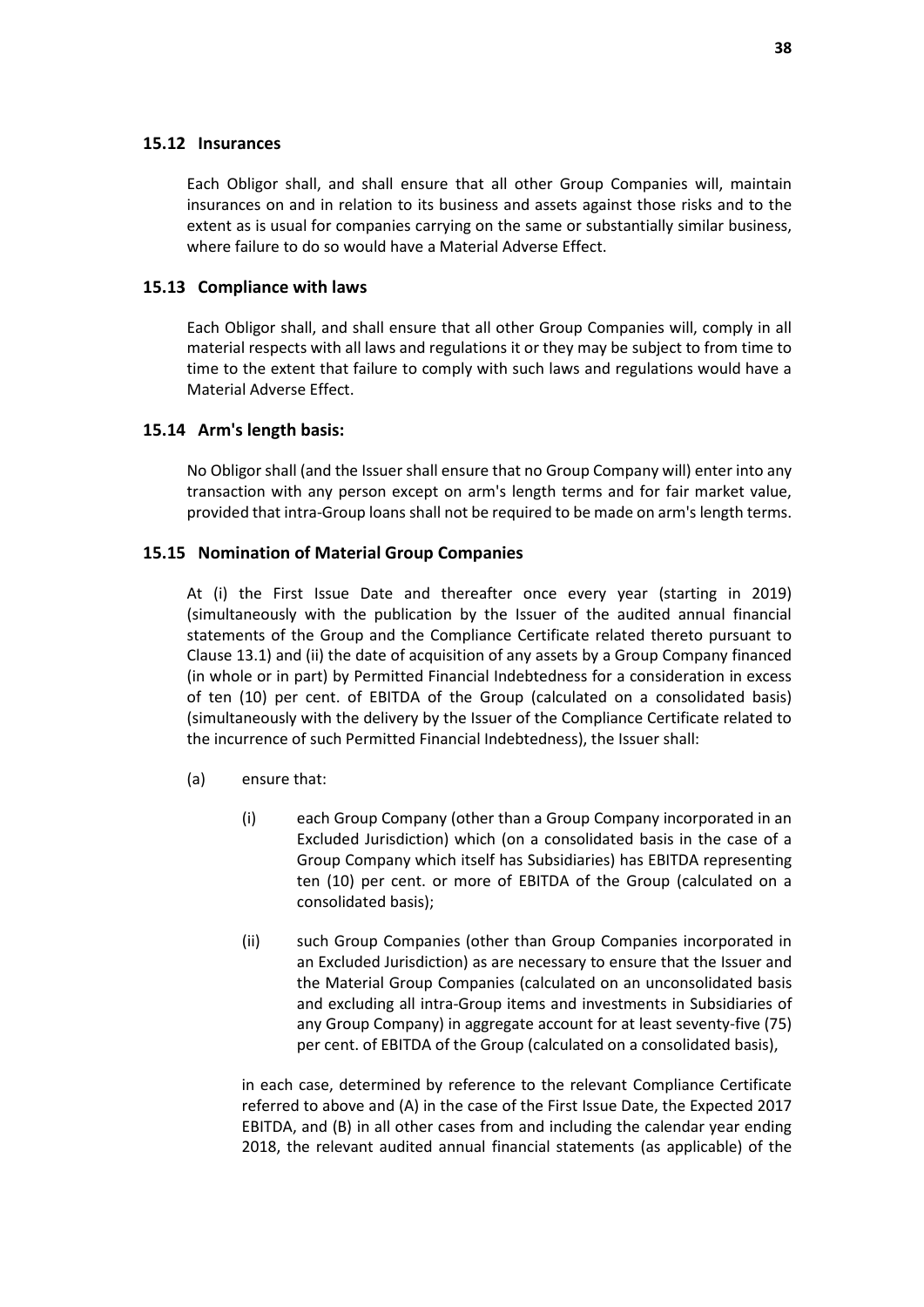relevant companies are listed as Material Group Companies in the relevant Compliance Certificate,

- (b) ensure that Transaction Security over each such Material Group Company is granted no later than ninety (90) days after its nomination and in connection therewith provide to the Agent:
	- (i) constitutional documents and corporate resolutions (approving the relevant Transaction Security Document and authorising a signatory/ ies to execute that Transaction Security Document) for the relevant security provider and each other party to that Transaction Security Document (other than the Security Agent);
	- (ii) copies of the register of shareholders (or similar) (in each case) with respect to that Material Group Company;
	- (iii) any legal opinion on the capacity and due execution in respect of any entity being party to the relevant Security Document; and
	- (iv) any legal opinion on the validity and enforceability in respect of the relevant Security Document which, if requested by the Security Agent, shall also include customary opinions regarding the role of the Security Agent in such jurisdiction (such as no residency or registration requirement and no need to deposit funds); and
- (c) ensure that each such Material Group Company accedes to the Guarantee and Adherence Agreement no later than ninety (90) days after its nomination and in connection therewith:
	- (i) provides to the Security Agent (on behalf of the Secured Parties) Transaction Security pursuant to the terms hereof and the Intercreditor Agreement;
	- (ii) provides duly executed accession letters to the Intercreditor Agreement;
	- (iii) provides to the Security Agent constitutional documents and corporate resolutions (approving the relevant Finance Documents and authorising a signatory/-ies to execute the Finance Documents) for it and each other party to a Finance Document (other than the Security Agent);
	- (iv) provides to the Security Agent the any legal opinion on the capacity and due execution; and
	- (v) provides to the Security Agent any legal opinion on the validity and enforceability in respect of any Finance Documents which, if requested by the Security Agent, shall also include customary opinions regarding the role of the Security Agent in such jurisdiction (such as no residency or registration requirement and no need to deposit funds).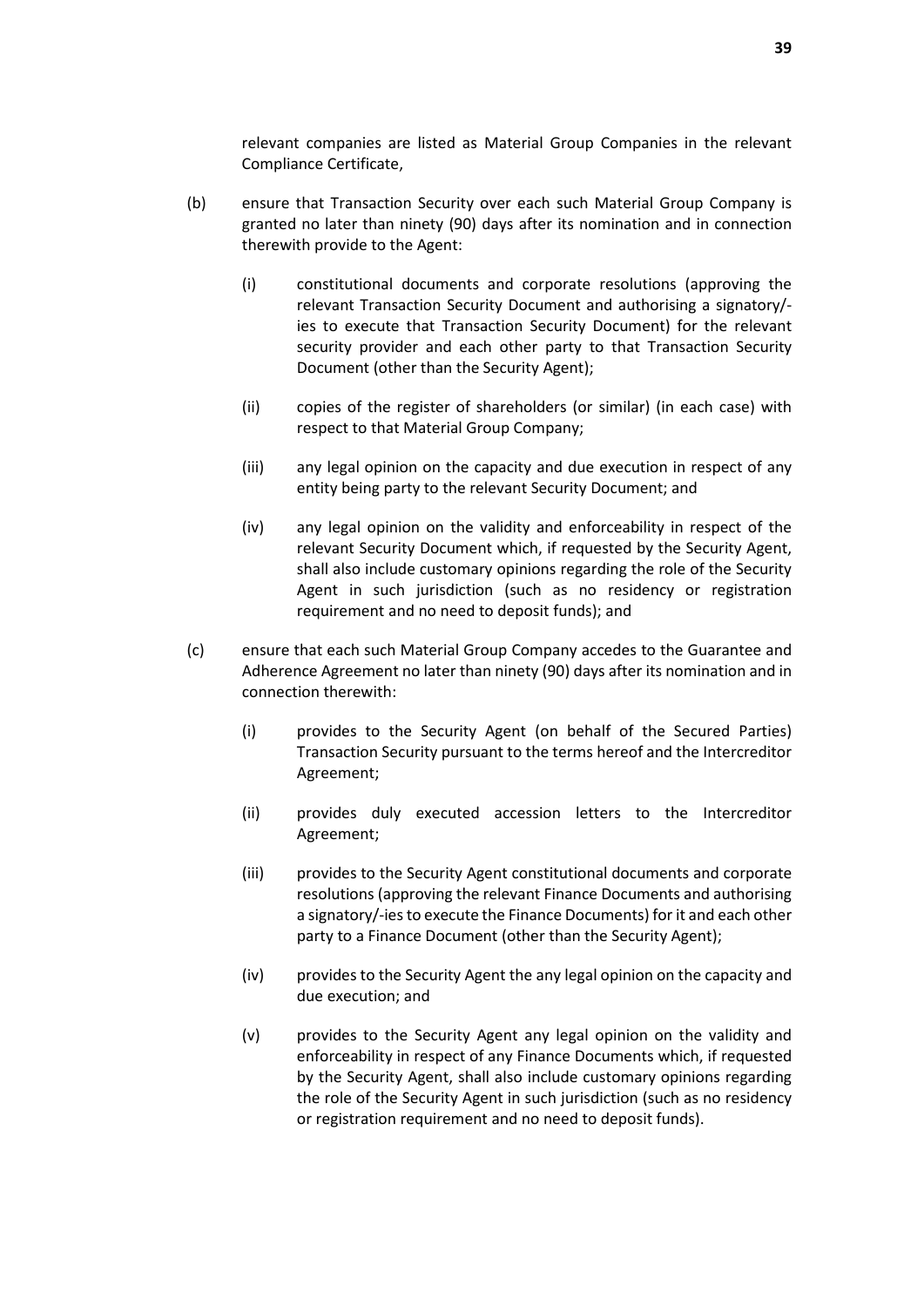The identity of the Material Group Companies nominated by the Issuer in accordance with this provision shall be listed in each Compliance Certificate provided by the Issuer.

#### <span id="page-41-2"></span>**15.16 Junior Bonds Cancellation**

The Issuer shall procure that all outstanding PIK Bonds are cancelled or extinguished as soon as reasonably practicable and in any event no later than 31 March 2023.

#### <span id="page-41-0"></span>**16. Events of Default and Acceleration of the Bonds**

Each of the events or circumstances set out in this Clause [15.16](#page-41-2) (other than Clause [16.12](#page-43-1) (*[Acceleration of the Bonds](#page-43-1)*)) is an Event of Default.

#### <span id="page-41-1"></span>**16.1 Non-Payment**

The Issuer fails to pay an amount on the date it is due in accordance with the Finance Documents unless its failure to pay is caused by administrative or technical error and payment is made within five (5) Business Days of the due date.

#### **16.2 Other Obligations**

A party (other than the Agent) does not comply with its obligations under the Finance Documents, in any other way than as set out under Clause [16.1](#page-41-1) (*[Non-Payment](#page-41-1)*) above or Clause [16.10 \(](#page-43-2)*[Intercreditor Agreement](#page-43-2)*) below, unless the non-compliance:

- (a) is capable of remedy; and
- (b) is remedied within twenty (20) Business Days of the Agent giving notice.

#### <span id="page-41-3"></span>**16.3 Cross Payment Default and Cross-Acceleration**

Any Financial Indebtedness of a Material Group Company is not paid when due as extended by any originally applicable grace period or is declared to be due and payable prior to its specified maturity as a result of an event of default (however described), provided that no Event of Default will occur under this Clause [16.3](#page-41-3) if the aggregate amount of Financial Indebtedness that has fallen due is less than EUR 2,500,000 (or the equivalent) and provided that it does not apply to any Financial Indebtedness owed to a Group Company.

#### **16.4 Insolvency**

- (a) Any Material Group Company or the Company is unable or admits inability to pay its debts as they fall due or is declared to be unable to pay its debts under applicable law, suspends making payments on its debts generally or, by reason of actual or anticipated financial difficulties, commences negotiations with its creditors generally (except for holders of Bonds) with a view to rescheduling its Financial Indebtedness.
- (b) A moratorium is declared in respect of the Financial Indebtedness of any Material Group Company or the Company.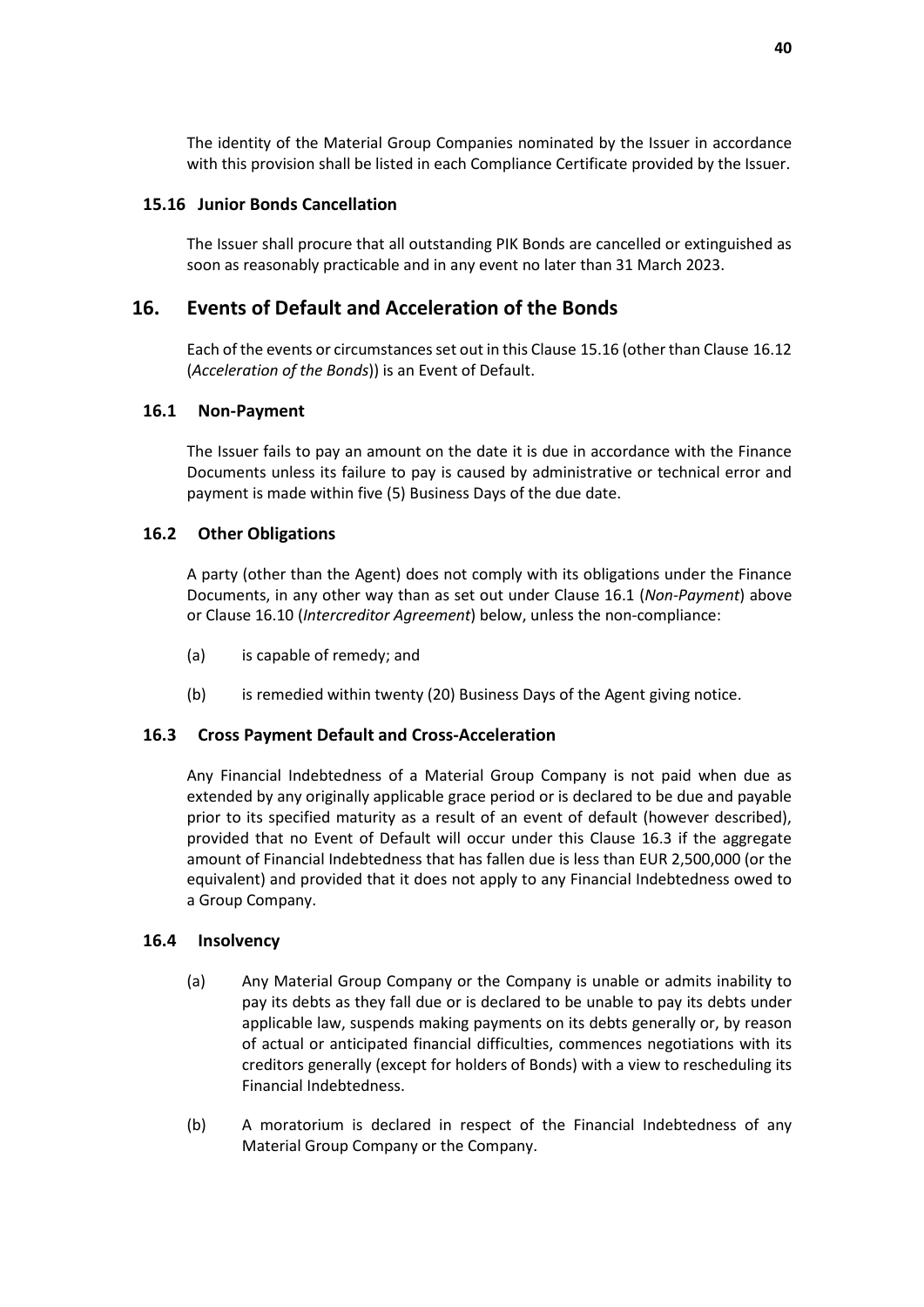#### **16.5 Insolvency Proceedings**

Any corporate action, legal proceedings or other procedures are taken (other than (i) proceedings or petitions which are being disputed in good faith and are discharged, stayed or dismissed within sixty (60) days of commencement or, if earlier, the date on which it is advertised, and (ii), in relation to Subsidiaries and the Company (in the case of the Company only, for the purposes of effectuating the Issuer's obligations under Clause 15.16 (*Junior Bonds Cancellation*)), solvent liquidations) in relation to:

- (a) the suspension of payments, winding-up, dissolution, administration or reorganisation (by way of voluntary agreement, scheme of arrangement or otherwise) of any Material Group Company or the Company; and
- (b) the appointment of a liquidator, receiver, administrator, administrative receiver, compulsory manager or other similar officer in respect of any Material Group Company or the Company or any of its assets or any analogous procedure or step is taken in any jurisdiction in respect of any Material Group Company or the Company.

#### **16.6 Mergers and Demergers**

- (a) A decision is made that any Group Company shall be demerged or merged if such merger or demerger is likely to have a Material Adverse Effect, provided that a merger subject to existing security between Subsidiaries only or between the Issuer and a Subsidiary, where the Issuer is the surviving entity, shall not be an Event of Default and a merger involving the Issuer, where the Issuer is not the surviving entity, shall always be considered an Event of Default and provided that the Issuer may not be demerged.
- (b) In the event of a merger between the Issuer and the Company where the Issuer is the surviving entity, such merger shall not constitute an Event of Default provided that the new direct holding company of the Issuer following such merger has acceded to all Finance Documents to which the Company was a party and assumed all obligations of the Company under such Finance Documents.

#### **16.7 Creditors' Process**

Any enforcement of security, expropriation, attachment, sequestration, distress or execution or any analogous process in any jurisdiction affects any asset or assets of any Material Group Company or the Company having an aggregate value of an amount equal to or exceeding EUR 1,000,000 (or the equivalent) and is not discharged within thirty (30) days.

#### **16.8 Change of ownership**

The Issuer ceases to be (i) a wholly-owned direct Subsidiary of the Company or (ii) a direct or indirect Subsidiary of a Permitted Shareholder, or the Issuer or any Group Company sells all or substantially all of the assets of the Group.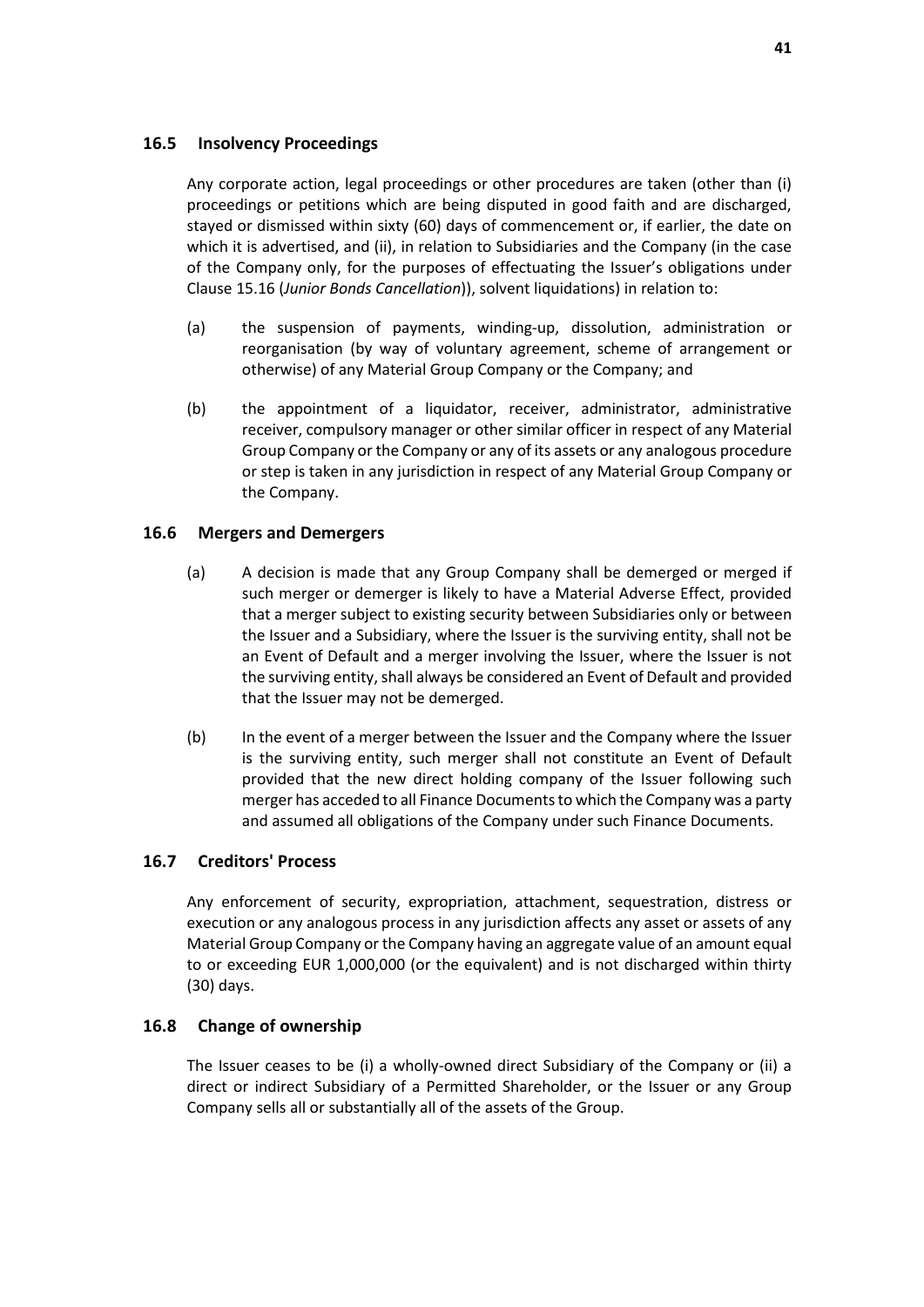#### **16.9 Unlawfulness, Invalidity, Repudiation**

It becomes impossible or unlawful for the Issuer, the Company or any other Group Company to fulfil or perform any of the provisions of the Finance Document or the Security created or expressed to be created thereby is varied or ceases to be effective and such invalidity, ineffectiveness or variation has a detrimental effect on the interests of the Bondholders.

#### <span id="page-43-2"></span>**16.10 Intercreditor Agreement**

Any party to the Intercreditor Agreement (other than a Secured Party or an Obligor) fails to comply with the provisions of, or does not perform its obligations under the Intercreditor Agreement, subject to a remedy period of fourteen (14) days of the earlier of the Agent or the Security Agent giving notice to that party or that party becoming aware of the non-compliance.

#### <span id="page-43-0"></span>**16.11 Continuation of the Business**

The Issuer or any other Material Group Company ceases to carry on its business if such discontinuation is likely to have a Material Adverse Effect.

#### <span id="page-43-1"></span>**16.12 Acceleration of the Bonds**

- (a) Upon the occurrence of an Event of Default which is continuing but subject to the terms of the Intercreditor Agreement, the Agent is entitled to, on behalf of the Bondholders (i) by notice to the Issuer, declare all, but not only some, of the outstanding Bonds due and payable together with any other amounts payable under the Finance Documents, immediately or at such later date as the Agent determines (but such date may not fall after the Maturity Date), and (ii) exercise any or all of its rights, remedies, powers and discretions under the Finance Documents.
- (b) The Agent may not accelerate the Bonds in accordance with Clause [16.12\(a\)](#page-43-1) by reference to a specific Event of Default if it is no longer continuing or if it has been decided, on a Bondholders Meeting or by way of a Written Procedure, to waive such Event of Default (temporarily or permanently).
- (c) The Agent shall notify the Bondholders of an Event of Default within five (5) Business Days of the date on which the Agent received actual knowledge of that an Event of Default has occurred and is continuing. The Agent shall, within twenty (20) Business Days of the date on which the Agent received actual knowledge of that an Event of Default has occurred and is continuing, decide if the Bonds shall be so accelerated. If the Agent decides not to accelerate the Bonds, the Agent shall promptly seek instructions from the Bondholders in accordance with Clause [18](#page-44-1) (*[Decisions by Bondholders](#page-44-1)*). The Agent shall always be entitled to take the time necessary to consider whether an occurred event constitutes an Event of Default.
- (d) If the Bondholders (in accordance with these Terms and Conditions) instruct the Agent to accelerate the Bonds, the Agent shall promptly declare the Bonds due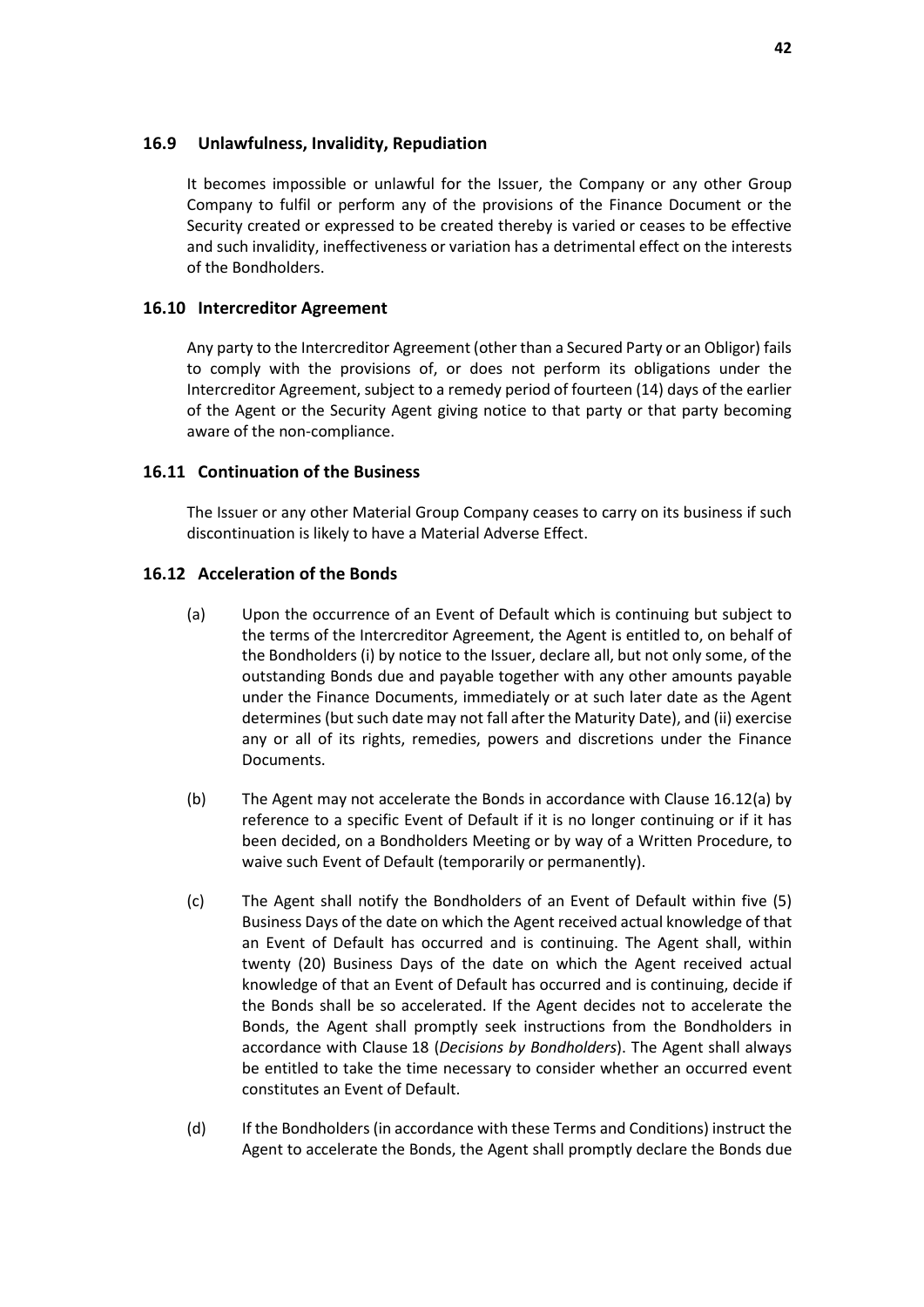and payable and take such actions as, in the opinion of the Agent, may be necessary or desirable to enforce the rights of the Bondholders under the Finance Documents, unless the relevant Event of Default is no longer continuing.

- (e) If the right to accelerate the Bonds is based upon a decision of a court of law or a government authority, it is not necessary that the decision has become enforceable under law or that the period of appeal has expired in order for cause of acceleration to be deemed to exist.
- (f) In the event of an acceleration of the Bonds in accordance with this Claus[e 16.12,](#page-43-1) the Issuer shall, subject to the Intercreditor Agreement, redeem all Bonds at an amount equal to the redemption amount specified in Clause [10.3\(a\) f](#page-26-6)or the relevant period, as applicable considering when the acceleration occurs, and shall for the non-call period (until the First Call Date) be the price set out in sub-paragraph (ii) of Clause [10.3\(a\)](#page-26-6) plus accrued and unpaid interest.

## <span id="page-44-0"></span>**17. Distribution of Proceeds**

- (a) All payments by the Issuer relating to the Bonds and the Finance Documents following an acceleration of the Bonds in accordance with Clause [16](#page-41-0) (*[Events of](#page-41-0)  [Default and Acceleration of the Bonds](#page-41-0)*) and any other Enforcement Proceeds shall be distributed in accordance with the terms of the Intercreditor Agreement.
- (b) Funds that the Agent receives (directly or indirectly) in connection with the acceleration of the Bonds or the enforcement of the Transaction Security constitute escrow funds (Sw. *redovisningsmedel*) and must be promptly turned over to the Security Agent to be applied in accordance with the Intercreditor Agreement.

#### <span id="page-44-1"></span>**18. Decisions by Bondholders**

- (a) A request by the Agent for a decision by the Bondholders on a matter relating to the Finance Documents shall (at the option of the Agent) be dealt with at a Bondholders' Meeting or by way of a Written Procedure.
- (b) Any request from the Issuer or a Bondholder (or Bondholders) representing at least ten (10) per cent. of the Adjusted Nominal Amount (such request may only be validly made by a person who is a Bondholder on the Business Day immediately following the day on which the request is received by the Agent and shall, if made by several Bondholders, be made by them jointly) for a decision by the Bondholders on a matter relating to the Finance Documents shall be directed to the Agent and dealt with at a Bondholders' Meeting or by way a Written Procedure, as determined by the Agent. The person requesting the decision may suggest the form for decision-making, but if it is in the Agent's opinion more appropriate that a matter is dealt with at a Bondholders' Meeting than by way of a Written Procedure, it shall be dealt with at a Bondholders' Meeting.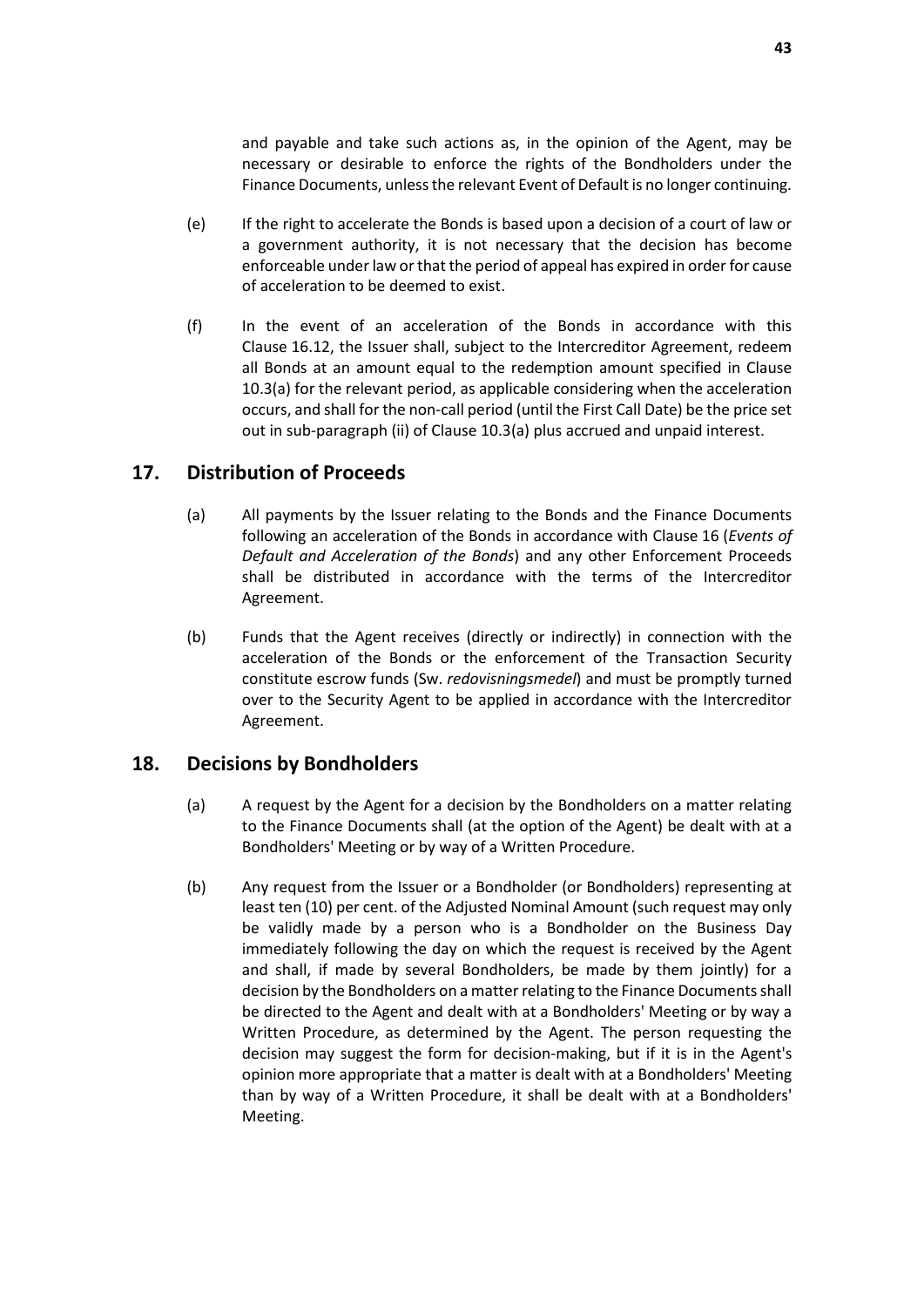- (c) The Agent may refrain from convening a Bondholders' Meeting or instigating a Written Procedure if (i) the suggested decision must be approved by any person in addition to the Bondholders and such person has informed the Agent that an approval will not be given, or (ii) the suggested decision is not in accordance with applicable laws or regulation.
- (d) Only a person who is, or who has been provided with a power of attorney or other proof of authorisation pursuant to Clause [7](#page-25-0) (*[Right to Act on Behalf of a](#page-25-0)  [Bondholder](#page-25-0)*) from a person who is, registered as a Bondholder:
	- (i) on the Business Day specified in the notice pursuant to Clause [19\(c\)](#page-47-0) in respect of a Bondholders' Meeting, or
	- (ii) on the Business Day specified in the communication pursuant to Clause [20\(c\),](#page-48-0) in respect of a Written Procedure,

may exercise voting rights as a Bondholder at such Bondholders' Meeting or in such Written Procedure, provided that the relevant Bonds are included in the definition of Adjusted Nominal Amount.

- (e) The following matters shall require the consent of Bondholders representing at least sixty-six and two thirds (66 2/3) per cent. of the Adjusted Nominal Amount for which Bondholders are voting at a Bondholders' Meeting or for which Bondholders reply in a Written Procedure in accordance with the instructions given pursuant to Claus[e 20\(c\):](#page-48-0)
	- (i) waive a breach of or amend an undertaking set out in Clause [15 \(](#page-34-0)*[General](#page-34-0)  [Undertakings](#page-34-0)*);
	- (ii) release the security or guarantee provided under the Transaction Security Documents or the Guarantee and Adherence Agreement (except in accordance with the Finance Documents);
	- (iii) reduce the principal amount, interest rate or interest amount which shall be paid by the Issuer;
	- (iv) amend any payment day for principal or interest amount or waive any breach of a payment undertaking, or
	- (v) amend the provisions regarding the majority requirements under these Terms and Conditions.
- (f) Any matter not covered by Clause [18\(e\)](#page-44-1) shall require the consent of Bondholders representing more than fifty (50) per cent. of the Adjusted Nominal Amount for which Bondholders are voting at a Bondholders' Meeting or for which Bondholders reply in a Written Procedure in accordance with the instructions given pursuant to Clause [20\(c\).](#page-48-0) This includes, but is not limited to, any amendment to, or waiver of, the terms of any Finance Document that does not require a higher majority (other than an amendment permitted pursuant to Claus[e 21\(a\)](#page-48-1)[\(i\)](#page-48-2) o[r 21\(a\)](#page-48-1)[\(iii\)\)](#page-48-3), an acceleration of the Bonds or the enforcement of any Transaction Security.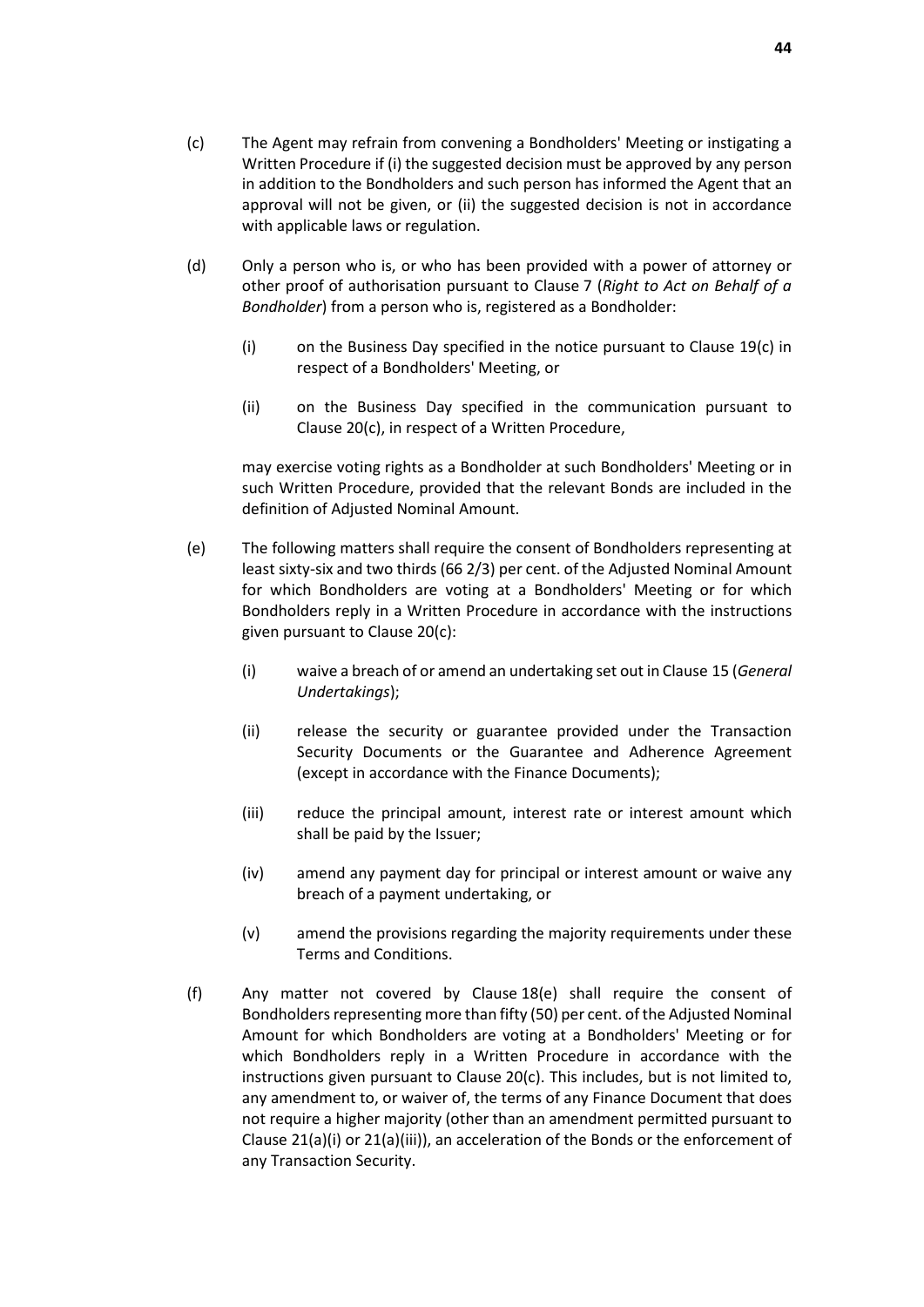- (g) Quorum at a Bondholders' Meeting or in respect of a Written Procedure only exists if a Bondholder (or Bondholders) representing at least representing at least fifty (50) per cent. of the Adjusted Nominal Amount in case of a matter pursuant to Claus[e 18\(e\),](#page-44-1) and otherwise twenty (20) per cent. of the Adjusted Nominal Amount:
	- (i) if at a Bondholders' Meeting, attend the meeting in person or by telephone conference (or appear through duly authorised representatives); or
	- (ii) if in respect of a Written Procedure, reply to the request.
- (h) If a quorum does not exist at a Bondholders' Meeting or in respect of a Written Procedure, the Agent or the Issuer shall convene a second Bondholders' Meeting (in accordance with Clause [19\(a\)\)](#page-47-0) or initiate a second Written Procedure (in accordance with Clause [20\(a\)\)](#page-48-0), as the case may be, provided that the relevant proposal has not been withdrawn by the person(s) who initiated the procedure for Bondholders' consent. The quorum requirement in Claus[e 18\(g\)](#page-44-1) shall not apply to such second Bondholders' Meeting or Written Procedure.
- (i) Any decision which extends or increases the obligations of the Issuer or the Agent, or limits, reduces or extinguishes the rights or benefits of the Issuer or the Agent, under the Finance Documents shall be subject to the Issuer's or the Agent's consent, as appropriate.
- (j) A Bondholder holding more than one Bond need not use all its votes or cast all the votes to which it is entitled in the same way and may in its discretion use or cast some of its votes only.
- (k) The Issuer may not, directly or indirectly, pay or cause to be paid any consideration to or for the benefit of any Bondholder for or as inducement to any consent under these Terms and Conditions, unless such consideration is offered to all Bondholders that consent at the relevant Bondholders' Meeting or in a Written Procedure within the time period stipulated for the consideration to be payable or the time period for replies in the Written Procedure, as the case may be.
- (l) A matter decided at a duly convened and held Bondholders' Meeting or by way of Written Procedure is binding on all Bondholders, irrespective of them being present or represented at the Bondholders' Meeting or responding in the Written Procedure. The Bondholders that have not adopted or voted for a decision shall not be liable for any damages that this may cause other Bondholders.
- (m) All reasonable costs and expenses incurred by the Issuer or the Agent for the purpose of convening a Bondholders' Meeting or for the purpose of carrying out a Written Procedure, including reasonable fees to the Agent, shall be paid by the Issuer.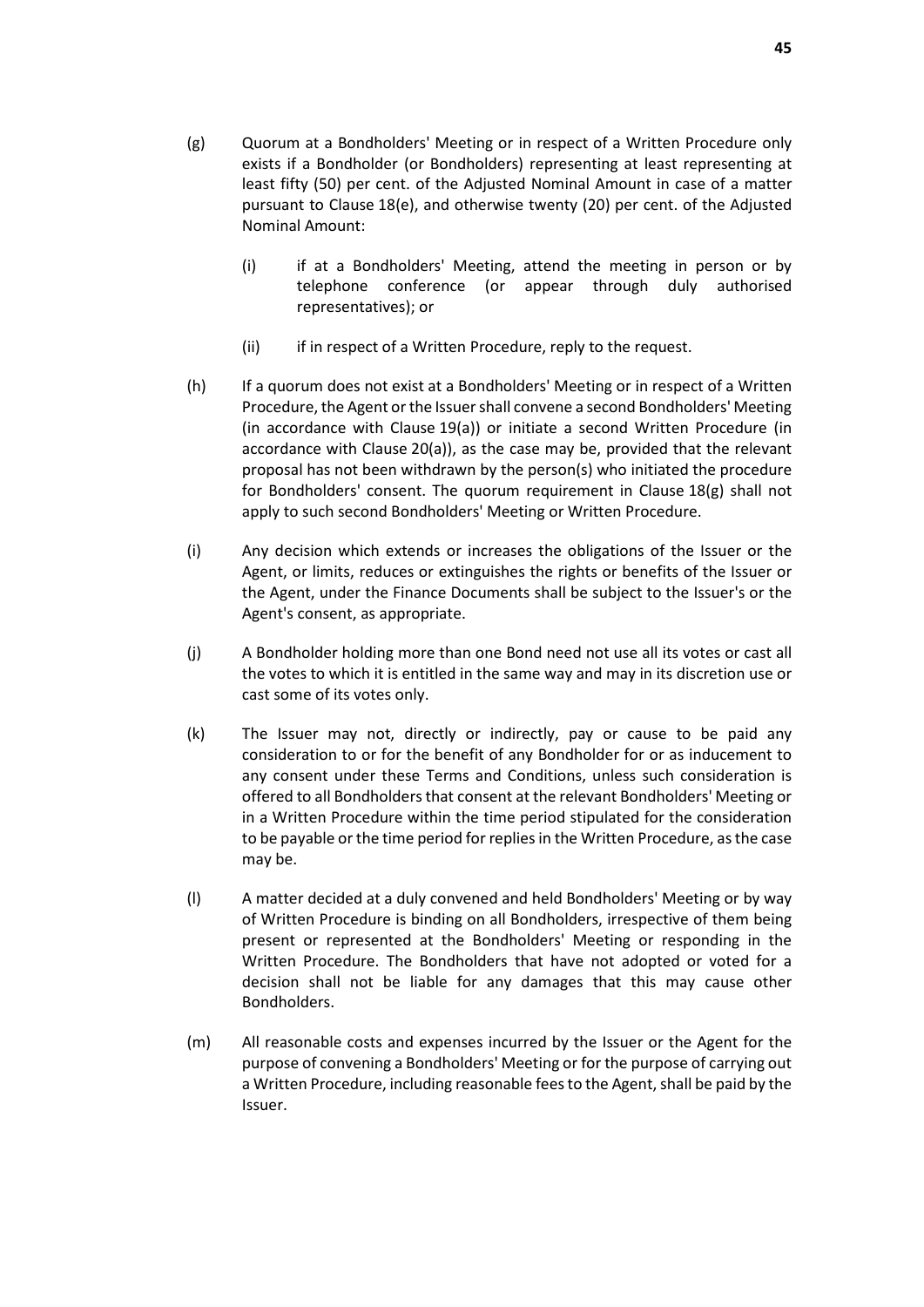- (n) If a decision shall be taken by the Bondholders on a matter relating to the Finance Documents, the Issuer shall promptly at the request of the Agent provide the Agent with a certificate specifying the number of Bonds owned by Group Companies, irrespective of whether such person is directly registered as owner of such Bonds. The Agent shall not be responsible for the accuracy of such certificate or otherwise be responsible to determine whether a Bond is owned by a Group Company.
- (o) Information about decisions taken at a Bondholders' Meeting or by way of a Written Procedure shall promptly be sent by notice to the Bondholders and published on the websites of the Issuer and the Agent, provided that a failure to do so shall not invalidate any decision made or voting result achieved. The minutes from the relevant Bondholders' Meeting or Written Procedure shall at the request of a Bondholder be sent to it by the Issuer or the Agent, as applicable.

#### <span id="page-47-0"></span>**19. Bondholders' Meeting**

- (a) The Agent shall convene a Bondholders' Meeting by sending a notice thereof to each Bondholder no later than five (5) Business Days after receipt of a request from the Issuer or the Bondholder(s) (or such later date as may be necessary for technical or administrative reasons).
- (b) Should the Issuer want to replace the Agent, it may convene a Bondholders' Meeting in accordance with Claus[e 19\(a\)](#page-47-0) with a copy to the Agent. After a request from the Bondholders pursuant to Clause [22.5\(c\),](#page-52-0) the Issuer shall no later than five (5) Business Days after receipt of such request (or such later date as may be necessary for technical or administrative reasons) convene a Bondholders' Meeting in accordance with Clause [19\(a\).](#page-47-0)
- (c) The notice pursuant to Clause [19\(a\)](#page-47-0) shall include (i) time for the meeting, (ii) place for the meeting, (iii) a specification of the Business Day on which a person must be registered as a Bondholder in order to be entitled to exercise voting rights, (iv) agenda for the meeting (including each request for a decision by the Bondholders) and (v) a form of power of attorney. Only matters that have been included in the notice may be resolved upon at the Bondholders' Meeting. Should prior notification by the Bondholders be required in order to attend the Bondholders' Meeting, such requirement shall be included in the notice.
- (d) The Bondholders' Meeting shall be held no earlier than fifteen (15) Business Days and no later than thirty (30) Business Days from the notice.
- (e) Without amending or varying these Terms and Conditions, the Agent may prescribe such further regulations regarding the convening and holding of a Bondholders' Meeting as the Agent may deem appropriate. Such regulations may include a possibility for Bondholders to vote without attending the meeting in person.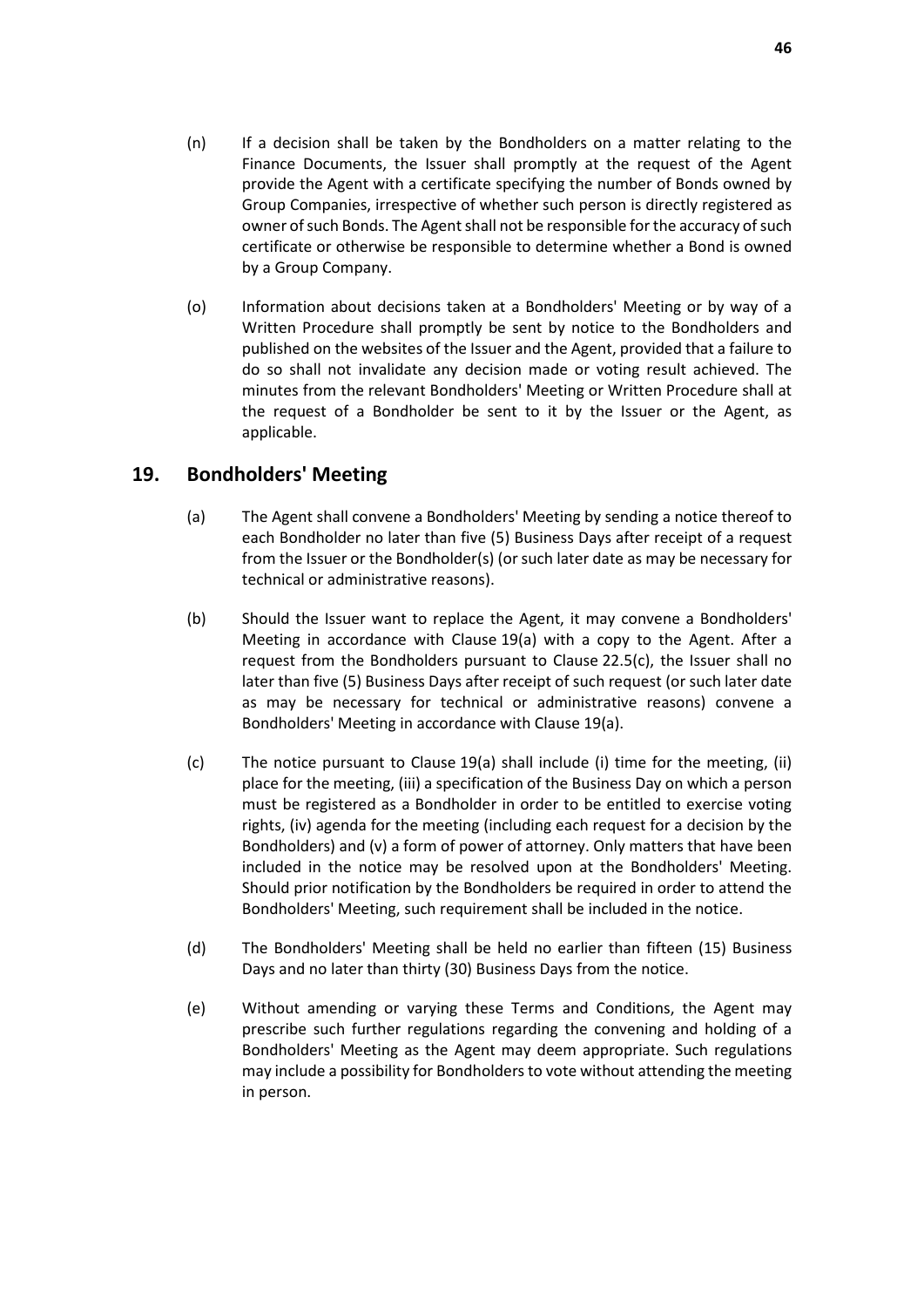## <span id="page-48-0"></span>**20. Written Procedure**

- (a) The Agent shall instigate a Written Procedure no later than five (5) Business Days after receipt of a request from the Issuer or the Bondholder(s) (or such later date as may be necessary for technical or administrative reasons) by sending a communication to each such person who is registered as a Bondholder on the Business Day prior to the date on which the communication is sent.
- (b) Should the Issuer want to replace the Agent, it may send a communication in accordance with Claus[e 20\(a\)](#page-48-0) to each Bondholder with a copy to the Agent.
- (c) A communication pursuant to Claus[e 20\(a\)](#page-48-0) shall include (i) each request for a decision by the Bondholders, (ii) a description of the reasons for each request, (iii) a specification of the Business Day on which a person must be registered as a Bondholder in order to be entitled to exercise voting rights, (iv) instructions and directions on where to receive a form for replying to the request (such form to include an option to vote yes or no for each request) as well as a form of power of attorney, and (v) the stipulated time period within which the Bondholder must reply to the request (such time period to last at least fifteen (15) Business Days from the communication pursuant to Clause [20\(a\)\)](#page-48-0). If the voting shall be made electronically, instructions for such voting shall be included in the communication.
- (d) When the requisite majority consents of the total Adjusted Nominal Amount pursuant to Clause[s 18\(e\)](#page-44-1) and [18\(f\)](#page-44-1) have been received in a Written Procedure, the relevant decision shall be deemed to be adopted pursuant to Clause [18\(e\)](#page-44-1) or [18\(f\),](#page-44-1) as the case may be, even if the time period for replies in the Written Procedure has not yet expired.

## <span id="page-48-1"></span>**21. Amendments and Waivers**

- <span id="page-48-3"></span><span id="page-48-2"></span>(a) The Issuer and the Agent (acting on behalf of the Bondholders) may agree to amend the Finance Documents or waive any provision in a Finance Document (subject to the terms of the Intercreditor Agreement), provided that:
	- (i) in the opinion of the Agent and/or as confirmed by a reputable external expert engaged by the Agent (if the Agent reasonably considers it necessary to engage such expert), such amendment or waiver is not detrimental to the interest of the Bondholders as a group;
	- (ii) such amendment or waiver is made solely for the purpose of rectifying obvious errors and mistakes;
	- (iii) such amendment or waiver is required by applicable law, a court ruling or a decision by a relevant authority;
	- (iv) such amendment (in the reasonable opinion of the Agent) will not negatively affect the Bondholders or the Agent and is necessary (in the reasonable opinion of the Agent) for the purpose of the listing of the Bonds; or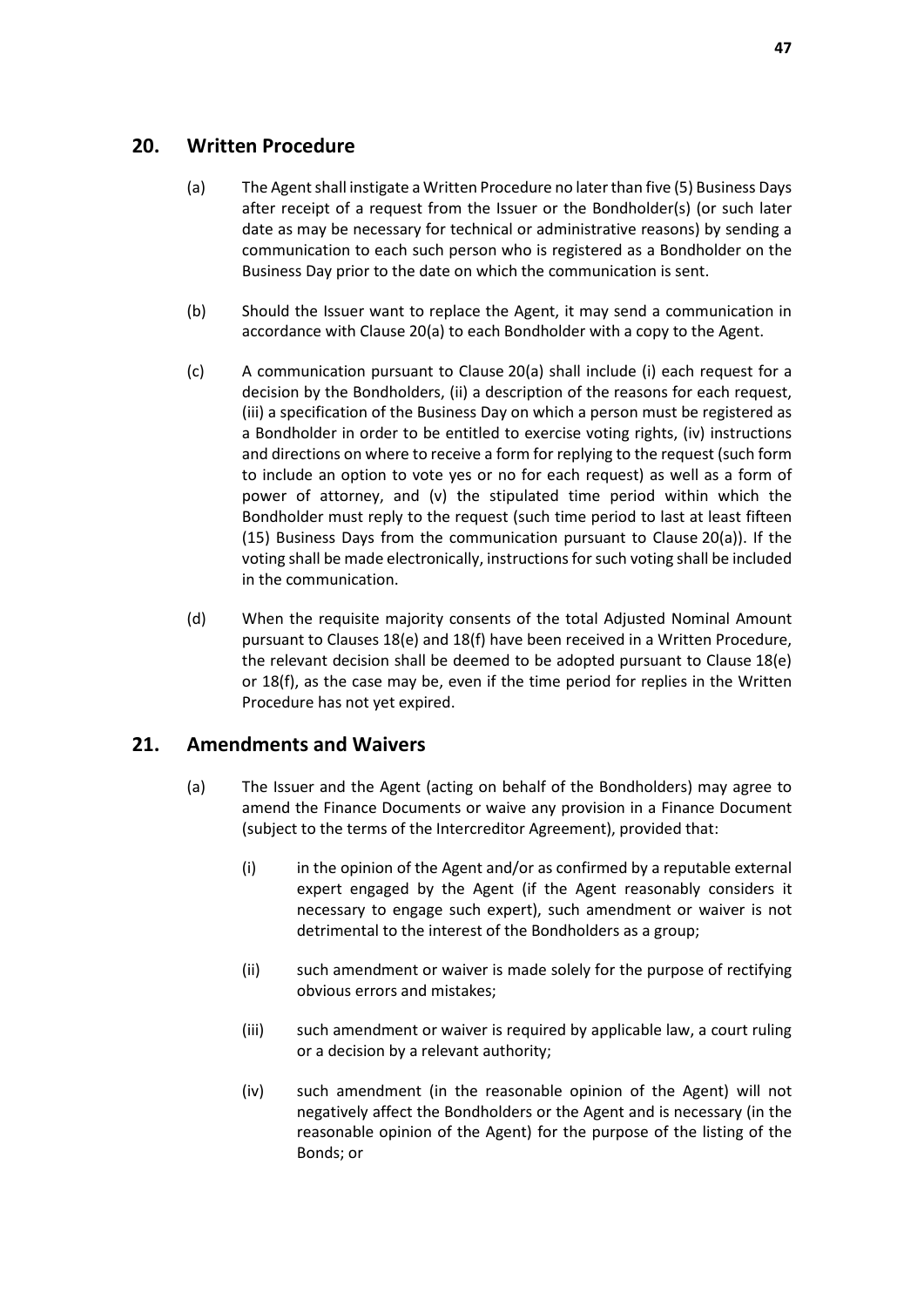- (v) such amendment or waiver has been duly approved by the Bondholders in accordance with Clause [18](#page-44-1) (*[Decisions by Bondholders](#page-44-1)*).
- (b) The consent of the Bondholders is not necessary to approve the particular form of any amendment to the Finance Documents. It is sufficient if such consent approves the substance of the amendment or waiver.
- (c) The Agent shall promptly notify the Bondholders of any amendments or waivers made in accordance with Claus[e 21\(a\),](#page-48-1) setting out the date from which the amendment or waiver will be effective, and ensure that any amendments to the Finance Documents are published on the website of the Agent in the manner stipulated in Clause [13.3](#page-32-1) (*[Publication of Finance Documents](#page-32-1)*). The Issuer shall ensure that any amendments to the Finance Documents are duly registered with the CSD and each other relevant organisation or authority.
- (d) An amendment to the Finance Documents shall take effect on the date determined by the Bondholders' Meeting, in the Written Procedure or by the Agent, as the case may be.

## <span id="page-49-0"></span>**22. Appointment and Replacement of the Agent**

#### **22.1 General**

Any reference to the Agent in this Sectio[n 22 s](#page-49-0)hall also include a reference to the Security Agent to the extent applicable and subject to the terms of the Intercreditor Agreement.

#### <span id="page-49-1"></span>**22.2 Appointment of Agent**

- (a) By subscribing for Bonds, each initial Bondholder appoints the Agent to act as its agent in all matters relating to the Bonds and the Finance Documents, and authorises the Agent to act on its behalf (without first having to obtain its consent, unless such consent is specifically required by these Terms and Conditions) in any legal or arbitration proceedings relating to the Bonds held by such Bondholder including any legal or arbitration proceeding relating to the perfection, preservation, protection or enforcement of the Transaction Security and Guarantees.
- (b) By acquiring Bonds, each subsequent Bondholder confirms the appointment and authorisation for the Agent to act on its behalf, as set forth in Clause [22.2\(a\).](#page-49-1)
- (c) Each Bondholder shall immediately upon request provide the Agent with any such documents, including a written power of attorney (in form and substance satisfactory to the Agent) that the Agent deems necessary for the purpose of exercising its rights and/or carrying out its duties under the Finance Documents. The Agent is under no obligation to represent a Bondholder that does not comply with such request.
- (d) The Issuer shall promptly upon request provide the Agent with any documents and other assistance (in form and substance satisfactory to the Agent), that the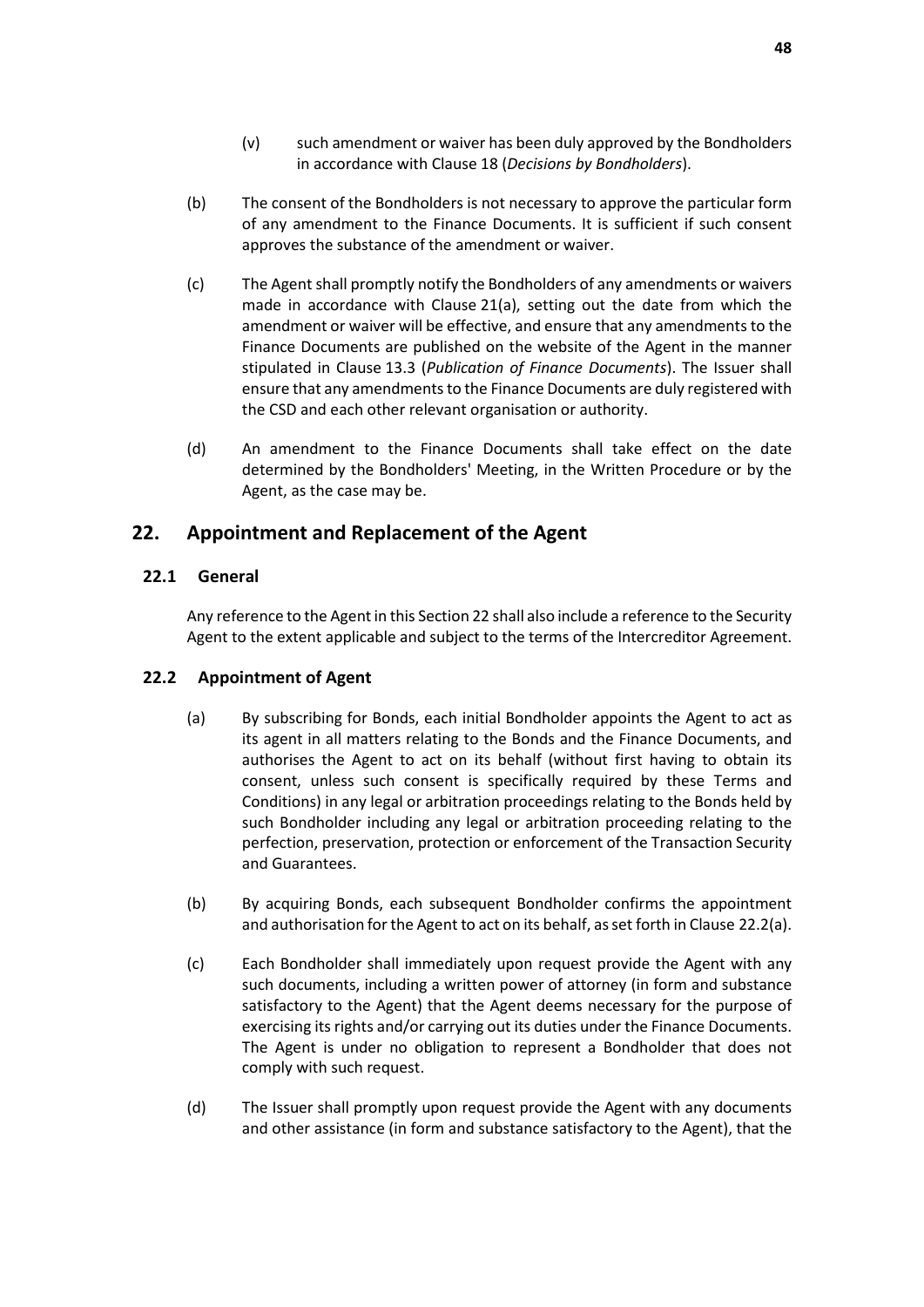Agent deems necessary for the purpose of exercising its rights and/or carrying out its duties under the Finance Documents.

- (e) The Agent is entitled to fees for its work and to be indemnified for costs, losses and liabilities on the terms set out in the Finance Documents and the Agency Agreement and the Agent's obligations as Agent under the Finance Documents are conditioned upon the due payment of such fees and indemnifications.
- (f) The Agent may act as agent or trustee for several issues of securities by or relating to the Issuer or other Group Companies notwithstanding potential conflicts of interest.

#### <span id="page-50-0"></span>**22.3 Duties of the Agent**

- (a) The Agent shall represent the Bondholders in accordance with the Finance Documents, including, *inter alia*, holding the Transaction Security and Guarantees pursuant to the Transaction Security Documents and Guarantee Agreement on behalf of the Bondholders (in its capacity as Security Agent) and, where relevant, enforcing the Transaction Security and/or Guarantees on behalf of the Bondholders (in its capacity as Security Agent). The Agent is not responsible for the content, valid execution, legal validity, perfection or enforceability of the Finance Documents.
- (b) When acting in accordance with the Finance Documents, the Agent is always acting with binding effect on behalf of the Bondholders. The Agent shall carry out its duties under the Finance Documents in a reasonable, proficient and professional manner, with reasonable care and skill.
- (c) The Agent's duties under the Finance Documents are solely mechanical and administrative in nature and the Agent only acts in accordance with the Finance Documents and upon instructions from the Bondholders, unless otherwise set out in the Finance Documents. In particular, the Agent in not acting as an advisor (whether legal, financial or otherwise) to the Bondholders or any other person.
- (d) The Agent is not obligated to assess or monitor the financial condition of the Issuer or compliance by the Issuer of the terms of the Finance Documents unless to the extent expressly set out in the Finance Documents, or to take any steps to ascertain whether any Event of Default (or any event that may lead to an Event of Default) has occurred. Until it has actual knowledge to the contrary, the Agent is entitled to assume that no Event of Default (or any event that may lead to an Event of Default) has occurred.
- (e) The Agent is entitled to delegate its duties to other professional parties, but the Agent shall remain liable for the actions of such parties under the Finance Documents.
- (f) The Agent shall treat all Bondholders equally and, when acting pursuant to the Finance Documents, act with regard only to the interests of the Bondholders and shall not be required to have regard to the interests or to act upon or comply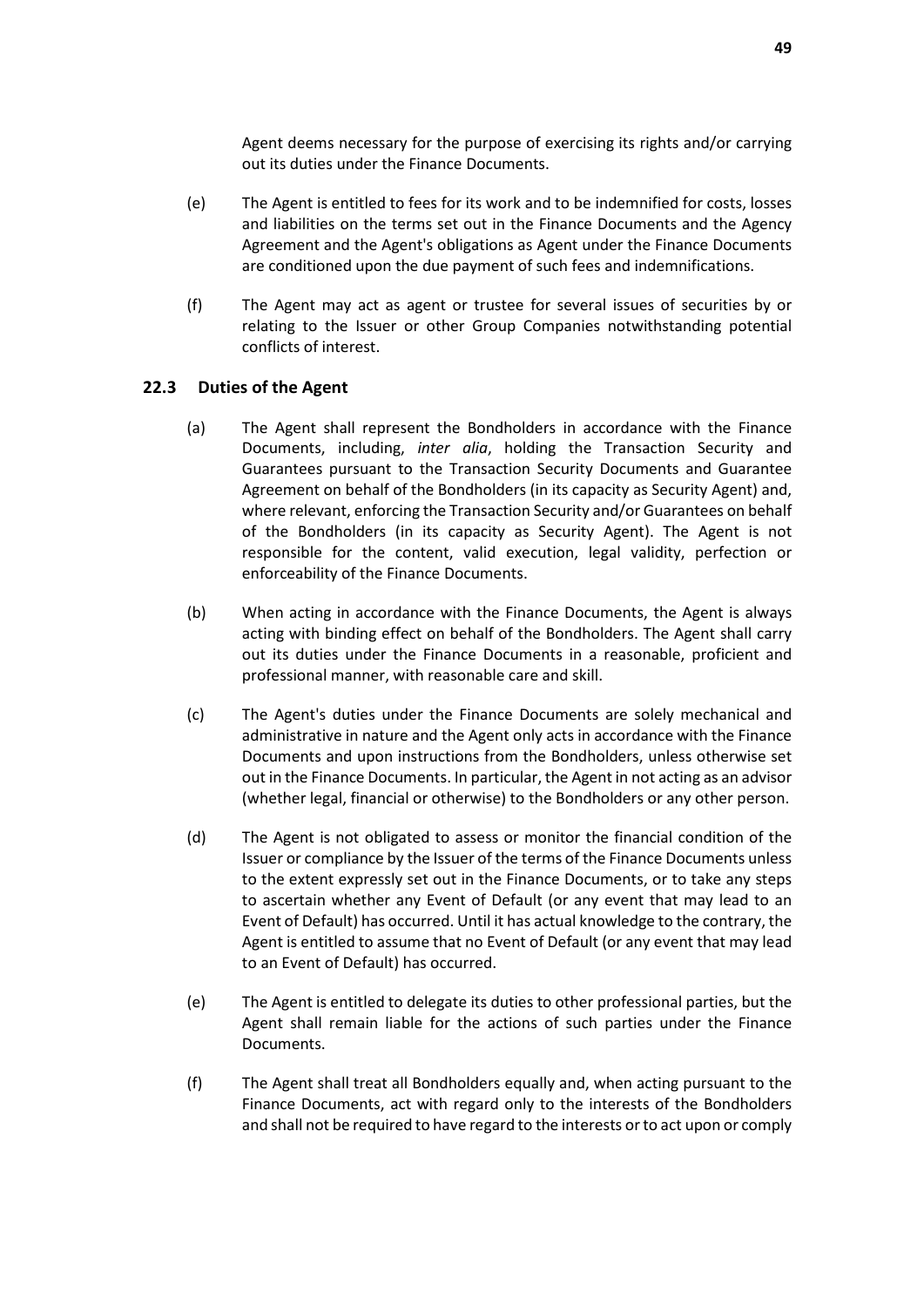with any direction or request of any other person, other than as explicitly stated in the Finance Documents.

- (g) The Agent is entitled to engage external experts when carrying out its duties under the Finance Documents and/or related documents. The Issuer shall on demand by the Agent pay all costs for external experts engaged after the occurrence of an Event of Default, or for the purpose of investigating or considering (i) an event which the Agent reasonably believes is or may lead to an Event of Default, (ii) a matter relating to the Issuer which the Agent reasonably believes may be detrimental to the interests of the Bondholders under the Finance Documents or (iii) as otherwise agreed between the Issuer and the Agent. Any compensation for damages or other recoveries received by the Agent from external experts engaged by it for the purpose of carrying out its duties under the Finance Documents shall be distributed in accordance with Claus[e 17](#page-44-0) (*[Distribution of Proceeds](#page-44-0)*).
- (h) Notwithstanding any other provision of the Finance Documents to the contrary, the Agent is not obliged to do or omit to do anything if it would or might in its reasonable opinion constitute a breach of any law or regulation.
- (i) If in the Agent's reasonable opinion the cost, loss or liability which it may incur (including reasonable fees to the Agent) in complying with instructions of the Bondholders, or taking any action at its own initiative, will not be covered by the Issuer, or the Bondholders (as applicable), the Agent may refrain from acting in accordance with such instructions, or taking such action, until it has received such funding or indemnities (or adequate Security has been provided therefore) as it may reasonably require.
- (j) Unless it has actual knowledge to the contrary, the Agent may assume that all information provided by or on behalf of the Issuer (including by its advisors) is correct, true and complete in all aspects.
- (k) The Agent shall give a notice to the Bondholders (i) before it ceases to perform its obligations under the Finance Documents by reason of the non-payment by the Issuer of any fee or indemnity due to the Agent under the Finance Documents or the Agency Agreement or (ii) if it refrains from acting for any reason described in Clause [22.3\(i\).](#page-50-0)

#### **22.4 Limited liability for the Agent**

- (a) The Agent will not be liable to the Bondholders for damage or loss caused by any action taken or omitted by it under or in connection with any Finance Document, unless directly caused by its negligence or wilful misconduct. The Agent shall never be responsible for indirect loss.
- (b) The Agent shall not be considered to have acted negligently if it has acted in accordance with advice from or opinions of reputable external experts addressed to the Agent or if the Agent has acted with reasonable care in a situation when the Agent considers that it is detrimental to the interests of the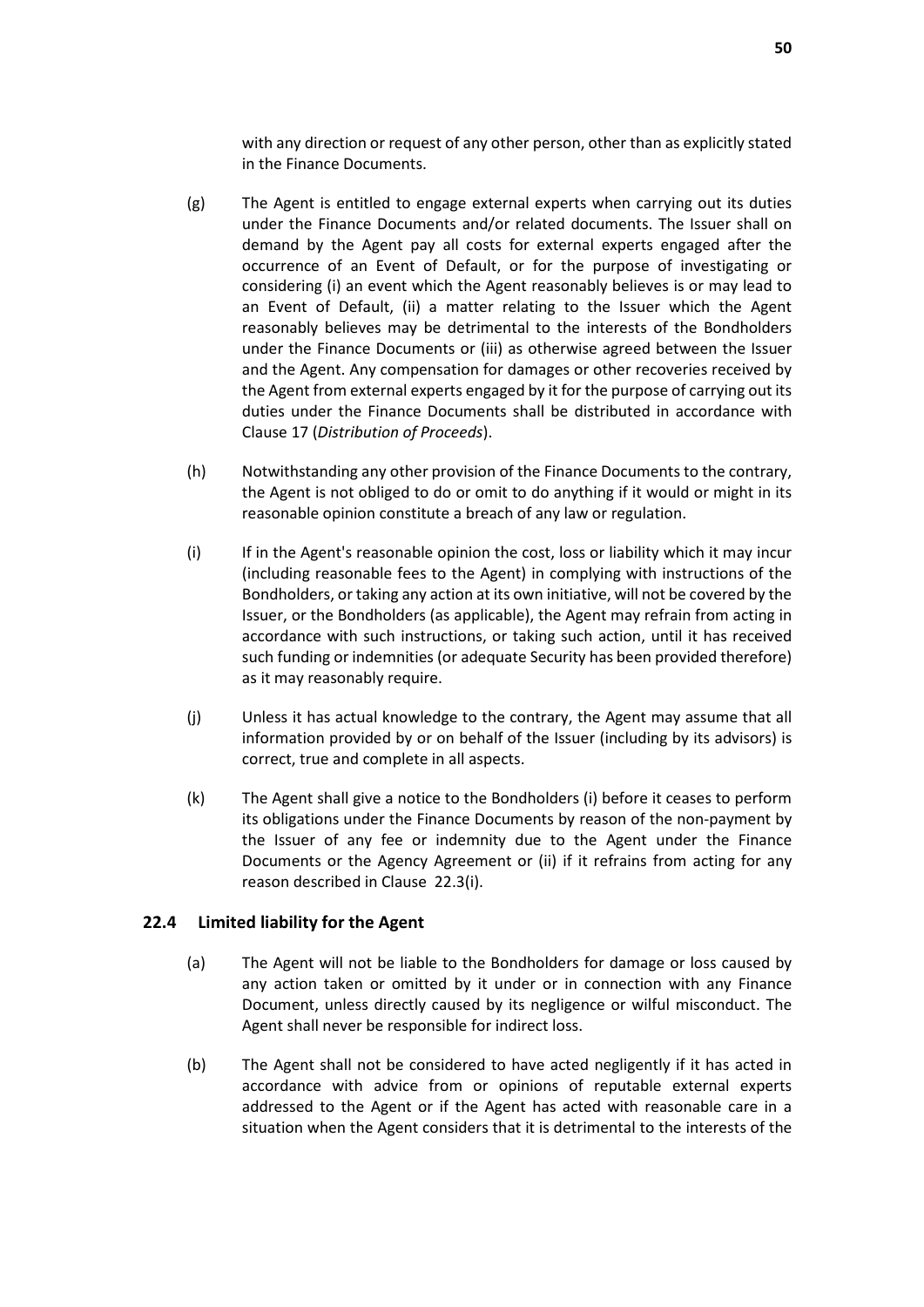Bondholders to delay the action in order to first obtain instructions from the Bondholders.

- (c) The Agent shall not be liable for any delay (or any related consequences) in crediting an account with an amount required pursuant to the Finance Documents to be paid by the Agent to the Bondholders, provided that the Agent has taken all necessary steps as soon as reasonably practicable to comply with the regulations or operating procedures of any recognised clearing or settlement system used by the Agent for that purpose.
- (d) The Agent shall have no liability to the Bondholders or the Issuer for damage caused by the Agent when acting in accordance with instructions of the Bondholders given to the Agent in accordance with these Terms and Conditions.
- (e) Any liability towards the Issuer which is incurred by the Agent in acting under, or in relation to, the Finance Documents shall not be subject to set-off against the obligations of the Issuer to the Bondholders under the Finance Documents.
- (f) The Agent is not liable for information provided to the Bondholders by or on behalf of the Issuer or by any other person.

#### <span id="page-52-0"></span>**22.5 Replacement of the Agent**

- (a) Subject to Claus[e 22.5\(f\),](#page-52-0) the Agent may resign by giving notice to the Issuer and the Bondholders, in which case the Bondholders shall appoint a successor Agent at a Bondholders' Meeting convened by the retiring Agent or by way of Written Procedure initiated by the retiring Agent.
- (b) Subject to Clause [22.5\(f\),](#page-52-0) if the Agent is Insolvent, the Agent shall be deemed to resign as Agent and the Issuer shall within ten (10) Business Days appoint a successor Agent which shall be an independent financial institution or other reputable company which regularly acts as agent under debt issuances.
- (c) A Bondholder (or Bondholders) representing at least ten (10) per cent. of the Adjusted Nominal Amount may, by notice to the Issuer (such notice may only be validly given by a person who is a Bondholder on the Business Day immediately following the day on which the notice is received by the Issuer and shall, if given by several Bondholders, be given by them jointly), require that a Bondholders' Meeting is held for the purpose of dismissing the Agent and appointing a new Agent. The Issuer may, at a Bondholders' Meeting convened by it or by way of Written Procedure initiated by it, propose to the Bondholders that the Agent be dismissed and a new Agent appointed.
- (d) If the Bondholders have not appointed a successor Agent within ninety (90) days after (i) the earlier of the notice of resignation was given or the resignation otherwise took place or (ii) the Agent was dismissed through a decision by the Bondholders, the Issuer shall appoint a successor Agent which shall be an independent financial institution or other reputable company which regularly acts as agent under debt issuances.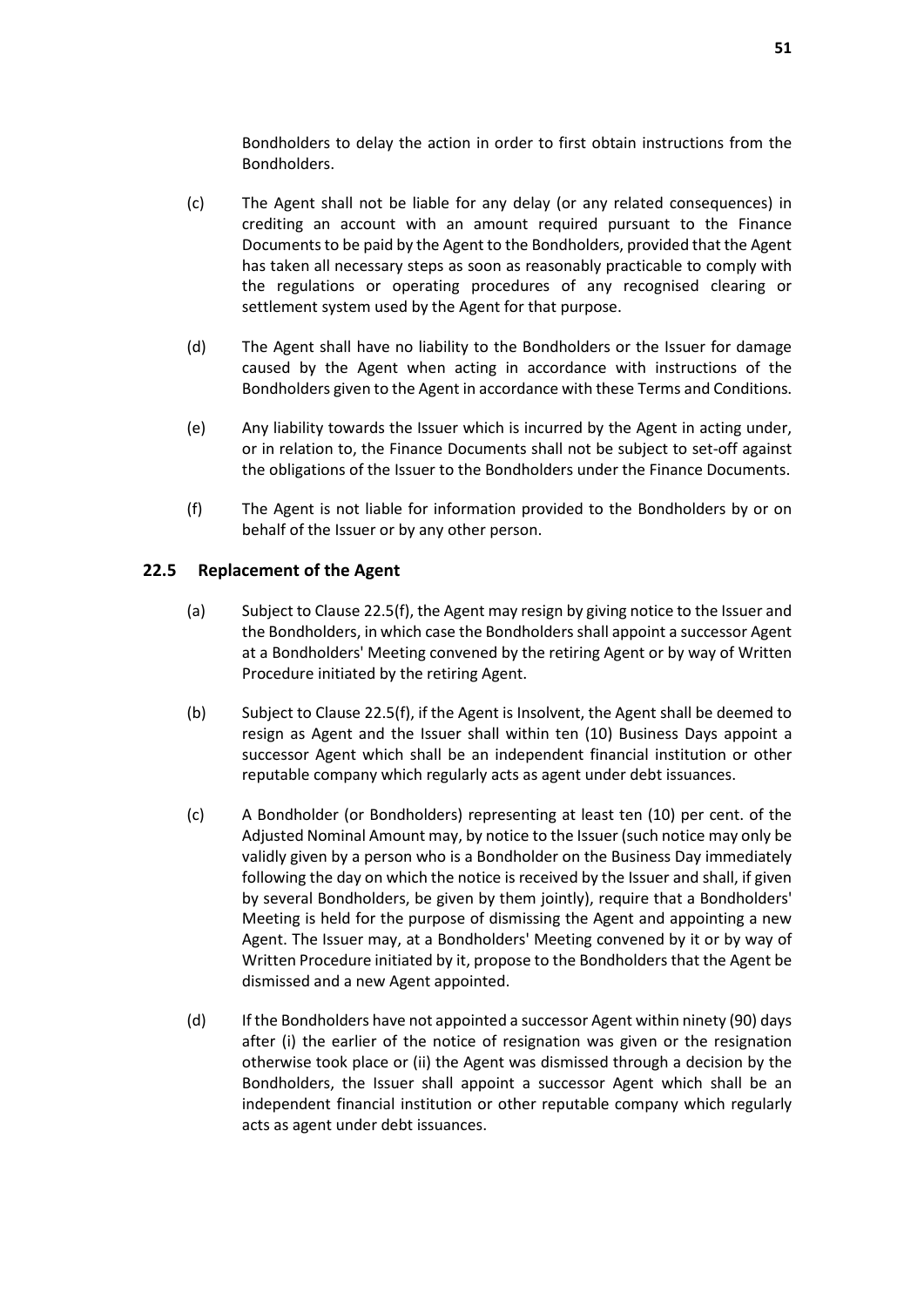- (e) The retiring Agent shall, at its own cost, make available to the successor Agent such documents and records and provide such assistance as the successor Agent may reasonably request for the purposes of performing its functions as Agent under the Finance Documents.
- (f) The Agent's resignation or dismissal shall only take effect upon the appointment of a successor Agent and acceptance by such successor Agent of such appointment and the execution of all necessary documentation to effectively substitute the retiring Agent.
- (g) Upon the appointment of a successor, the retiring Agent shall be discharged from any further obligation in respect of the Finance Documents but shall remain entitled to the benefit of the Finance Documents and remain liable under the Finance Documents in respect of any action which it took or failed to take whilst acting as Agent. Its successor, the Issuer and each of the Bondholders shall have the same rights and obligations amongst themselves under the Finance Documents as they would have had if such successor had been the original Agent.
- (h) In the event that there is a change of the Agent in accordance with this Claus[e 22.5,](#page-52-0) the Issuer shall execute such documents and take such actions as the new Agent may reasonably require for the purpose of vesting in such new Agent the rights, powers and obligation of the Agent and releasing the retiring Agent from its further obligations under the Finance Documents and the Agency Agreement. Unless the Issuer and the new Agent agrees otherwise, the new Agent shall be entitled to the same fees and the same indemnities as the retiring Agent.

## <span id="page-53-0"></span>**23. Appointment and Replacement of the Issuing Agent**

- (a) The Issuer appoints the Issuing Agent to manage certain specified tasks under these Terms and Conditions and in accordance with the legislation, rules and regulations applicable to and/or issued by the CSD and relating to the Bonds.
- (b) The Issuing Agent may retire from its assignment or be dismissed by the Issuer, provided that the Issuer has approved that a commercial bank or securities institution approved by the CSD accedes as new Issuing Agent at the same time as the old Issuing Agent retires or is dismissed. If the Issuing Agent is Insolvent, the Issuer shall immediately appoint a new Issuing Agent, which shall replace the old Issuing Agent as issuing agent in accordance with these Terms and Conditions.

## <span id="page-53-1"></span>**24. No Direct Actions by Bondholders**

(a) Subject to the terms of these Terms and Conditions, a Bondholder may not take any steps whatsoever against the Issuer or with respect to the Transaction Security or Guarantees to enforce or recover any amount due or owing to it pursuant to the Finance Documents, or to initiate, support or procure the winding-up, dissolution, liquidation, company reorganisation (Sw. *företagsrekonstruktion*) or bankruptcy (Sw. *konkurs*) (or its equivalent in any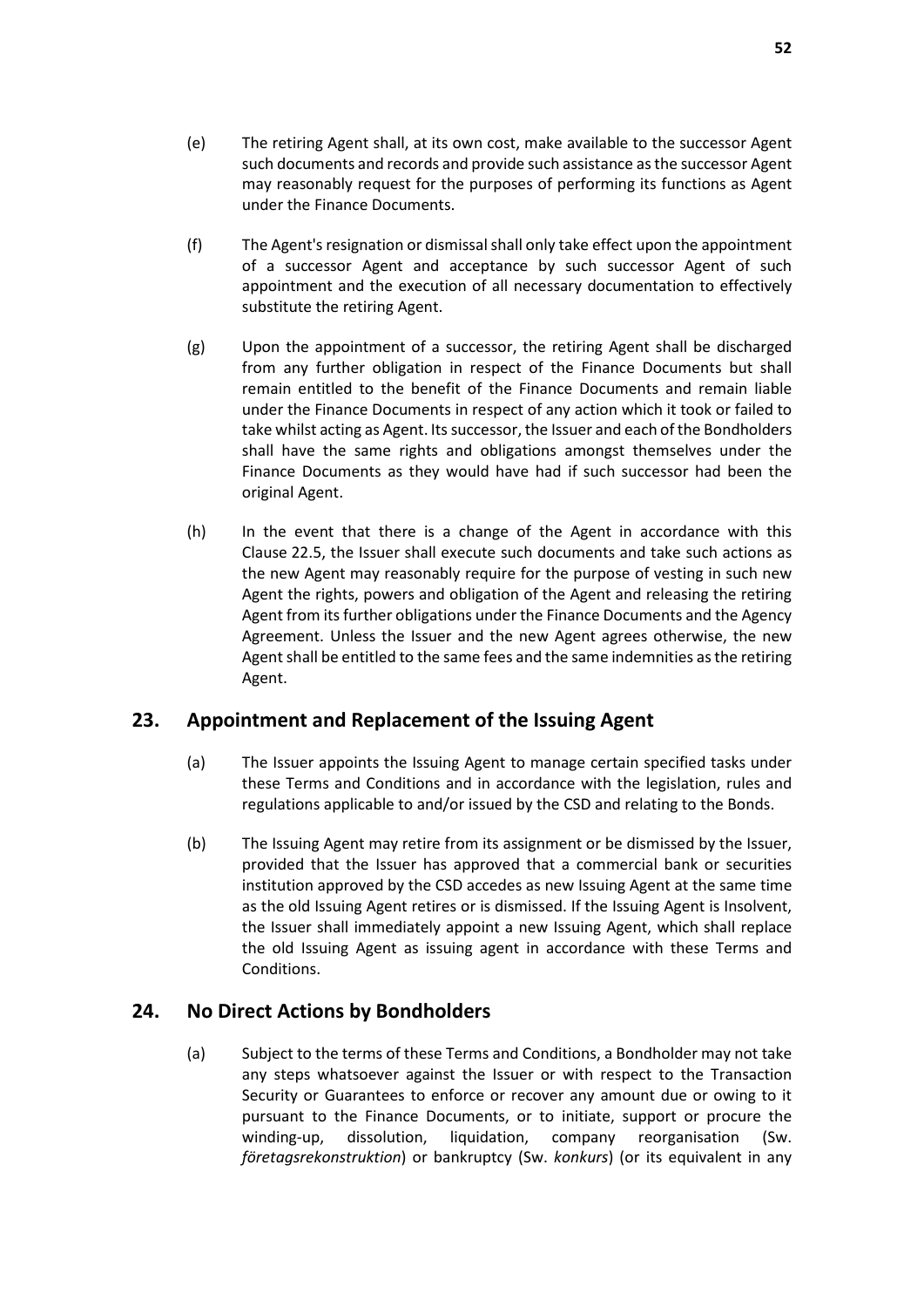other jurisdiction) of the Issuer in relation to any of the liabilities of the Issuer under the Finance Documents.

(b) Subject to the terms of the Intercreditor Agreement, Claus[e24\(a\) s](#page-53-1)hall not apply if the Agent has been instructed by the Bondholders in accordance with these Terms and Conditions to take certain actions but is legally unable to take such actions.

#### <span id="page-54-0"></span>**25. Prescription**

- (a) The right to receive repayment of the principal of the Bonds shall be prescribed and become void ten (10) years from the Redemption Date. The right to receive payment of interest (excluding any capitalised interest) shall be prescribed and become void three (3) years from the relevant due date for payment. The Issuer is entitled to any funds set aside for payments in respect of which the Bondholders' right to receive payment has been prescribed and has become void.
- (b) If a limitation period is duly interrupted in accordance with the Swedish Act on Limitations (Sw. *preskriptionslag (1981:130)*), a new limitation period of ten (10) years with respect to the right to receive repayment of the principal of the Bonds, and of three (3) years with respect to receive payment of interest (excluding capitalised interest) will commence, in both cases calculated from the date of interruption of the limitation period, as such date is determined pursuant to the provisions of the Swedish Act on Limitations.

#### <span id="page-54-2"></span><span id="page-54-1"></span>**26. Notices**

- (a) Any notice or other communication to be made under or in connection with the Finance Documents:
	- (i) if to the Agent, shall be given at the address registered with the Swedish Companies Registration Office (Sw. *Bolagsverket*) on the Business Day prior to dispatch or, if sent by email by the Issuer, to the email address notified by the Agent to the Issuer from time to time;
	- (ii) if to the Issuer, to the following address:
		- (A) Quant AB (publ) Att: Board of directors, CFO, CEO St Göransgatan 66 112 33 Stockholm Sweden,
		- (B) if sent by email by the Agent, to the email address notified by the Issuer to the Agent from time to time.
	- (iii) if to the Bondholders, shall be given at their addresses as registered with the CSD, on the Business Day prior to dispatch, and by either courier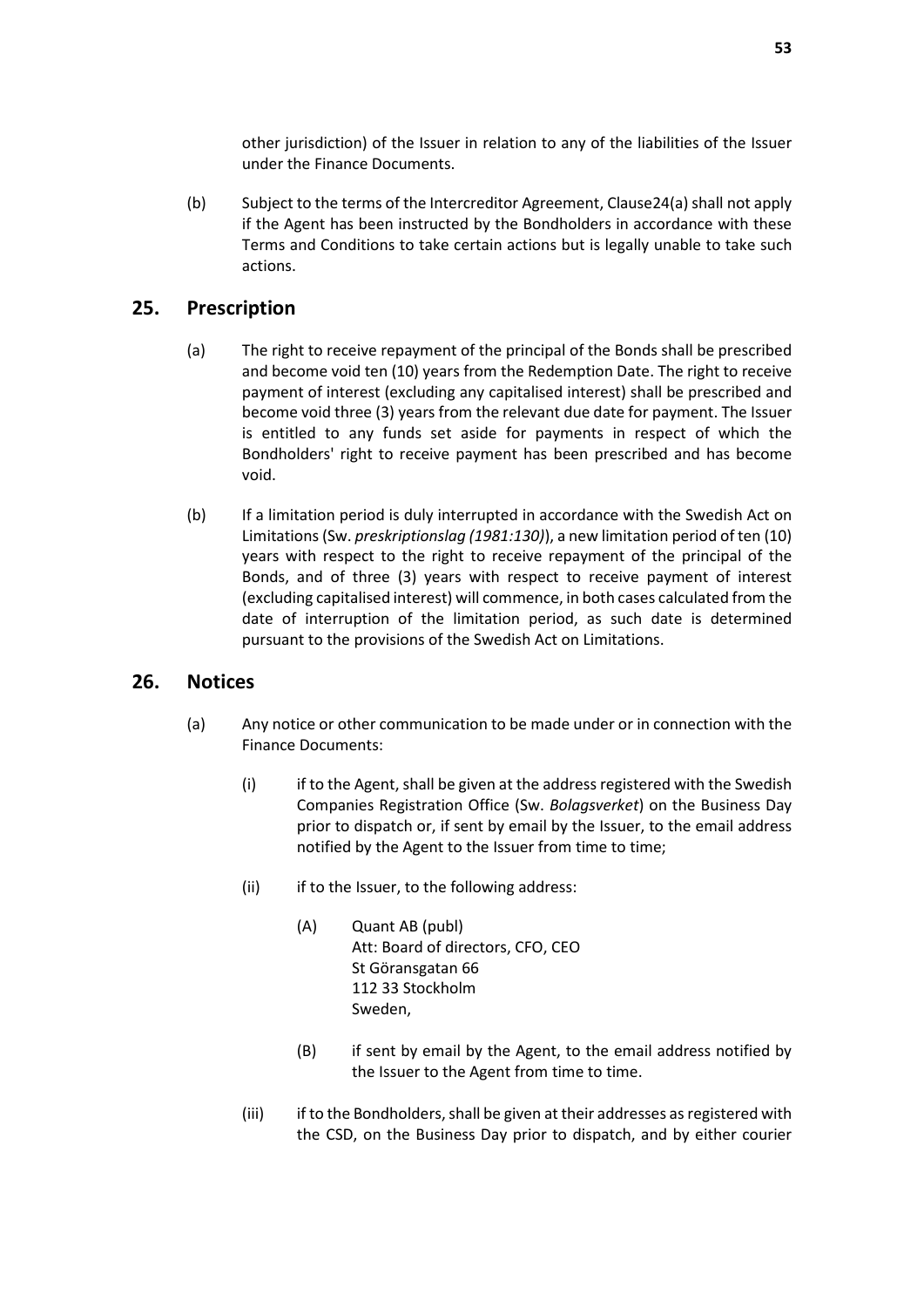delivery (to the extent it is possible to deliver by way of courier to the addresses registered with the CSD) or letter for all Bondholders.

- (b) Any notice to the Bondholders shall also be published on the websites of the Issuer and the Agent.
- (c) Any notice or other communication made by one person to another under or in connection with the Finance Documents shall be sent by way of courier, personal delivery or letter and will only be effective, in case of courier or personal delivery, when it has been left at the address specified in Clause [26\(a\)](#page-54-2) or, in case of letter, three (3) Business Days after being deposited postage prepaid in an envelope addressed to the address specified in Clause [26\(a\)](#page-54-2) or, in case of email, when received in readable form by the email recipient.

## <span id="page-55-2"></span><span id="page-55-0"></span>**27. Force Majeure and Limitation of Liability**

- (a) Neither the Agent nor the Issuing Agent shall be held responsible for any damage arising out of any legal enactment, or any measure taken by a public authority, or war, strike, lockout, boycott, blockade, natural disaster, insurrection, civil commotion, terrorism or any other similar circumstance (a "**Force Majeure Event**"). The reservation in respect of strikes, lockouts, boycotts and blockades applies even if the Agent or the Issuing Agent itself takes such measures, or is subject to such measures.
- (b) The Issuing Agent shall have no liability to the Bondholders if it has observed reasonable care. The Issuing Agent shall never be responsible for indirect damage with exception of gross negligence and wilful misconduct.
- (c) Should a Force Majeure Event arise which prevents the Agent or the Issuing Agent from taking any action required to comply with the Finance Documents, such action may be postponed until the obstacle has been removed.
- (d) The provisions in this Clause [27](#page-55-0) apply unless they are inconsistent with the provisions of the Central Securities Depositories and Financial Instruments Accounts Act which provisions shall take precedence.

#### <span id="page-55-1"></span>**28. Governing Law and Jurisdiction**

- (a) These Terms and Conditions, and any non-contractual obligations arising out of or in connection therewith, shall be governed by and construed in accordance with the laws of Sweden.
- (b) The Issuer submits to the non-exclusive jurisdiction of the City Court of Stockholm (Sw. *Stockholms tingsrätt*).